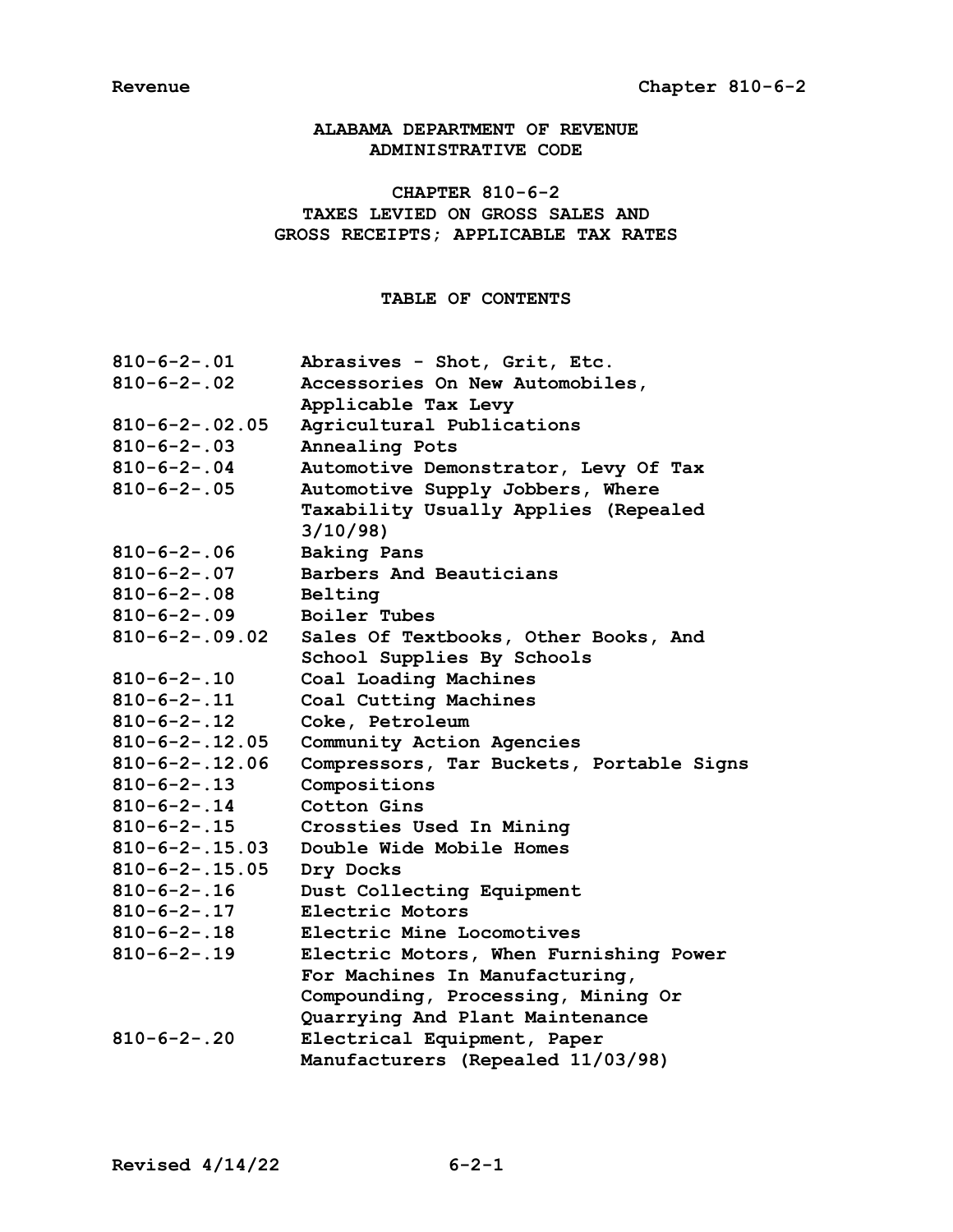| $810 - 6 - 2 - .21$    | Electrical Supplies Used By            |
|------------------------|----------------------------------------|
|                        | Manufacturers Which Are Taxed At       |
|                        | Special Rate (Repealed 3/10/98)        |
| $810 - 6 - 2 - .22$    | Engravers And The Machine Rate         |
| $810 - 6 - 2 - .22.05$ | Federal Tax On Hazardous Chemicals     |
| $810 - 6 - 2 - .23$    | Fire Clay Used In Lining Blast         |
|                        | Furnaces, Etc. (Repealed 7/9/98)       |
| $810 - 6 - 2 - .24$    | Firebrick And Fire Clay - Paper        |
|                        | Manufacturers (Repealed 7/9/98)        |
| $810 - 6 - 2 - .25$    | Refractories, Rates Applicable To      |
| $810 - 6 - 2 - .26$    | Firebrick Used In Lining Blast         |
|                        | Furnaces, Etc. (Repealed 7/9/98)       |
| $810 - 6 - 2 - .26.02$ | Food Products Through Vending          |
|                        | Machines, Sale Of (Repealed 7/30/98)   |
| $810 - 6 - 2 - .27$    | Gold, Coin, And Bullion                |
| $810 - 6 - 2 - .28$    | Gravel Screens                         |
| $810 - 6 - 2 - .29$    | Hand Tools Not Exempted As Machines    |
| $810 - 6 - 2 - .30$    | Hose - Water, Steam, Or Air            |
| $810 - 6 - 2 - .31$    | Hospitals, Infirmaries, Sanitariums,   |
|                        | And Like Institutions - State, City    |
|                        | And County                             |
| $810 - 6 - 2 - .32$    | House Trailers And Mobile Homes        |
| $810 - 6 - 2 - .32.05$ | Hydraulic Oils                         |
| $810 - 6 - 2 - .33$    | Ice Plants                             |
| $810 - 6 - 2 - .34$    | Improvised Attachments For Machines    |
|                        | Used In Manufacturing                  |
| $810 - 6 - 2 - .35$    | Insulation, Pipe Coverings, Tank       |
|                        | Coverings, Boiler Insulation - Paper   |
|                        | Manufacturers (Repealed 11/3/98)       |
| $810 - 6 - 2 - .36$    | Kerosene Used In Making Molds          |
| $810 - 6 - 2 - .36.02$ | Lawn mowers                            |
| $810 - 6 - 2 - .36.05$ | Lay-Away Sales                         |
| $810 - 6 - 2 - .37$    | Lumber And Timbers Used In Mine Tipple |
| $810 - 6 - 2 - .38$    | Lumber And Timbers Used In Mining      |
| $810 - 6 - 2 - .39$    | Machine Shop Equipment                 |
| $810 - 6 - 2 - .40$    | Machines, Building Materials (Repealed |
|                        | 7/9/98                                 |
| $810 - 6 - 2 - .41$    | Machines Furnished And Installed By    |
|                        | <b>Building Contractors</b>            |
| $810 - 6 - 2 - .41.01$ | Sales Of Electrical Generators         |
| $810 - 6 - 2 - .42$    | Machines Or Machinery Not Used In      |
|                        | Manufacturing                          |
| $810 - 6 - 2 - .43$    | Self-Propelled Draglines Used In       |
|                        | Mining                                 |
| $810 - 6 - 2 - .44$    | Magnesite Used In Lining Furnaces,     |
|                        | Etc. (Repealed 7/9/98)                 |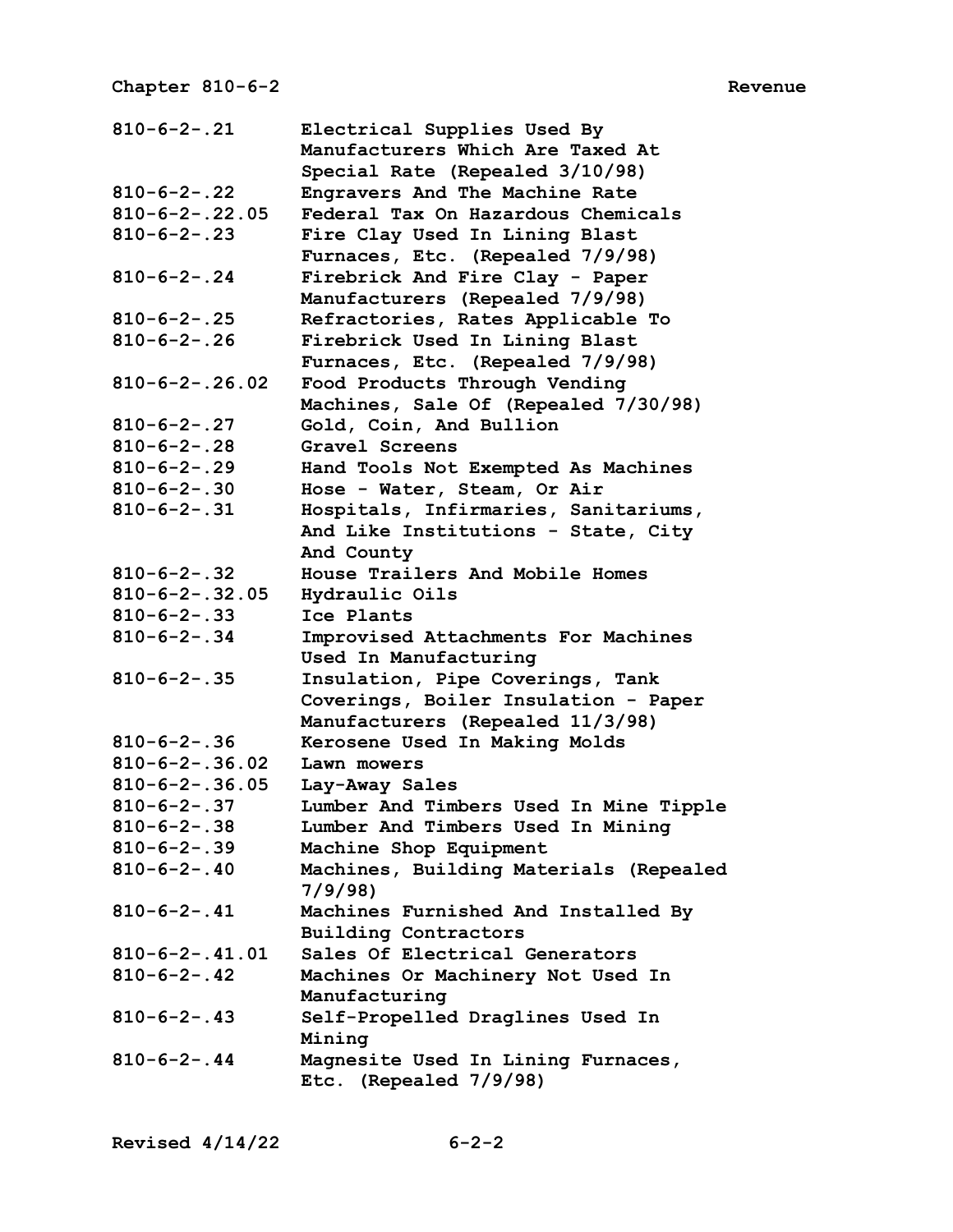| $810 - 6 - 2 - .45$                           | Manufacturer's Use Of Electrical        |
|-----------------------------------------------|-----------------------------------------|
|                                               | Supplies (Repealed 3/10/98)             |
| $810 - 6 - 2 - .46$                           | Manufacturer's Use Of Patterns          |
| $810 - 6 - 2 - .46.01$                        | Marine Dealers, Sales By                |
| $810 - 6 - 2 - .47$                           | Material Handling Equipment             |
| $810 - 6 - 2 - .48$                           | Materials From Which Patterns Are       |
|                                               | Manufactured, Tax Rates Applicable      |
| $810 - 6 - 2 - .49$                           | Mats Purchased For Use In Newspaper     |
|                                               | Advertising                             |
| $810 - 6 - 2 - .50$                           | Meals Furnished Along With Rooms By     |
|                                               | Schools And Colleges                    |
| $810 - 6 - 2 - .51$                           | Meals Sold By Schools                   |
| $810 - 6 - 2 - .51.05$                        | Members Of Armed Services Stationed In  |
|                                               | Alabama Subject To Sales And Use Taxes  |
| $810 - 6 - 2 - .51.07$                        | Metal Cleaning Chemicals                |
| $810 - 6 - 2 - .52$                           | Molding Machines                        |
| $810 - 6 - 2 - .52.03$                        | Music Machines                          |
| $810 - 6 - 2 - .52.05$                        | National And State Banks                |
| $810 - 6 - 2 - .53$                           | Negatives                               |
| $810 - 6 - 2 - .54$                           | Packaging Equipment                     |
| $810 - 6 - 2 - .55$                           | Packing, Paper Manufacturers (Repealed  |
|                                               | 11/3/98                                 |
| $810 - 6 - 2 - .56$                           | Pan Glaze                               |
| $810 - 6 - 2 - .56.01$                        | <b>Used Equipment</b>                   |
| $810 - 6 - 2 - .56.02$                        | Paper Manufacturers - Taxable Items     |
|                                               | Used (Repealed 11/3/98)                 |
| $810 - 6 - 2 - .56.03$                        | Paper Manufacturers - Items Used Which  |
|                                               | Are Taxed As Machines (Repealed         |
|                                               | 11/3/98                                 |
| $810 - 6 - 2 - .57$                           | Parts And Attachments For Machines Used |
|                                               | In Manufacturing                        |
| $810 - 6 - 2 - .58$                           | Patterns Purchased For Use              |
| $810 - 6 - 2 - .59$                           | Patterns Used By Operators Of           |
|                                               | Foundries                               |
| $810 - 6 - 2 - .60$                           | Photographs, Photostats, Blueprints,    |
|                                               | Etc., And Applicable Special Machine    |
|                                               | Rate (Repealed 3/10/98)                 |
| $810 - 6 - 2 - .61$                           | Pipe, Pipe Fittings, Valves And Pipe    |
|                                               | Fitting Supplies - Paper Manufacturers  |
|                                               | (Repealed 11/3/98)                      |
| $810 - 6 - 2 - .62$                           |                                         |
|                                               |                                         |
|                                               | Pipe Threading Machines                 |
| $810 - 6 - 2 - .63$                           | Piping                                  |
| $810 - 6 - 2 - .64$                           | Piping In Manufacturing Plant           |
| $810 - 6 - 2 - .65$                           | Plates, Printers                        |
| $810 - 6 - 2 - .66$                           | Platform Trucks                         |
| $810 - 6 - 2 - .66.05$<br>$810 - 6 - 2 - .67$ | Portable Power Saws<br>Power Cables     |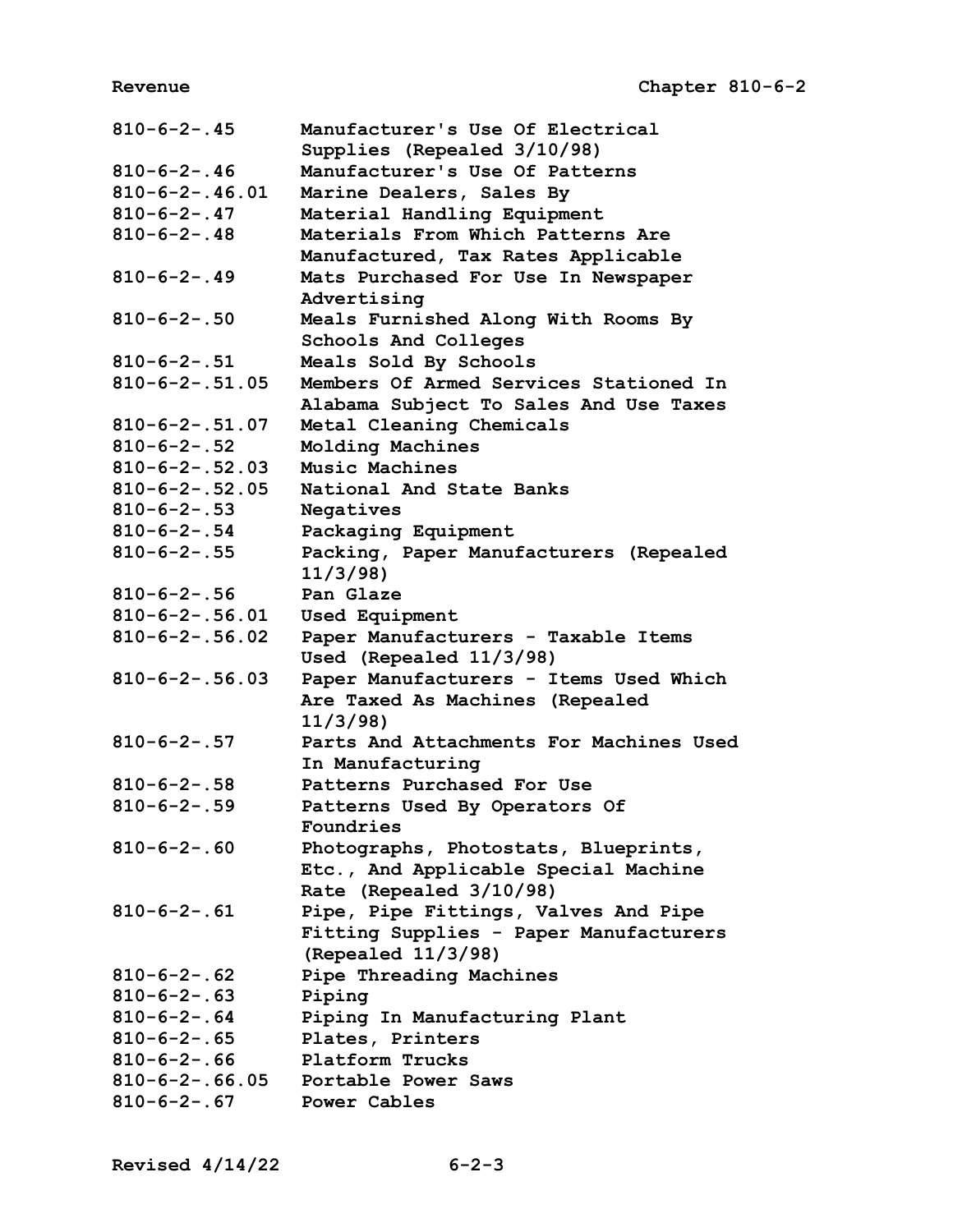| $810 - 6 - 2 - .68$    | Power Lines                                                                  |
|------------------------|------------------------------------------------------------------------------|
| $810 - 6 - 2 - .69$    | Printers, Applicable Tax Rate                                                |
| $810 - 6 - 2 - .71$    | Proofs                                                                       |
| $810 - 6 - 2 - .72$    | Pumps, Mines                                                                 |
| $810 - 6 - 2 - .73$    | Rail Bonds Used In Mining                                                    |
| $810 - 6 - 2 - .74$    | Railroad Companies - Machines                                                |
| $810 - 6 - 2 - .74.05$ | Railroad Rails                                                               |
| $810 - 6 - 2 - .75$    | Rails Used In Mining                                                         |
| $810 - 6 - 2 - .76$    | Recording Instruments - Paper                                                |
|                        | Manufacturers (Repealed 11/3/98)                                             |
|                        |                                                                              |
| $810 - 6 - 2 - .77$    | Recovery Lance Hose (Steam Hose) -                                           |
|                        | Paper Manufacturers (Repealed 11/3/98)                                       |
| $810 - 6 - 2 - .78$    | Repairs, Machines                                                            |
| $810 - 6 - 2 - .79$    | Repairs Of Electric Motors And                                               |
|                        | Electric Generators                                                          |
| $810 - 6 - 2 - .79.03$ | Repossessed Used Vehicles, Sales Of                                          |
| $810 - 6 - 2 - .79.04$ | Restaurant, Equipment And Supplies                                           |
| $810 - 6 - 2 - .79.05$ | Rural Electrification Authority                                              |
|                        | (R.E.A.)                                                                     |
| $810 - 6 - 2 - .86$    | Sales Tax On Admissions To Be Shown As                                       |
|                        | Separate Item (Repealed 7/9/98)                                              |
| $810 - 6 - 2 - .87$    | Sand Handling And Sand Conditioning                                          |
|                        | Equipment                                                                    |
|                        |                                                                              |
|                        |                                                                              |
| $810 - 6 - 2 - .88$    | Sawdust Removal Equipment                                                    |
| $810 - 6 - 2 - .88.02$ | School Buses                                                                 |
| $810 - 6 - 2 - .88.03$ | Schools And Colleges Owned By The                                            |
|                        | State, Counties Or Cities, Sales Made                                        |
|                        | By                                                                           |
| $810 - 6 - 2 - .88.04$ | Exemption For Certain Sales By                                               |
|                        | Elementary And Secondary Schools,                                            |
|                        | School Sponsored Clubs And                                                   |
|                        | Organizations, And School Affiliated                                         |
|                        | Groups                                                                       |
| $810 - 6 - 2 - .89$    | Scrap Metal Shredder                                                         |
| $810 - 6 - 2 - .90$    | Shafting, Paper Manufacturers                                                |
|                        |                                                                              |
| $810 - 6 - 2 - .90.01$ | (Repealed $11/3/98$ )                                                        |
|                        | Seller's Responsibility To Collect And                                       |
|                        | Pay State Sales Tax And Seller's Use                                         |
|                        | <b>Tax</b>                                                                   |
| $810 - 6 - 2 - .90.02$ | Simplified Sellers Use Tax Remittance                                        |
|                        | Program                                                                      |
| $810 - 6 - 2 - .90.03$ | Requirement For Certain Out-Of-State                                         |
|                        | Sellers Making Significant Sales Into                                        |
|                        | Alabama                                                                      |
| $810 - 6 - 2 - .90.04$ | Requirements For Certain Marketplace<br>Facilitators And Marketplace Sellers |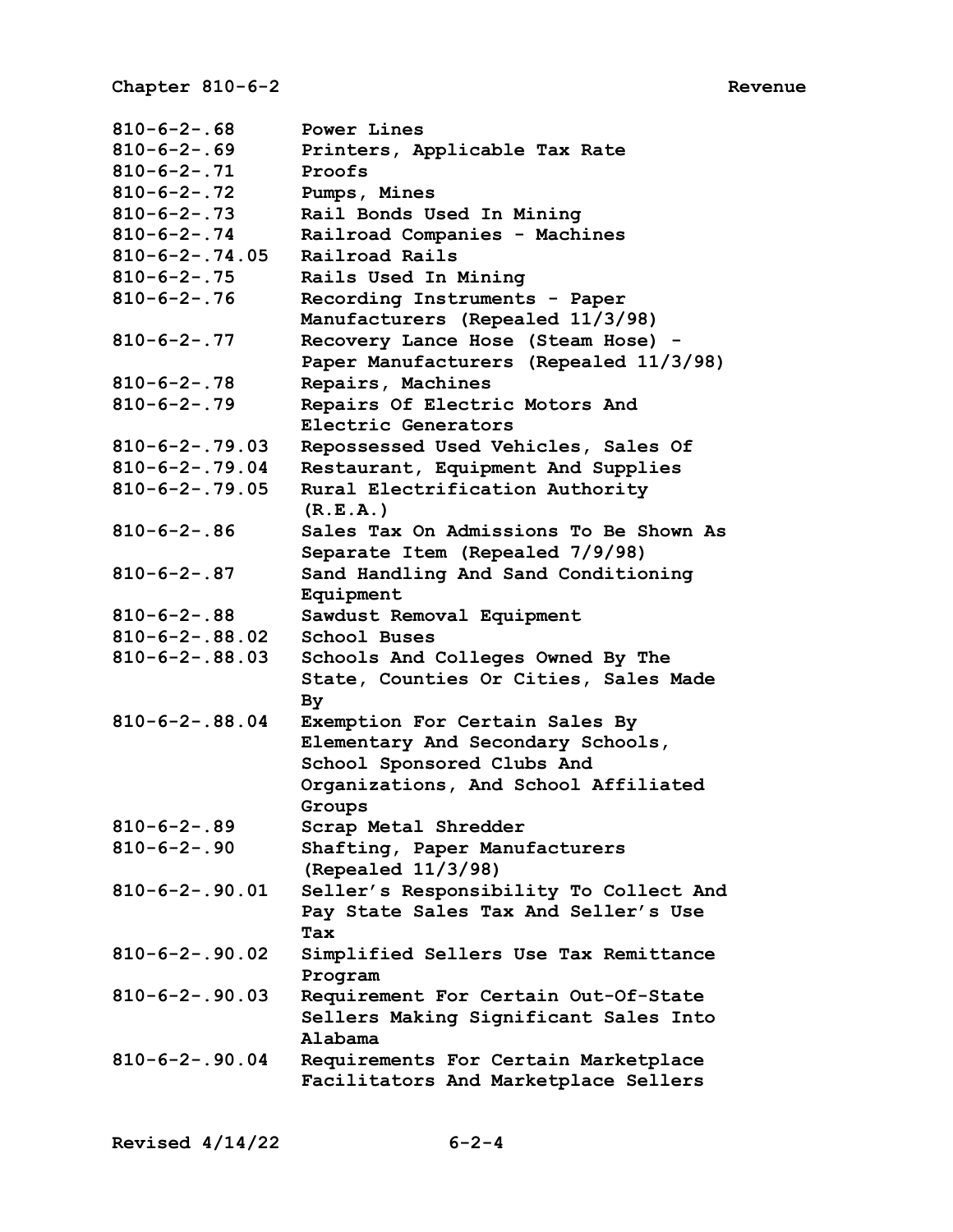| $810 - 6 - 2 - .91$      | Soda Fountains And Ice Cream Cabinets<br>(Repealed $4/14/22$ ) |
|--------------------------|----------------------------------------------------------------|
|                          |                                                                |
| $810 - 6 - 2 - .92$      | Soft Drink Bottlers                                            |
| $810 - 6 - 2 - .92.02$   | State, County And City, Sales Made By                          |
| $810 - 6 - 2 - .93$      | Steel Plate                                                    |
| $810 - 6 - 2 - .94$      | Storage Tanks                                                  |
| $810 - 6 - 2 - .94.04$   | Sugar Sold For Consumption By Bees<br>(Repealed 7/9/98)        |
| $810 - 6 - 2 - .95$      | Supplies And Materials                                         |
| $810 - 6 - 2 - .96$      | Switchboards                                                   |
| $810 - 6 - 2 - .97$      | Tanks Used In Manufacturing                                    |
| $810 - 6 - 2 - .98$      | Equipment Used By Television, Cable                            |
|                          | TV, And Radio Stations                                         |
| $810 - 6 - 2 - .99$      | Tool Steel                                                     |
| $810 - 6 - 2 - 0.100$    | Track Accessories Used In Mining                               |
| $810 - 6 - 2 - 101$      | Transformers                                                   |
| $810 - 6 - 2 - 0.102$    | Trolley, Materials, Mines                                      |
| $810 - 6 - 2 - 103$      | Truck Bodies, Rates Of Tax                                     |
| $810 - 6 - 2 - .104$     | Used Automotive Vehicles                                       |
|                          | 810-6-2-.104.02 Used Vehicles Acquired In Trades,              |
|                          | Sales Of                                                       |
| $810 - 6 - 2 - 0.104.05$ | Machines, Vending (Repealed 7/30/98)                           |
| $810 - 6 - 2 - .105$     | Wire Rope                                                      |
| $810 - 6 - 2 - 0.106$    | Wire Rope Used On Machines                                     |
| $810 - 6 - 2 - .107$     | Wholesale Sales                                                |
| $810 - 6 - 2 - 108$      | Paper Manufacturer's, Tax Rates                                |
|                          | Applicable To                                                  |

**810-6-2-.01 Abrasives - Shot, Grit, Etc.** Shot, grit, stars, sand, and other abrasives of like kind are taxed as parts or attachments to machines when used in machines manufacturing or processing tangible personal property. Such abrasive, when used in maintenance of equipment or when used for purposes other than manufacturing or processing tangible personal property are taxed at the general rate. §40-23-2(3) **Author: Statutory Authority:** Code of Ala. 1975, §§40-23-31, 40-23-83. **History:**

**810-6-2-.02 Accessories On New Automobiles, Applicable Tax Levy.**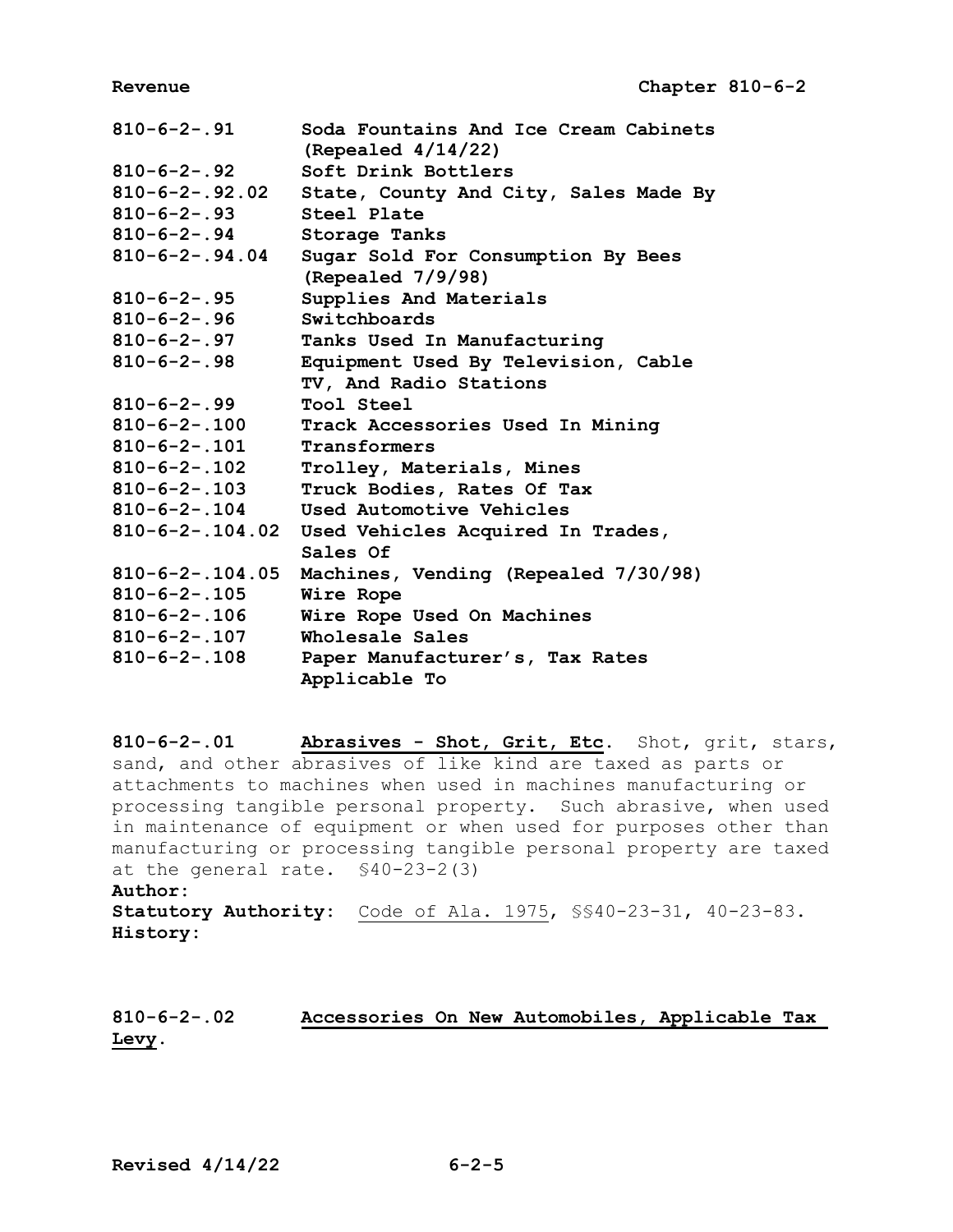(1) Accessories which are purchased from the dealer after title and possession of the automotive vehicle have passed to the purchaser are taxed at the usual 4% rate.

 (2) As a practical application of this rule, the dealer's sales invoice will be accepted as the basis for determining the tax rate applicable unless there is conclusive evidence that the invoice does not reveal the true facts. (Adopted March 9, 1961, amended November 1, 1963, amended September 26, 1966. §40-23-2(1)) **Author: Statutory Authority:** Code of Ala. 1975, §§40-23-31, 40-23-83. **History:**

**810-6-2-.02.05 Agricultural Publications.** No exemption is granted for agricultural publications in the Sales Tax Law, Act No. 100, Second Special Session Legislature 1959, effective October 1, 1959. **Author: Statutory Authority:** Code of Ala. 1975, §40-23-31. **History:**

**810-6-2-.03 Annealing Pots.** Steel pots or tubs used to contain small metal parts or fittings while being heat treated in an annealing furnace as a step in the manufacture thereof are taxed at the special machine rate of  $1 \frac{1}{2}\%$ . (\$40-23-2(3) **Author: Statutory Authority:** Code of Ala. 1975, §§40-23-31, 40-23-83. **History:**

# **810-6-2-.04 Automotive Demonstrator, Levy Of Tax.**

 (1) Any dealer licensed pursuant to Section 40-23-6, Code of Ala. 1975, who withdraws from his or her stock in trade any automotive vehicle, truck trailer, semi-trailer, or house trailer for use by the dealer or by the dealer's employee or agent in the operation of the business, shall pay, in lieu of the sales tax, a fee of five dollars (\$5.00) per year or part of year on each automotive vehicle, truck trailer, semi-trailer, or house trailer so withdrawn. Each year or part thereof shall begin with the date or anniversary date of the withdrawal and

### **Revised 4/14/22 6-2-6**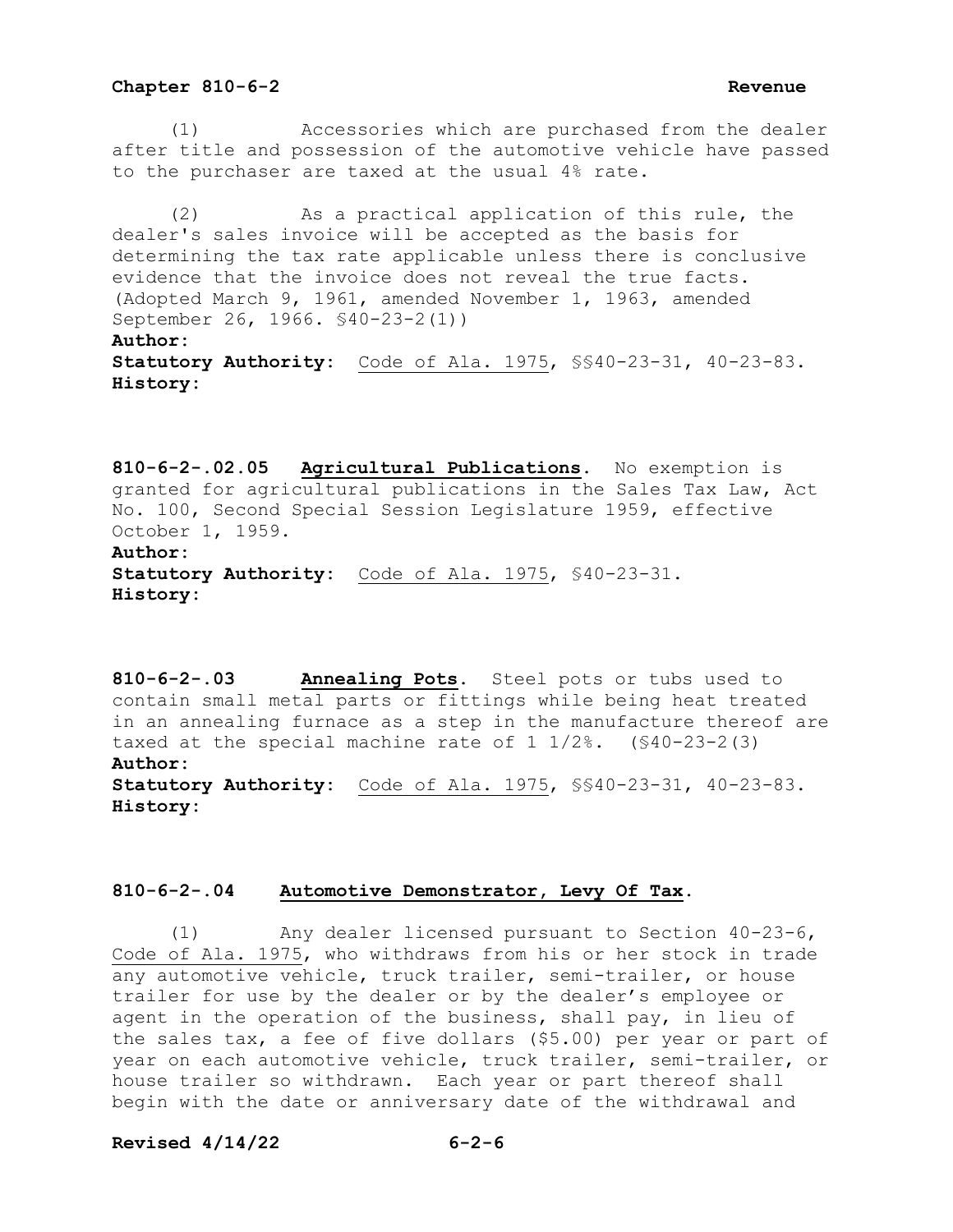run for the 12 succeeding months during which the automotive vehicle, truck trailer, semitrailer, or house trailer remains the property of the dealer. This fee is to be reported on the dealers' sales tax returns covering the tax reporting period in which the withdrawal is made. When the vehicle is returned to the stock of the dealer and sold, the sale is subject to the  $\text{tax.}$  (Section 40-23-2(4))

 (2) The use described in the preceding paragraph does not include the withdrawal of automotive vehicles, truck trailers, semitrailers, or house trailers by a dealer for rental or leasing purposes where the dealer is engaged in business both of selling and leasing such property. If a dealer withdraws from stock a vehicle or trailer for leasing purposes, the withdrawal is exempt from sales tax if the lease of the vehicle or trailer is taxable pursuant to Section 40-12-222, Code of Ala. 1975.

 (3) Where the dealer follows the practice of having his or her salesmen purchase the vehicles which they use as demonstrators, the sales to the salesmen are subject to sales tax measured on the sales price thereof less any allowance made for used vehicles taken in trade. The sale of the used vehicle so taken in trade is subject to sales tax when resold.

 (4) The withdrawal of an automotive vehicle from inventory by a licensed dealer for the purpose of providing the vehicle to a school for use in a drivers education program constitutes use by the dealer in the operation of the dealer's business and, therefore, is subject to the five dollar (\$5.00) fee outlined in paragraph (1) above. (Section 40-23-2(4)) **Author:** Dan DeVaughn, Sales and Use Tax Division **Statutory Authority:** Code of Ala. 1975, §§40-23-31, 40-23-83. **History:** Adopted March 9, 1961. **Amended:** November 1, 1963, August 16, 1974, June 12, 1978, October 16, 1978. Readopted through APA effective October 1, 1982. Filed August 22, 1989; December 22, 1989. **Amended:** Filed September 15, 1998; effective October 20, 1998.

**810-6-2-.05 Automotive Supply Jobbers, Where Taxability Usually Applies. (Repealed) Author:** Dan DeVaughn **Statutory Authority:** Code of Ala. 1975, §§40-23-31, 40-23-83. **History: Repealed:** Filed February 3, 1998; effective March 10, 1998.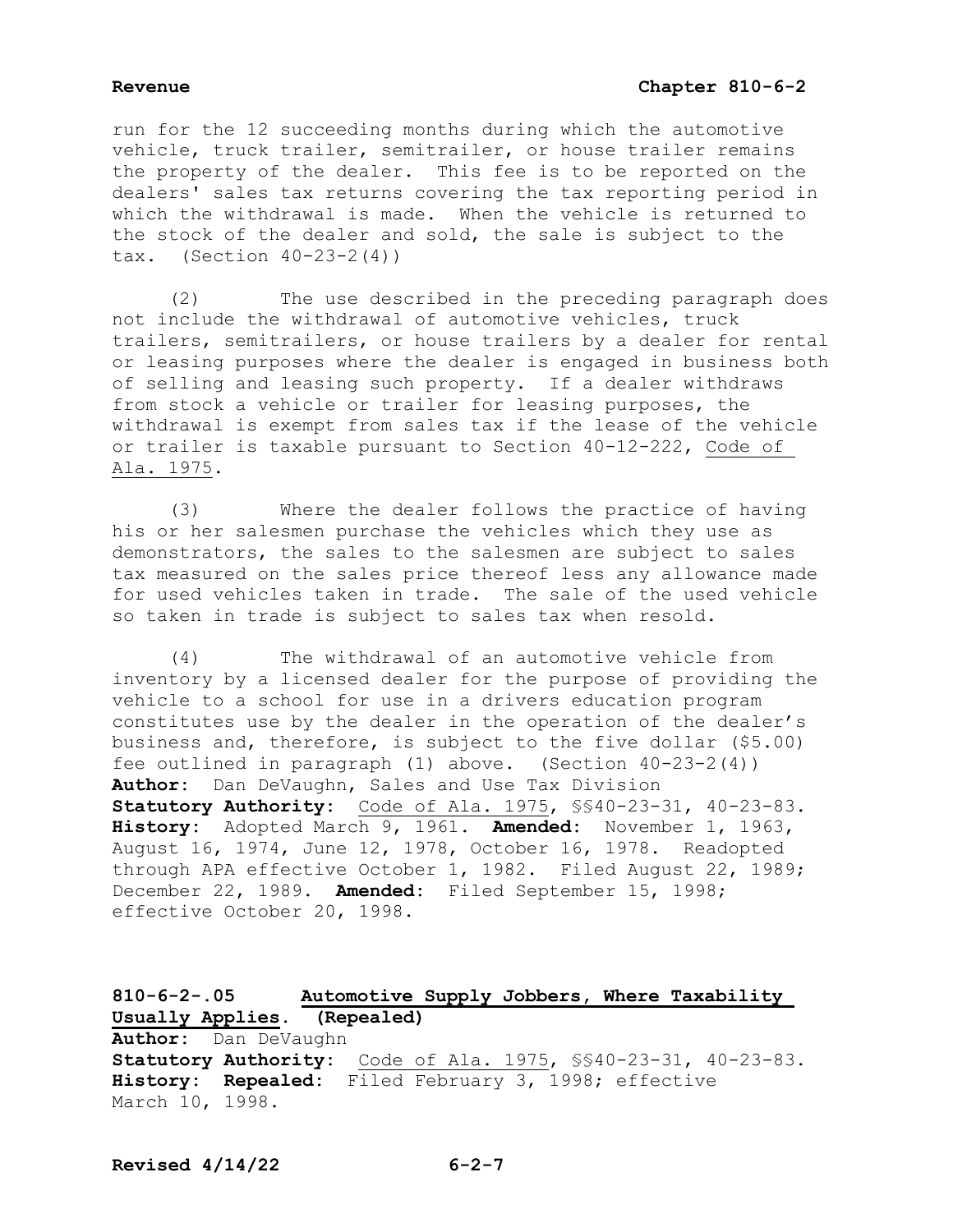**810-6-2-.06 Baking Pans.** Baking pans used in the production of bakery products for sale are taxable at the machine rate of 1 1/2% of the gross proceeds of the sale. **Author: Statutory Authority:** Code of Ala. 1975, §40-23-31. **History:**

# **810-6-2-.07 Barbers And Beauticians.**

 (1) Barber and beauty shop operators primarily render personal services. They are the purchasers for use or consumption of such tangible personal property as is used or consumed incidentally in the rendering of such personal service.

 (2) Barber and beauty shops are not, however, relieved from collecting and reporting tax on sales of tangible personal property for use or consumption, such as, package cosmetics, hair tonics, lotions and like articles when sold apart from the rendering of personal services. §40-23-2(1) **Author: Statutory Authority:** Code of Ala. 1975, §40-23-31.

**History:**

**810-6-2-.08 Belting.** Belting purchased for use on a particular machine used in manufacturing is taxed at the special machine rate of 1 1/2% even though such belting may not be purchased to the exact length required. §40-23-2(3) **Author: Statutory Authority:** Code of Ala. 1975, §§40-23-31, 40-23-83. **History:**

**810-6-2-.09 Boiler Tubes.** Boiler tubes used in repairing boilers used to furnish heat or power used in manufacturing are taxed at 1 1/2% as parts for machines used in manufacturing. §40-23-2(3) **Author: Statutory Authority:** Code of Ala. 1975, §§40-23-31, 40-23-83.

**Revised 4/14/22 6-2-8**

**History:**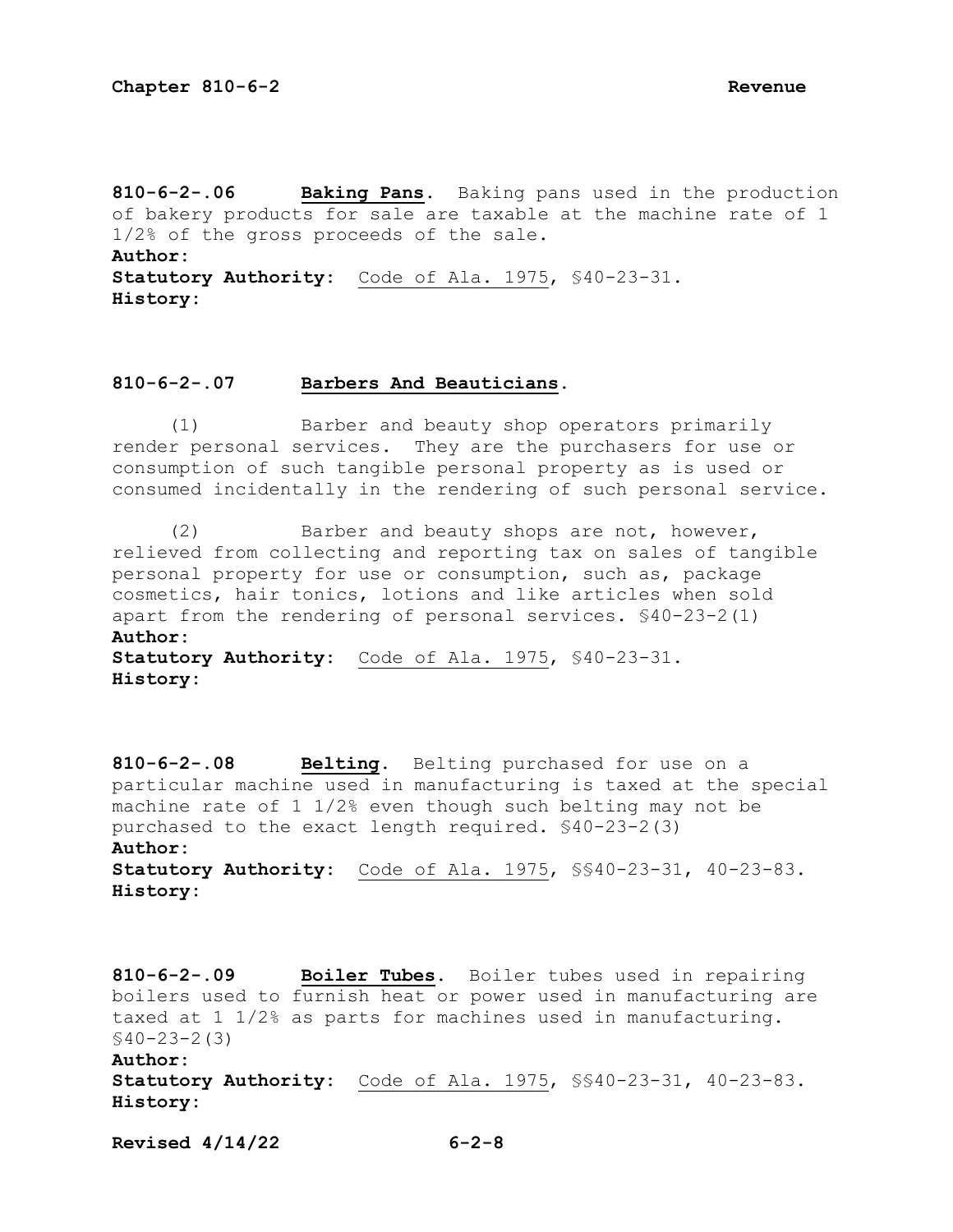# **810-6-2-.09.02 Sales Of Textbooks, Other Books, And School Supplies By Schools.**

 (1) The term "elementary or secondary school" as used in this rule shall mean a school where the curriculum consists of one or more of grade levels K through 12. This term shall not include nurseries and day care centers nor shall it include private schools at which the courses of study are limited to specialized subjects such as dance, horseback riding, music, cooking, sewing, or religion.

 (2) The sales and use tax statutes contain no exemption for sales of textbooks, other books, and school supplies. Accordingly, unless the sales or use tax statutes contain a specific exemption for the seller or purchaser, sales or use tax is due on retail sales of these items at the general rate of tax. (Sections 40-23-2(1) and 40-23-61(a), Code of Ala. 1975)

 (3) Sales of textbooks, other books, and school supplies made by a school (not including an institution of higher learning) owned and operated by a county or a municipality of the State of Alabama are not subject to sales or use tax. (City of Anniston v. State, 265 Ala. 303, 91 So. 2d 211 (1956))

 (4) Sales of textbooks, other books, and school supplies made by a privately-owned and operated elementary or secondary school or by an elementary or secondary school owned and operated by the State of Alabama are exempt from sales or use tax when the net proceeds from the sales are used solely for the benefit of the elementary or secondary school. See Sales and Use Tax Rule 810-6-2-.88.04 entitled Exemption for Certain Sales by Elementary and Secondary Schools, School Sponsored Clubs and Organizations, and School Affiliated Groups. (Section 40-9-31, Code of Ala. 1975)

 (5) Except as outlined in paragraph (4), sales of textbooks, other books, and school supplies made by a privately owned and operated school or college or by a school or college owned and operated by the State of Alabama are subject to sales or use tax. (Sections 40-23-2(1) and 40-23-61(a), Code of Ala. 1975)

**Author:** Dan DeVaughn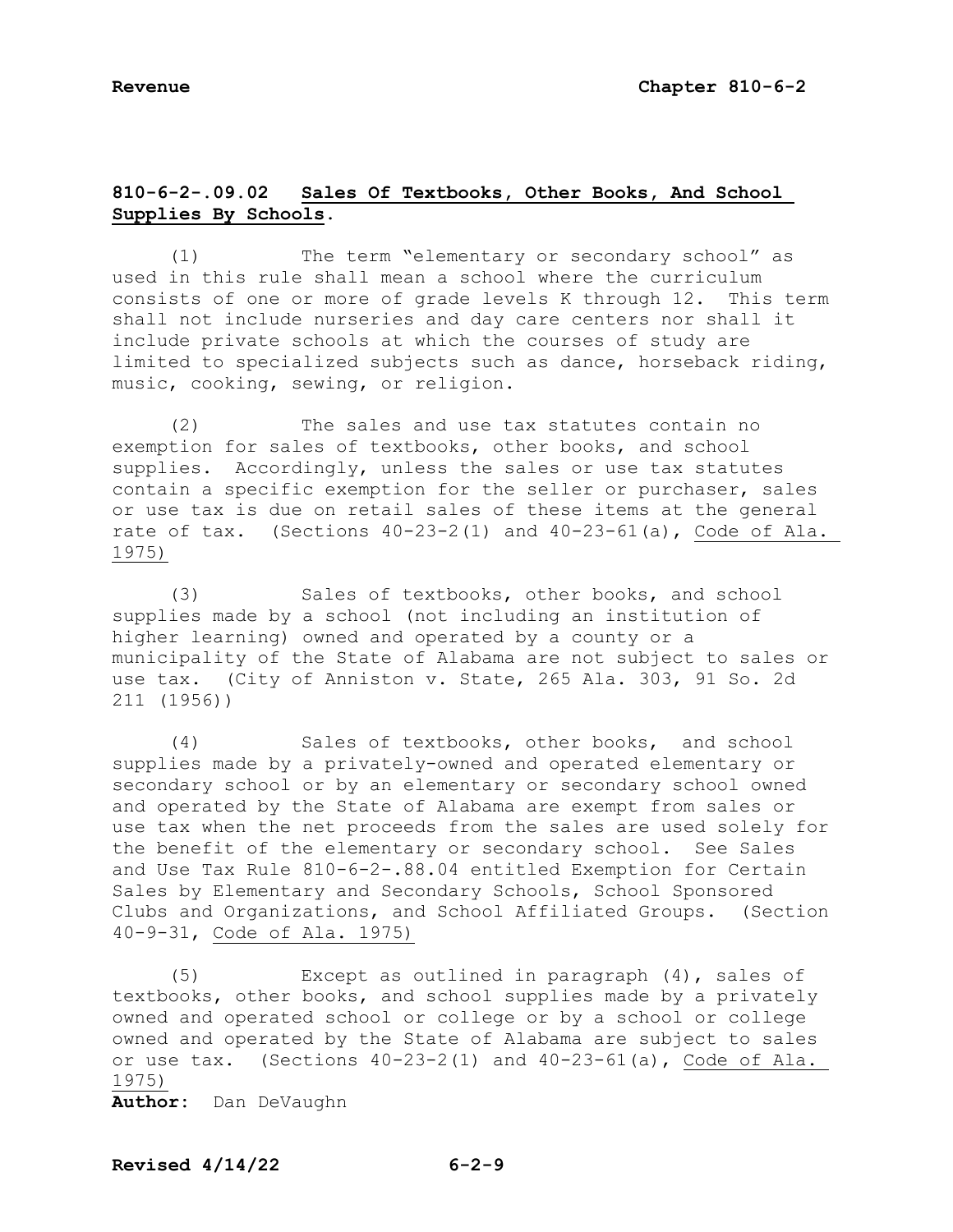**Statutory Authority:** Code of Ala. 1975, §§40-2A-7(a)(5), 40-9-31, 40-23-2(1), 40-23-31, 40-23-61(a), 40-23-83. **History: Amended:** Filed May 5, 1999, effective June 9, 1999.

**810-6-2-.10 Coal Loading Machines.** Coal loading machines used in mines are taxed at the special machine rate of 1 1/2%. §40-23-2(3) **Author: Statutory Authority:** Code of Ala. 1975, §§40-23-31, 40-23-83. **History:**

**810-6-2-.11 Coal Cutting Machines.** Coal cutting machines are taxed at the special rate of 1 1/2%. §40-23-2(3) **Author: Statutory Authority:** Code of Ala. 1975, §§40-23-31, 40-23-83. **History:**

**810-6-2-.12 Coke, Petroleum.** Petroleum coke and pitch used in the manufacture of aluminum from alumina are subject to tax at the special machine rate where such petroleum coke and pitch are made into linings for pots where alumina is reduced to aluminum or are made into anodes for such pots. §40-23-2(3) **Author: Statutory Authority:** Code of Ala. 1975, §40-23-31. **History:**

```
810-6-2-.12.05 Community Action Agencies. Sales of tangible 
personal property to organizations which are nonprofit 
corporations including those that are federally funded are 
subject to state and local sales tax. (Community Action Agency
of Huntsville, Madison County, Inc., v. State of Alabama) 
(Adopted August 10, 1982) 
Author:
Statutory Authority: Code of Ala. 1975, §40-23-31. 
History:
```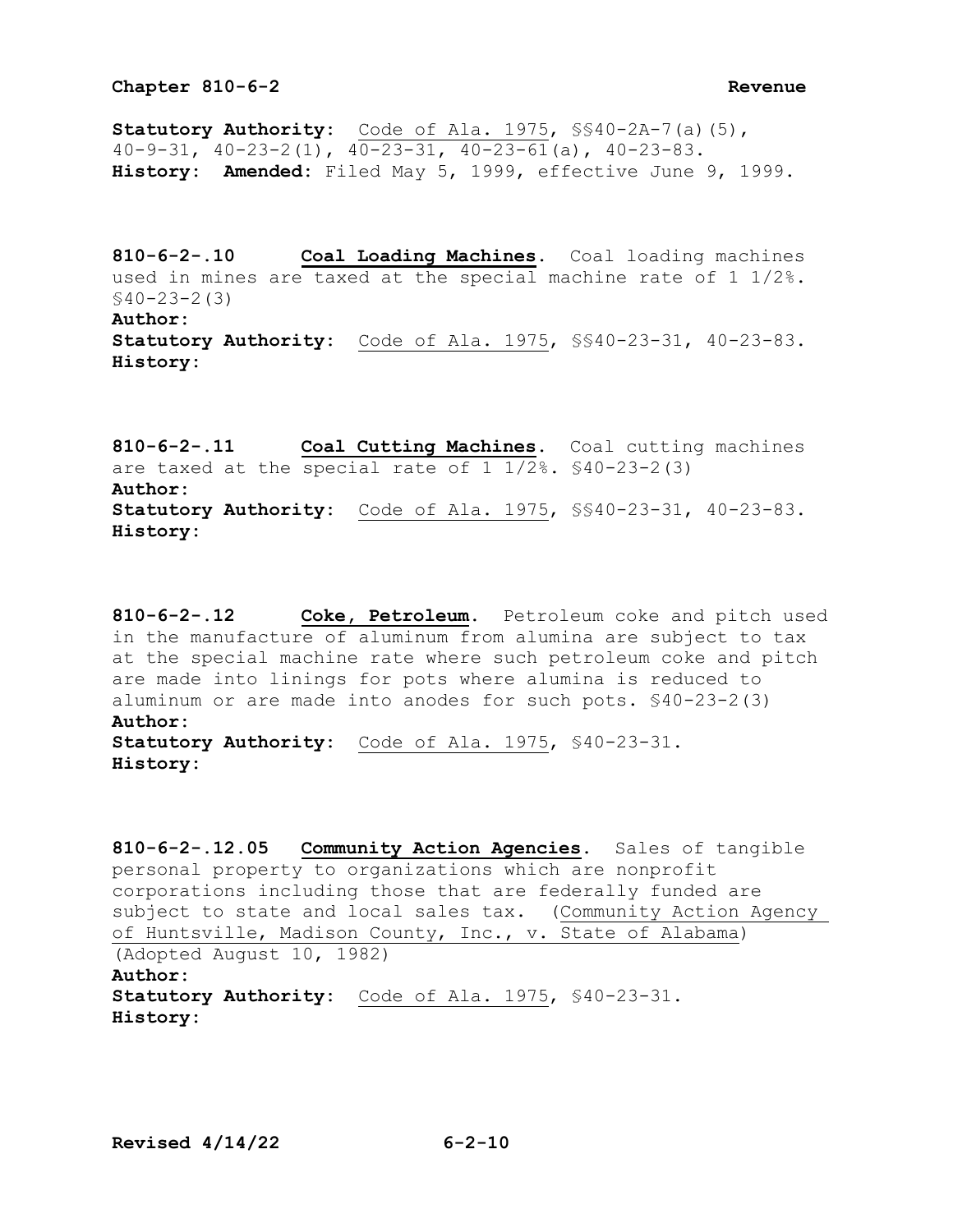**810-6-2-.12.06 Compressors, Tar Buckets, Portable Signs.** Compressors, tar buckets, and portable signs mounted on wheels are not considered trailers. A trailer is defined as a vehicle without motive power designed to carry persons or property wholly on its own structure and to be drawn by a motor vehicle. Since portable compressors, portable tar buckets, and portable signs are not designed for ordinary highway hauling purposes, they are subject to tax at the rate of 4 percent. (Alabama Dept. of Revenue, Horace Hitt, Chief, Sales and Use Tax Division; adopted December 5, 1984; effective date January 10, 1985)

**Author: Statutory Authority:** Code of Ala. 1975, §§40-23-31, 40-23-83. **History:**

# **810-6-2-.13 Compositions.**

 (1) Gross proceeds accruing from the retail sales of compositions, paste-ups, or layouts sold to printers, publishers, or others are subject to the sales tax at the machine rate of 1 1/2%.

 (2) Subject to the criteria outlined in Sales and Use Tax Rule 810-6-1-.80 entitled ingredient or Component of Product Manufactured or Compounded for Sale, sales of materials to the manufacturer of the compositions are at wholesale, tax free, when such materials become a component of the compositions, etc., produced for sale. The machines used by the composition manufacturer in manufacturing the compositions are taxable at the machine rate of 1 1/2%. The supplies, materials and equipment not becoming a component of the product sold, or not constituting machines used in manufacturing are subject to the sales or use tax, whichever may apply, at the general rate of 4%. (Sections 40-23-1(a)(9)b and 40-23-60(4)b)

 (3) Where a printer or publisher manufactures compositions for their own use, sales or use tax, whichever may apply shall be due on the purchase price of the materials becoming a component of the compositions at the machine rate of 1 1/2%.

**Author:** Dan DeVaughn **Statutory Authority:** Code of Ala. 1975, §§40-23-31, 40-23-83,  $40 - 23 - 2(3)$ **History: Amended:** Filed November 5, 1997; effective December 10, 1997.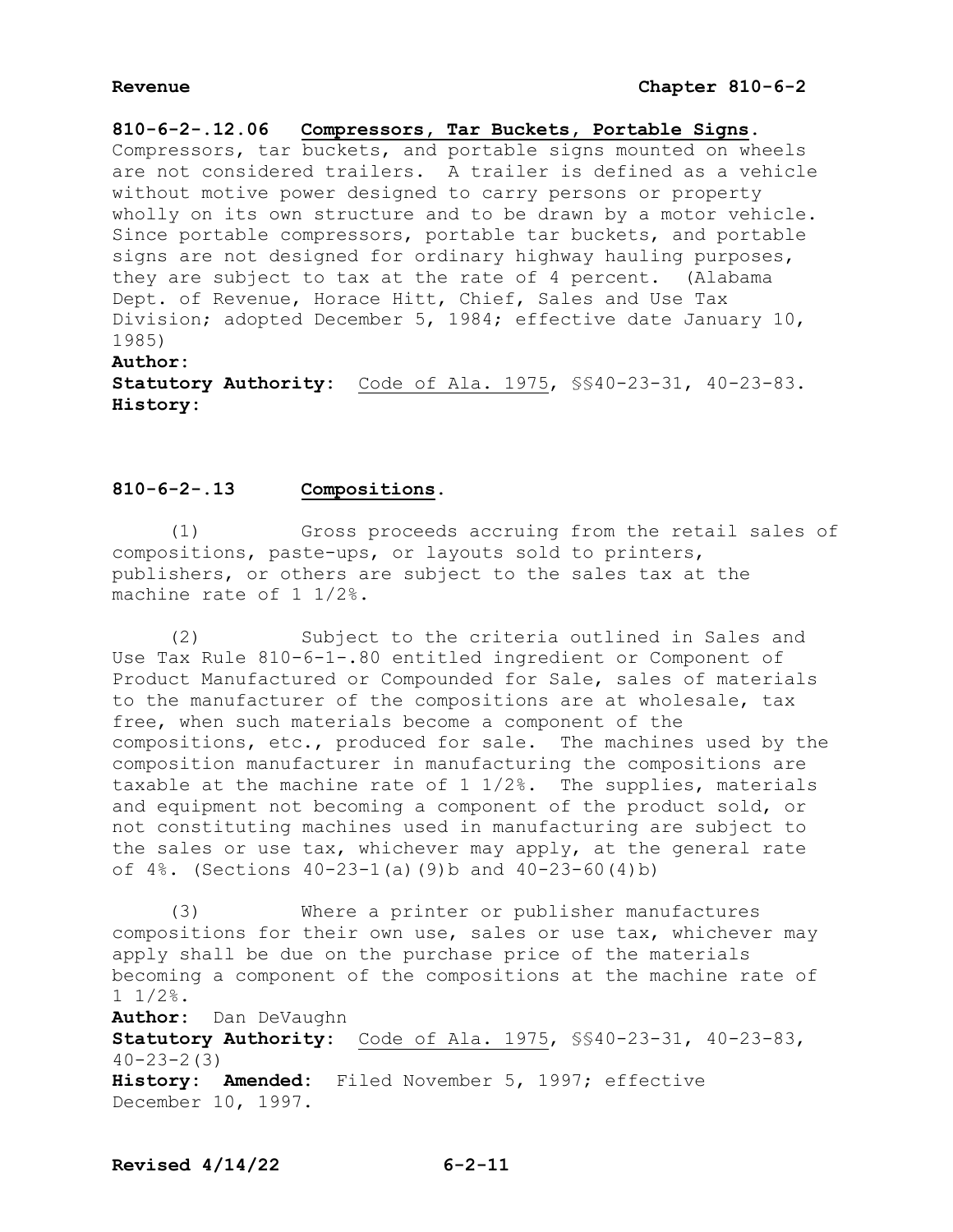# **810-6-2-.14 Cotton Gins.**

 (1) Cotton gin machinery and equipment used in separating lint from seed, in cleaning and conditioning lint, in baling lint, the engines or motors furnishing the power for such separating, cleaning, conditioning and baling, and the equipment used to carry the cotton lint and seed, from step to step in the ginning process are taxed at the special machine rate of 1 1/2%. The equipment which carries the seed cotton directly into the first processing machine and the blower which discharges the seed from the gin are considered to be attachments to the processing machines and therefore, are also taxed at the special rate.

 (2) The special rate does not, however, apply to conveyor equipment used in unloading seed cotton and putting it into storage and does not apply to moving cotton seed from the gin to storage and from storage into transport equipment. Other equipment and materials which are taxed at the general 4% rate are scales of all description and building materials used in the construction of the gin house and storage facilities. (Adopted March 9, 1961, amended November 1, 1963, effective July 1, 1963) §§40-23-2(3), 40-23-2(1)

# **Author:**

**Statutory Authority:** Code of Ala. 1975, §§40-23-31, 40-23-83. **History:**

**810-6-2-.15 Crossties Used In Mining.** Crossties and switchties used in the construction and maintenance of tracks used in bringing minerals to the surface of the earth are taxed at the special machine rate of 1 1/2%. This provision does not, however, extend to crossties and switchties used in the construction or maintenance of tracks used in transporting minerals from the mine after the mining operation has been completed and it does not extend to timbers used in erecting structures in or about mines or used in supporting mine roofs. §40-23-2(3)

# **Author:**

**Statutory Authority:** Code of Ala. 1975, §§40-23-31, 40-23-83. **History:**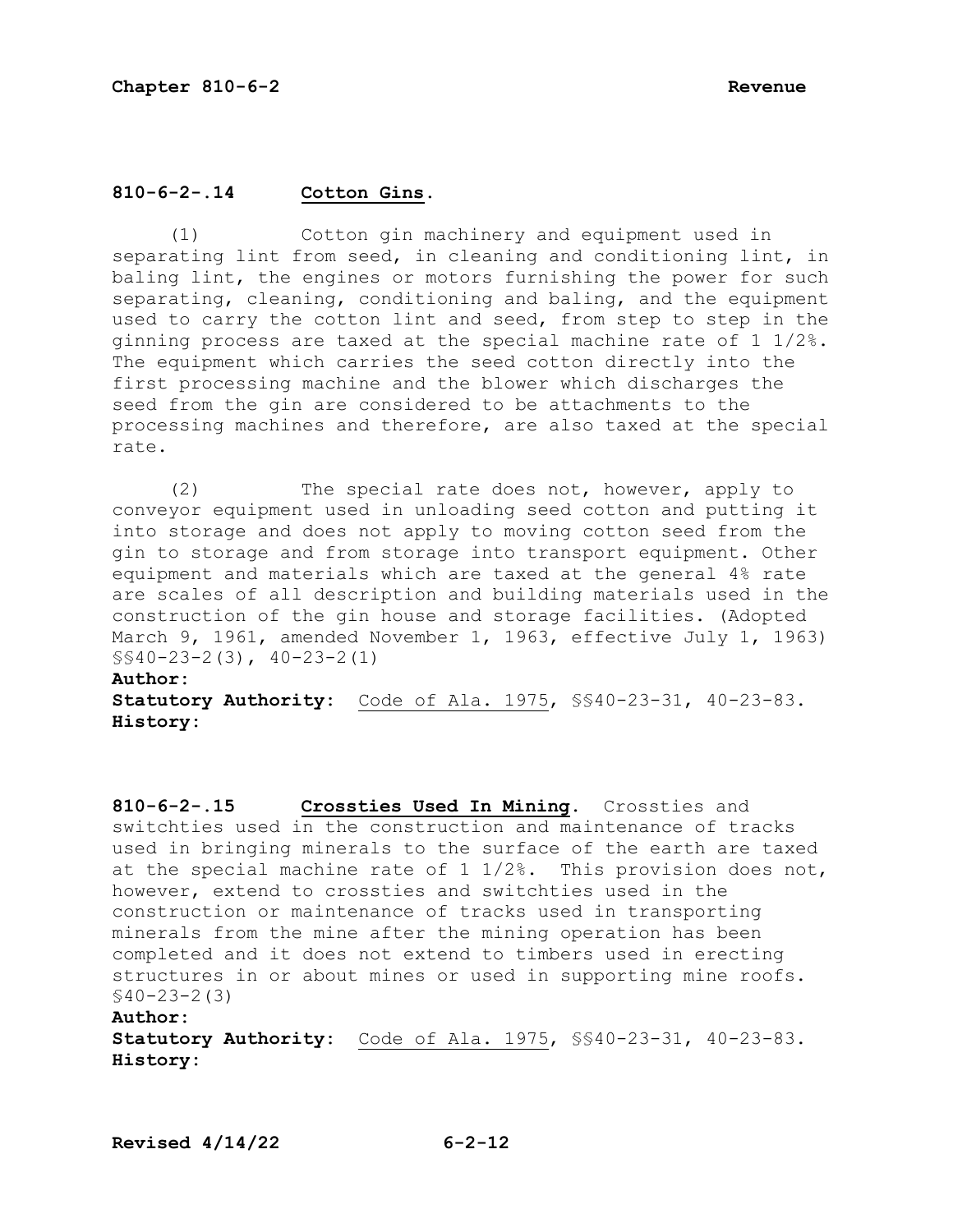**810-6-2-.15.03 Double Wide Mobile Homes.** Mobile homes whether they be of the double wide variety or the standard variety are in fact mobile homes. Mobile homes, including double wide mobile homes, do not qualify as modular buildings. §40-23-2(4) (Adopted August 10, 1982) **Author:**

**Statutory Authority:** Code of Ala. 1975, §§40-23-31, 40-23-83. **History:**

**810-6-2-.15.05 Dry Docks.** A dry dock is subject to the sales or use tax, whichever applies. A dry dock is not a vessel, nor is it a barge, exempted from the sales or use tax. §40-23-4(12) **Author: Statutory Authority:** Code of Ala. 1975, §§40-23-31, 40-23-83. **History:**

**810-6-2-.16 Dust Collecting Equipment.** Dust collectors made up of ducts, collectors, filters, and other parts are not of themselves machines used in manufacturing. They may, however, by attachment to a machine used in manufacturing take the special one and half percent rate. The special rate would not in any event apply with respect to sheet metal or other building materials used to construct duct work or other parts of dust collection systems where such materials become a part of the building in which the system is located. §40-23-1.(10) **Author:**

**Statutory Authority:** Code of Ala. 1975, §§40-23-31, 40-23-83. **History:**

**810-6-2-.17 Electric Motors.** Electric motors used to drive machines used in mining, processing or manufacturing are taxed at the special machine rate of  $1 \frac{1}{2\%}$ .  $\frac{1}{90}$ -23-2(3) **Author: Statutory Authority:** Code of Ala. 1975, §§40-23-31, 40-23-83. **History:**

**810-6-2-.18 Electric Mine Locomotives.** Locomotives receiving power from an electric trolley used to bring coal to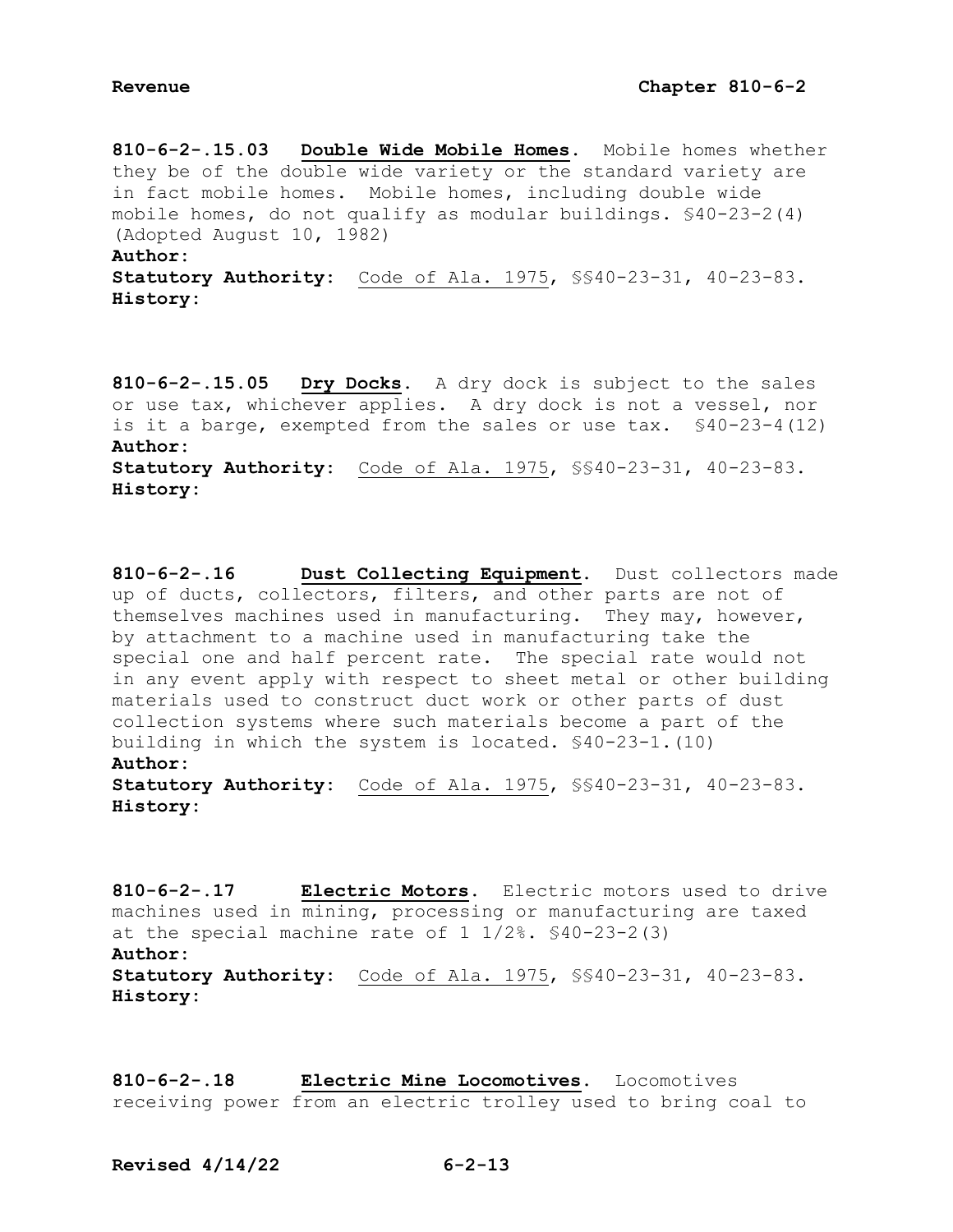the surface of a mine are taxed under the machine levy at 1  $1/2$ %.  $$40-23-2(3)$ **Author: Statutory Authority:** Code of Ala. 1975, §§40-23-31, 40-23-83. **History:**

**810-6-2-.19 Electric Motors, When Furnishing Power For Machines In Manufacturing, Compounding, Processing, Mining Or Quarrying And Plant Maintenance.** Electric motors used to furnish power for machines used in manufacturing, compounding, processing, mining, or quarrying are taxed at the machine rate of 1 1/2%. Electric motors used to power equipment used primarily in plant maintenance are subject to the tax at the general rate of 4%. §§40-23-2(3), 40-23-2(1) **Author: Statutory Authority:** Code of Ala. 1975, §§40-23-31, 40-23-83. **History:**

**810-6-2-.20 Electrical Equipment, Paper Manufacturers. (Repealed 11/3/98) Author: Patricia Estes Statutory Authority:** Code of Ala. 1975, §§40-23-31, 40-23-83. **History: Repealed:** Filed September 29, 1998; effective November 3, 1998.

**810-6-2-.21 Electrical Supplies Used By Manufacturers Which Are Taxed At Special Rate. (Repealed) Author: Statutory Authority:** Code of Ala. 1975, §40-23-31. **History: Repealed:** Filed February 3, 1998; effective March 10, 1998.

**810-6-2-.22 Engravers And The Machine Rate.** Gross receipts accruing from the retail sales of photo engravings, plates, cuts, and other like articles sold to printers are subject to the sales tax at the machine rate of 1 1/2% where sold for use as parts or attachments of machines used in manufacturing. §40-23-2(3)

**Revised 4/14/22 6-2-14**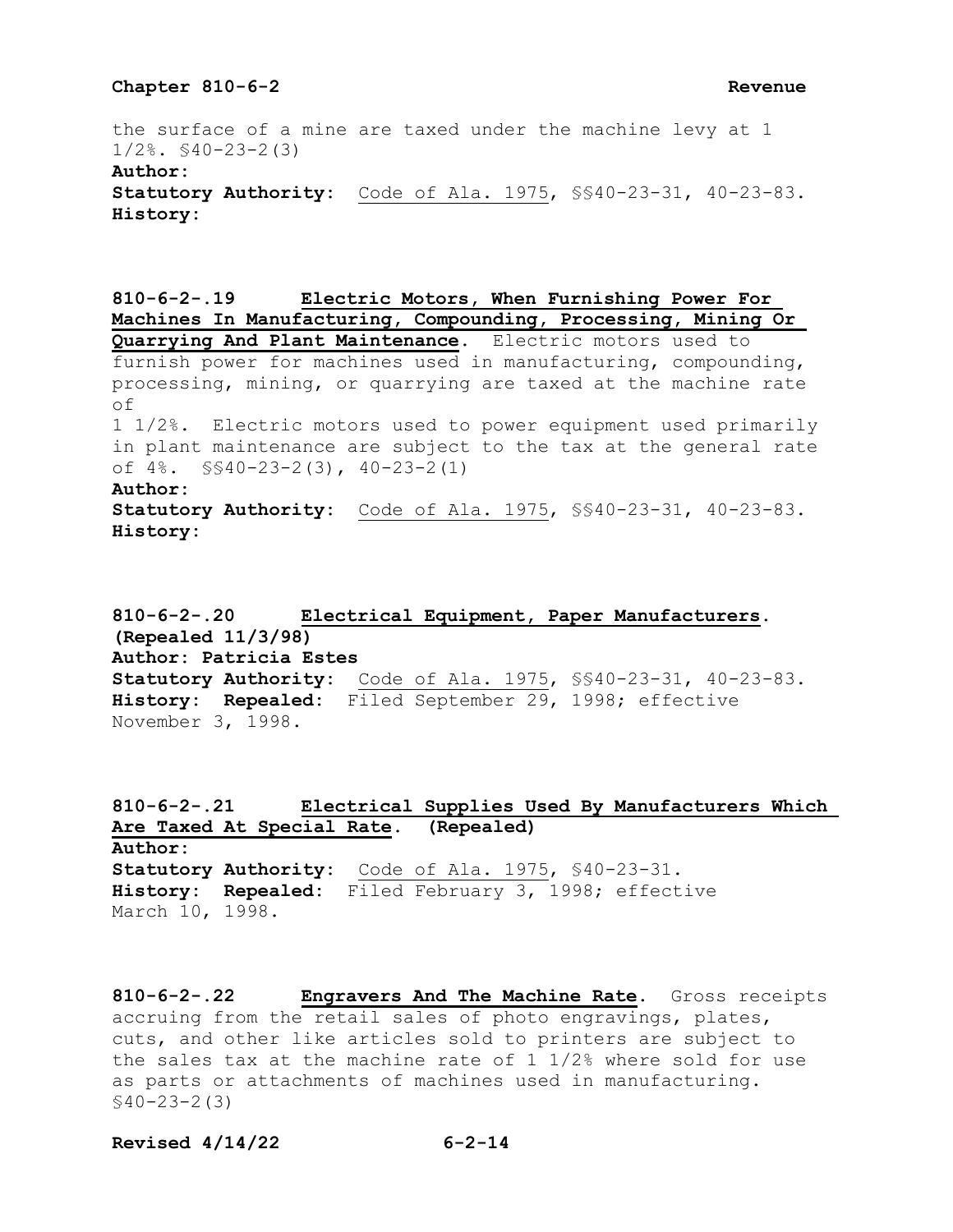**Author: Statutory Authority:** Code of Ala. 1975, §40-23-31. **History:**

**810-6-2-.22.05 Federal Tax On Hazardous Chemicals.** It is the position of the Department based on an opinion by the Legal Division of the Department of Revenue that the federal tax is to be included in the measure of the tax when computing sales and/or use tax on retail sales of hazardous chemicals. The federal tax is a "cost of doing business" tax levied upon the sale or use of certain chemicals sold by a manufacturer, producer or importer thereof. §4662C, Title 26, U.S.C.A. reads as follows: "If any person manufactures, produces, or imports a taxable chemical and uses such chemical, then such person shall be liable for tax under §4661 in the same manner as if such chemical were sold by such person." Therefore, if the tax is on the cost of doing business by the provider of the chemical, then the federal tax would be included in the measure of the base used for computing the sales and/or use tax payable to the state. §40-23-1(10) (Adopted August 10, 1982) **Author: Statutory Authority:** Code of Ala. 1975, §§40-23-31, 40-23-83. **History:**

**810-6-2-.23 Fire Clay Used In Lining Blast Furnaces, Etc. (Repealed) Author:** Patricia A. Estes **Statutory Authority:** Code of Ala. 1975, §40-23-31. **History: Repealed:** Filed June 4, 1998; effective July 9, 1998.

**810-6-2-.24 Firebrick And Fire Clay - Paper Manufacturers. (Repealed) Author:** Patricia A. Estes **Statutory Authority:** Code of Ala. 1975, §§40-23-31, 40-23-83. **History: Repealed:** Filed June 4, 1998; effective July 9, 1998.

# **810-6-2-.25 Refractories, Rates Applicable To.**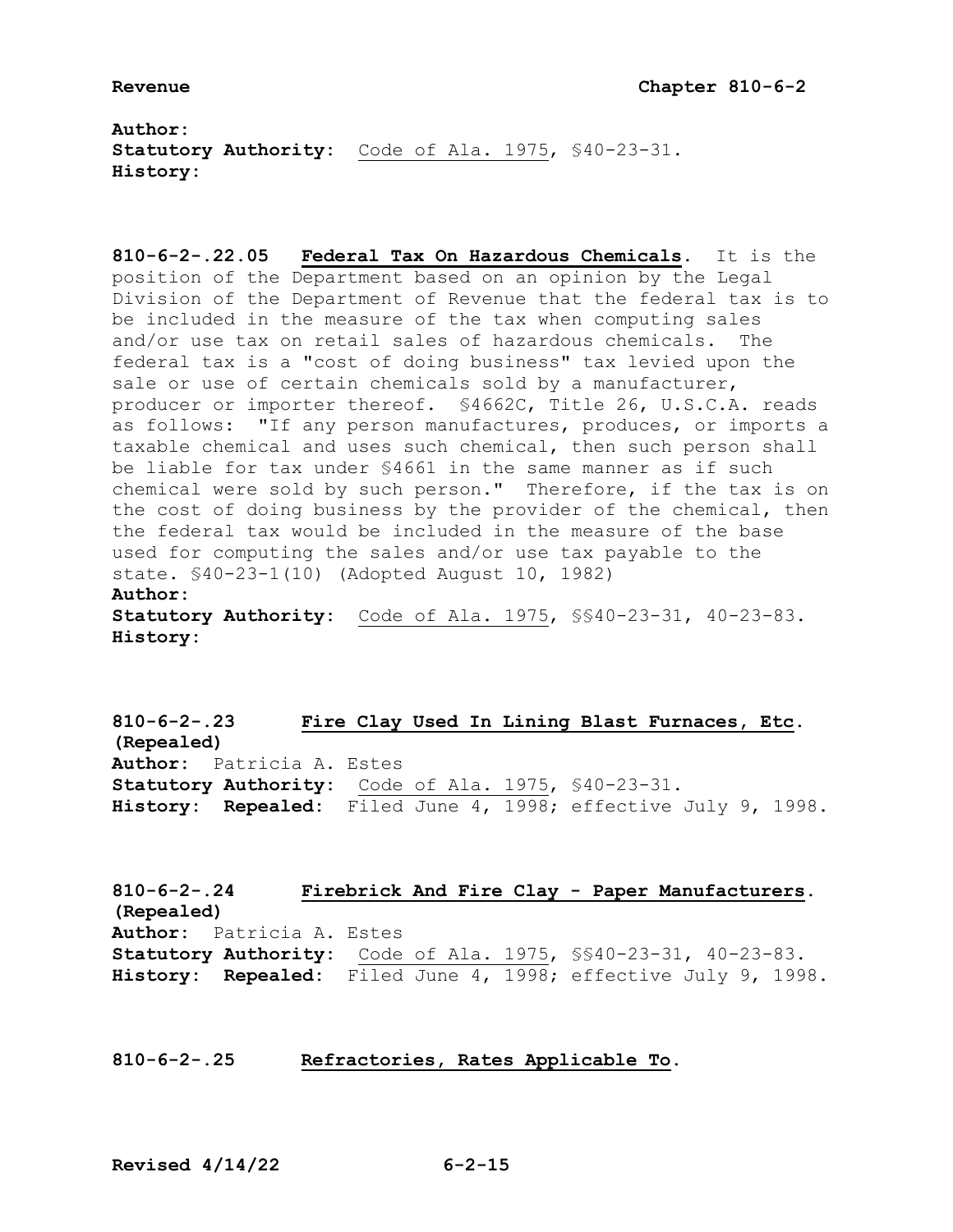(1) The term "refractories" as used in this rule shall mean fire clay, firebrick, magnesite, steel, and other special purpose heat resistant materials.

 (2) Refractories, which are not in the nature of building materials and which are designed and manufactured for use as parts or attachments for machines used in manufacturing, compounding, or processing tangible personal property, are taxable at the reduced machine rate of sales or use tax when purchased for use as a part or attachment to manufacturing machinery. (§§40-23-2(3) and 40-23-61(b))

 (3) Refractories purchased for use in lining blast furnaces, kilns, boilers, cupolas, ladles, or other machines used to manufacture, compound, or process tangible personal property are taxable at the reduced machine rate of sales or use tax. (§§40-23-2(3) and 40-23-61(b))

 (4) Refractories purchased for purposes other than becoming parts or attachments to machines used in manufacturing, compounding, or processing tangible personal property are taxable at the general rate of sales or use tax. (§§40-23-2(1) and  $40 - 23 - 61$  (a))

**Author:** Patricia A. Estes

**Statutory Authority:** Code of Ala. 1975, §§40-2A-7(a)(5),  $40-23-2-(1)(3)$ .  $40-23-61(a)(b)$ ,  $40-23-31$ ,  $40-23-83$ . **History: Amended:** Filed June 4, 1998; effective July 9, 1998.

**810-6-2-.26 Firebrick Used In Lining Blast Furnaces, Etc. (Repealed) Author:** Patricia A. Estes **Statutory Authority:** Code of Ala. 1975, §40-23-31. **History: Repealed:** Filed June 4, 1998; effective July 9, 1998.

**810-6-2-.26.02 Food Products Through Vending Machines, Sale Of. (Repealed) Author:** Patricia Estes **Statutory Authority:** Code of Ala. 1975, §§40-2A-7(a)(5),  $40-23-2(5)$ ,  $40-23-31$ . **History:** Adopted August 15, 1974. **Repealed:** Filed June 25, 1998; effective July 30, 1998.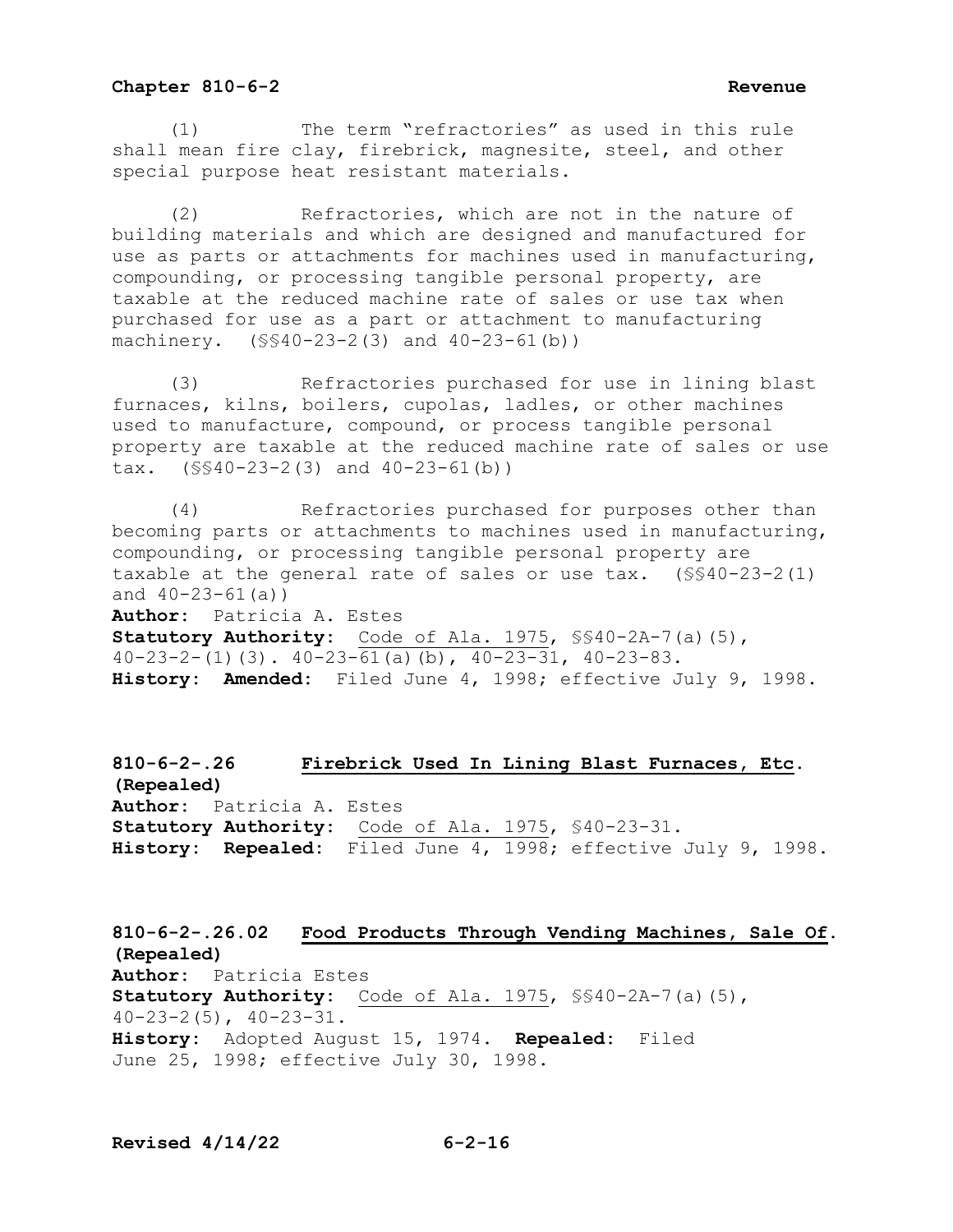# **810-6-2-.27 Gold, Coin, And Bullion.**

Through May 31, 2018 sales of gold in coin, bullion, nugget, flake, or other form to purchasers within the state are subject to the retail sales or use tax. In any form other than as a mineral in place, not yet extracted, gold is tangible personal property subject to the usual rules of taxation. Therefore, exemption is allowed only if the sale is for resale in the regular course of business or if the gold becomes an ingredient or a component of a new article for sale. Sales to purchasers for investment or speculation are fully taxable and are treated as sales of coins, stamps, paintings, antiques, or other valuables purchased by collectors. When applicable, the tax is measured by the full selling price without deductions for brokerage fees, service fees, or premiums included in the gross price.

 (2) Following are a few guidelines for the taxation of gold through May 31, 2018:

 (a) Gold purchased and delivered outside the state is subject to use tax at the time it is brought into the state.

 (b) Sales of gold to persons who take only a document of ownership covering gold remaining outside of the state are exempt from sales and use tax.

 (c) Agents, including gold jobbers and brokers, who sell gold at retail in their own name must collect retail sales tax thereon. §40-23-2(1), Code of Ala. 1975.

 (3) Beginning June 1, 2018 until May 31, 2023, sales of bullion (including coins), gold, silver, platinum, palladium, or a combination of each precious metal (not including jewelry or works of art) that has gone through a refining process and for which the item's value depends on its mass and purity, and not its form, numismatic value, or other value are exempt from sales and use tax.

 (4) Sales to persons who use gold in the rendition of professional or commercial services such as dentists or dental laboratories continue to be taxable. **Author:** Michele Mayberry **Statutory Authority:** Code of Ala. 1975, §§40-2A-7(a)(5),  $40-23-4$  (a)(51),  $40-23-31$ ,  $40-23-83$ .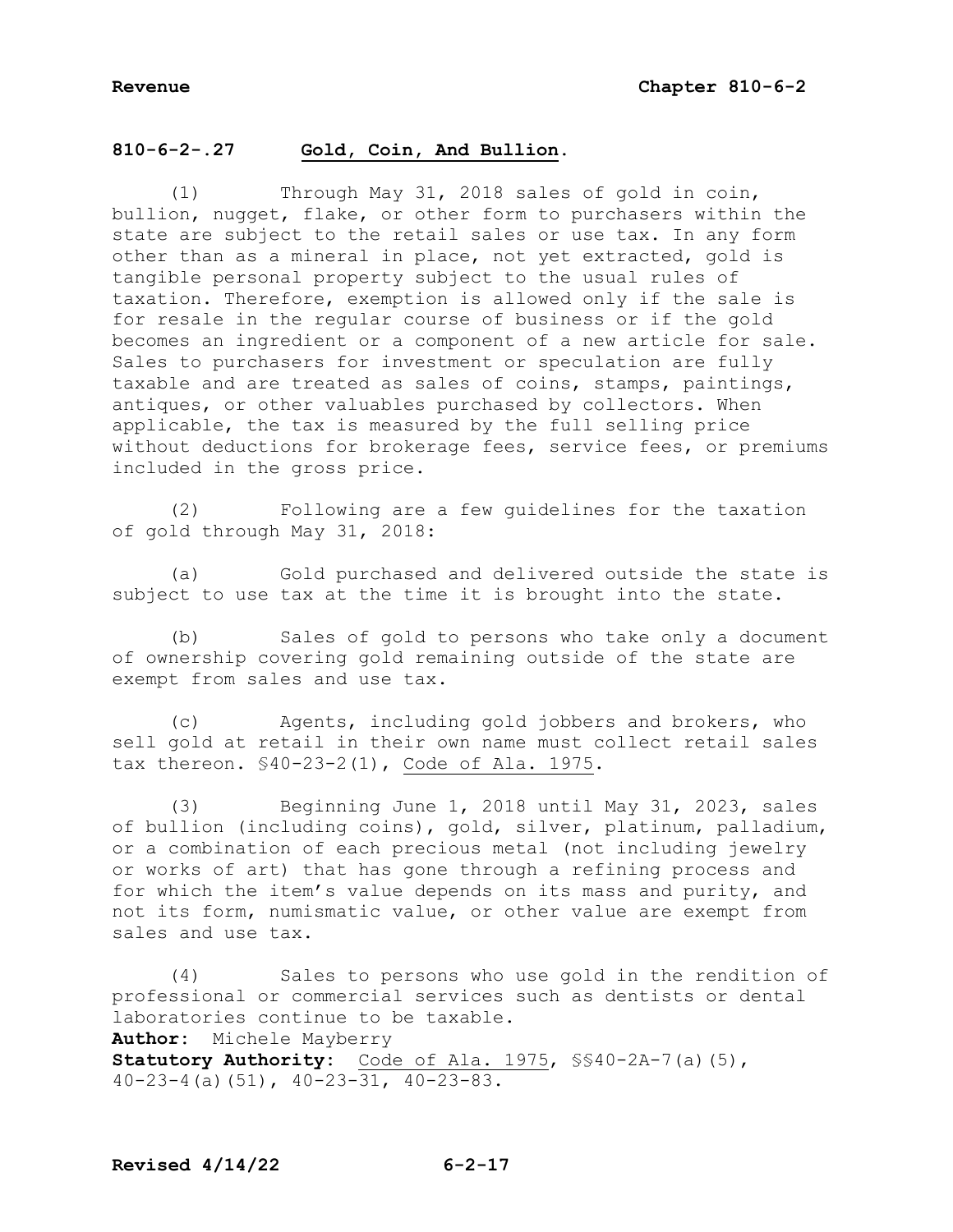**History: Amended:** Filed November 16, 2018; effective December 31, 2018.

**810-6-2-.28 Gravel Screens.** Gravel screens used in substantially the form in which they are purchased as parts of a mechanically powered gravel or sand washer and grader are taxed at the special machine rate of 1 1/2%. §40-23-2(3) **Author: Statutory Authority:** Code of Ala. 1975, §§40-23-31, 40-23-83. **History:**

# **810-6-2-.29 Hand Tools Not Exempted As Machines.**

 (1) The word "machine" as used in the Sales and Use Tax Laws is not understood to mean and include the hand implements used by laborers and craftsmen, commonly referred to as "hand tools" which are manually powered and controlled.

 (2) Implements, hand operated, which are powered by electricity, steam or compressed air which is delivered to implements through wires, pipes, or hoses are considered to come within the levy of the tax at  $1 \frac{1}{2\%}$  where such implements are used in mining, quarrying, manufacturing, processing or compounding. §§40-23-1(10), 40-23-2(3)

# **Author:**

**Statutory Authority:** Code of Ala. 1975, §§40-23-31, 40-23-83. **History:**

**810-6-2-.30 Hose - Water, Steam, Or Air.** Hose when used as an attachment for a machine used in manufacturing, compounding, processing, mining or quarrying is taxed at the machine rate of 1 1/2%. Hose used for general purposes or for maintenance is taxed at the general rate of 4%. (Adopted March 9, 1961, amended November 1, 1963) §§40-23-2(3), 40-23-2(1) **Author: Statutory Authority:** Code of Ala. 1975, §§40-23-31, 40-23-83. **History:**

**810-6-2-.31 Hospitals, Infirmaries, Sanitariums, And Like Institutions - State, City, and County.**

**Revised 4/14/22 6-2-18**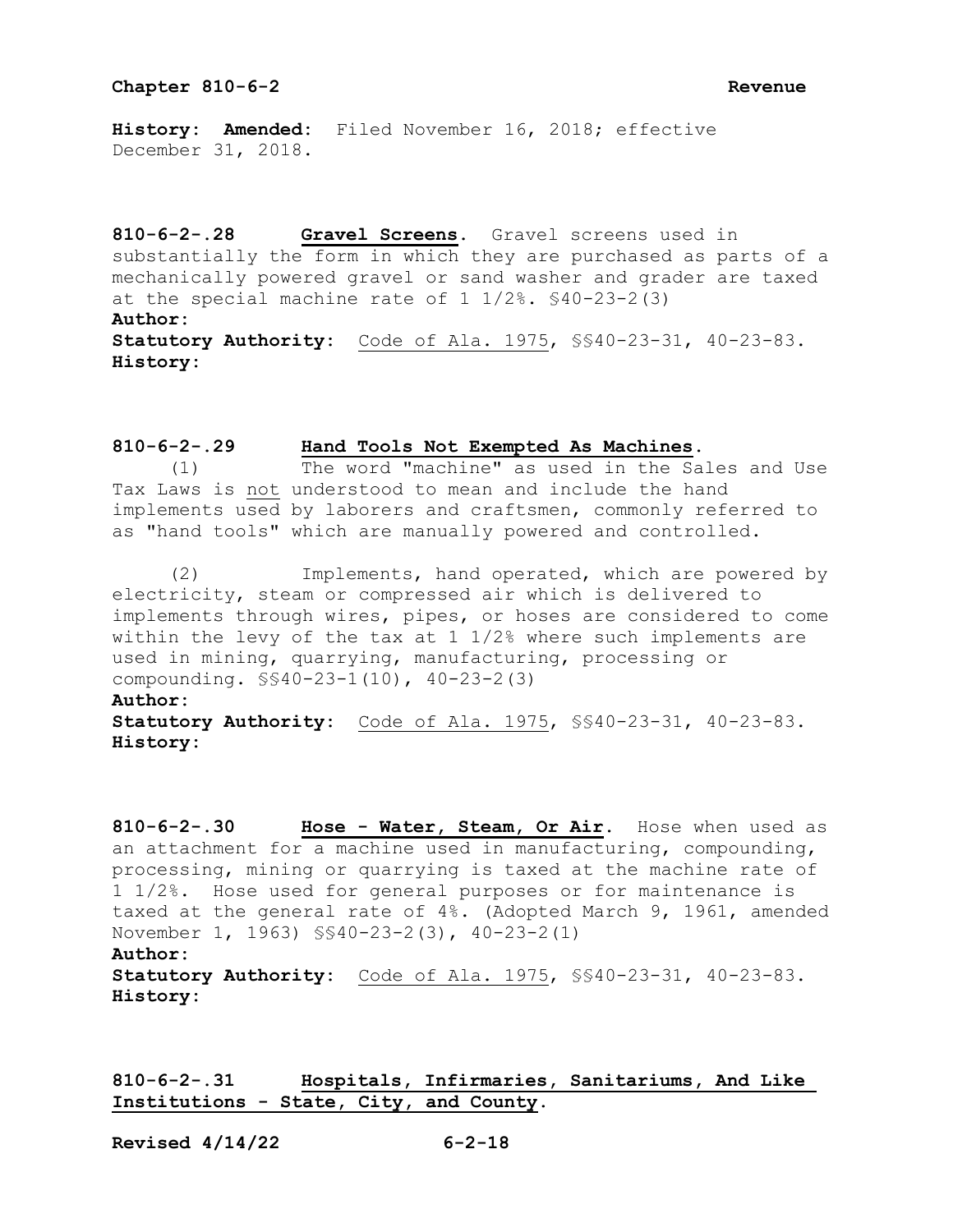(1) State, city, and county owned and operated hospitals, infirmaries, sanitariums, and like institutions are exempt from the payment of sales or use tax on their purchases of tangible personal property. §§40-23-4(11) and 40-23-62(13)

 (2) State, city, and county owned and operated hospitals, infirmaries, sanitariums, and like institutions are primarily engaged in the business of rendering services. They are not required to collect and remit sales tax on their gross receipts from meals, bandages, dressings, drugs, x-ray photographs, or other tangible personal property when such items are used in rendering hospital services. This is true irrespective of whether or not such tangible personal property is billed separately to their patients. State, city, and county owned and operated hospitals, infirmaries, sanitariums, and like institutions are deemed to be the purchasers for use or consumption of such tangible personal property; and the sellers of these items are not required to collect sales or use tax on sales of such property to said institutions since such purchases are specifically exempt from sales and use tax pursuant to Code of Ala. 1975, §§40-23-4(11) and 40-23-62(13).

 (3) When state, city, or county owned and operated hospitals, infirmaries, sanitariums, and like institutions furnish meals to nurses, attendants, and patients as a part of their services rendered, such institutions are deemed to be the users or consumers of the food and beverages used in the preparation of these meals. Purchases of food and beverages for use or consumption by these institutions are exempt from sales and use tax. §§40-23-4(11) and 40-23-62(13)

 (4) When state owned and operated hospitals, infirmaries, sanitariums, and like institutions operate cafeterias that serve meals to the public, such institutions will be required to collect and remit the sales tax on sales of meals and beverages to their customers. Foodstuffs and beverages withdrawn by such state owned and operated institutions and used or consumed in furnishing meals as outlined in paragraph (3) are not subject to sales tax. §40-23-2(1)

 (5) When city and county owned and operated hospitals, infirmaries, sanitariums, and like institutions operate cafeterias that serve meals to the public, such institutions are not required to collect and remit sales tax on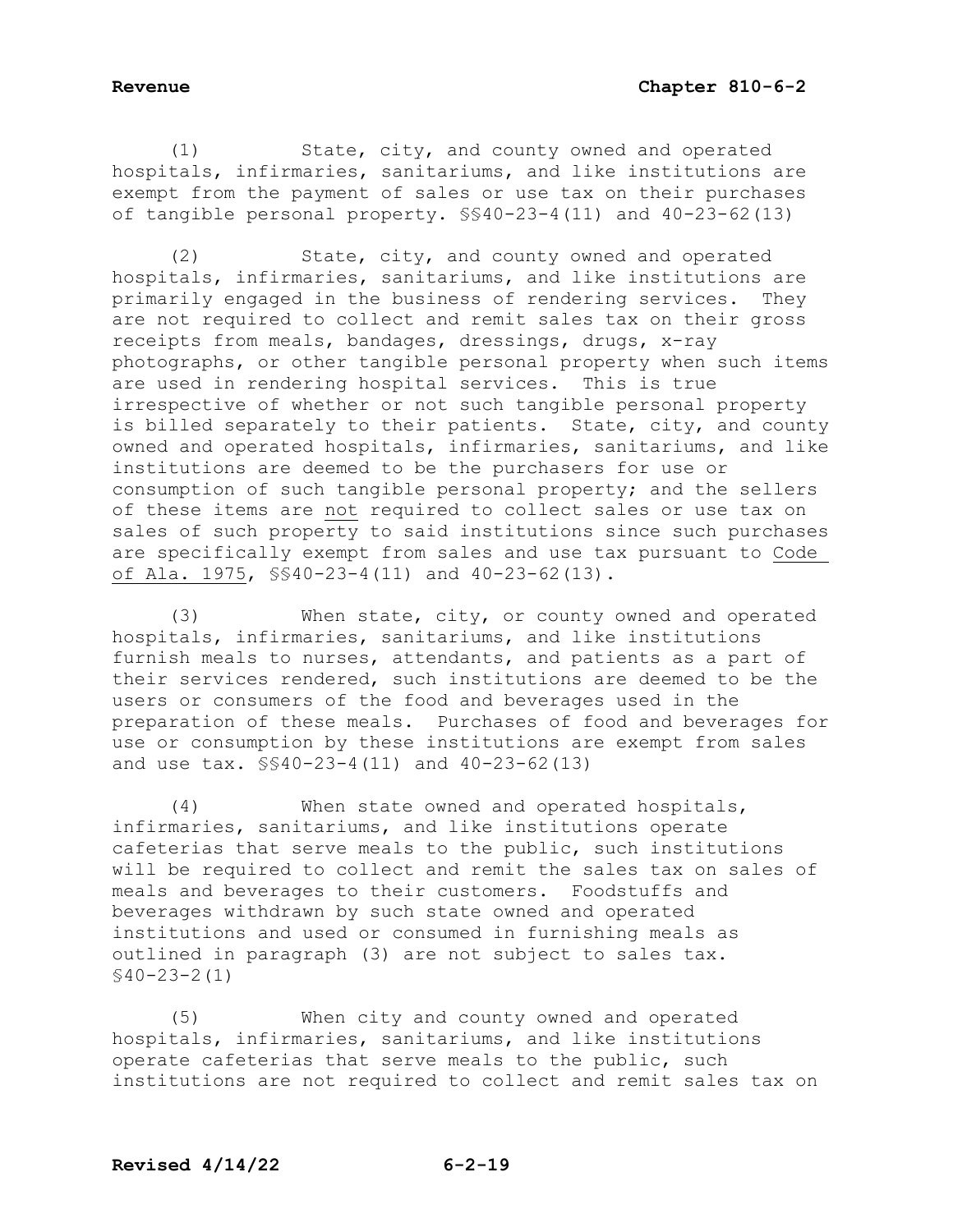sales of meals to their customers. (City of Anniston v. State of Alabama, 91 So. 2d 211) (Adopted March 9, 1961, amended) **Author: Statutory Authority: History:**

## **810-6-2-.32 House Trailers And Mobile Homes.**

 (1) The gross proceeds of sales of house trailers or mobile homes are taxable at the reduced automotive rate of sales or use tax. Where any house trailer or mobile home is taken in trade as a credit or part payment on the sale of a new or used house trailer or mobile home, the measure of sales or use tax shall be the price of the new or used house trailer or mobile home sold less credit for the house trailer or mobile home taken in trade. (Sections  $40-23-2(4)$  and  $40-23-61(c)$ , Code of Ala. 1975)

 (2) The reduced automotive rate of sales or use tax also applies to parts, attachments, or accessories for house trailers or mobile homes purchased from the dealer as a unit along with the house trailer or mobile home. Parts, attachments, or accessories purchased from the dealer after title and possession of the house trailer or mobile home has passed to the purchaser are taxable at the general rate of sales or use tax. The dealer's sales invoice shall be the basis for determining the applicable tax rate unless there is conclusive evidence that the invoice does not reveal the true facts. (Sections 40-23-2(1) and 40-23-61(a), Code of Ala. 1975)

 (3) Where a dealer purchases parts and materials or withdraws parts and materials from a stock of goods for use in repairing or reconditioning house trailers or mobile homes which (i) are owned by the dealer, (ii) are offered for sale by the dealer, and (iii) are not for the dealer's own use or consumption, the parts and materials would be exempt from sales or use tax when purchased or withdrawn from the dealer's stock of goods. (Sections 40-23-1(a)(9)k and 40-23-60(4)j, Code of Ala. 1975)

 (4) Mobile home set-up materials and supplies are taxable at the reduced automotive rate of sales or use tax. These items qualify for the reduced rate regardless of who sells them or to whom they are sold provided the facts substantiate that they were used to set-up a house trailer or mobile home.

### **Revised 4/14/22 6-2-20**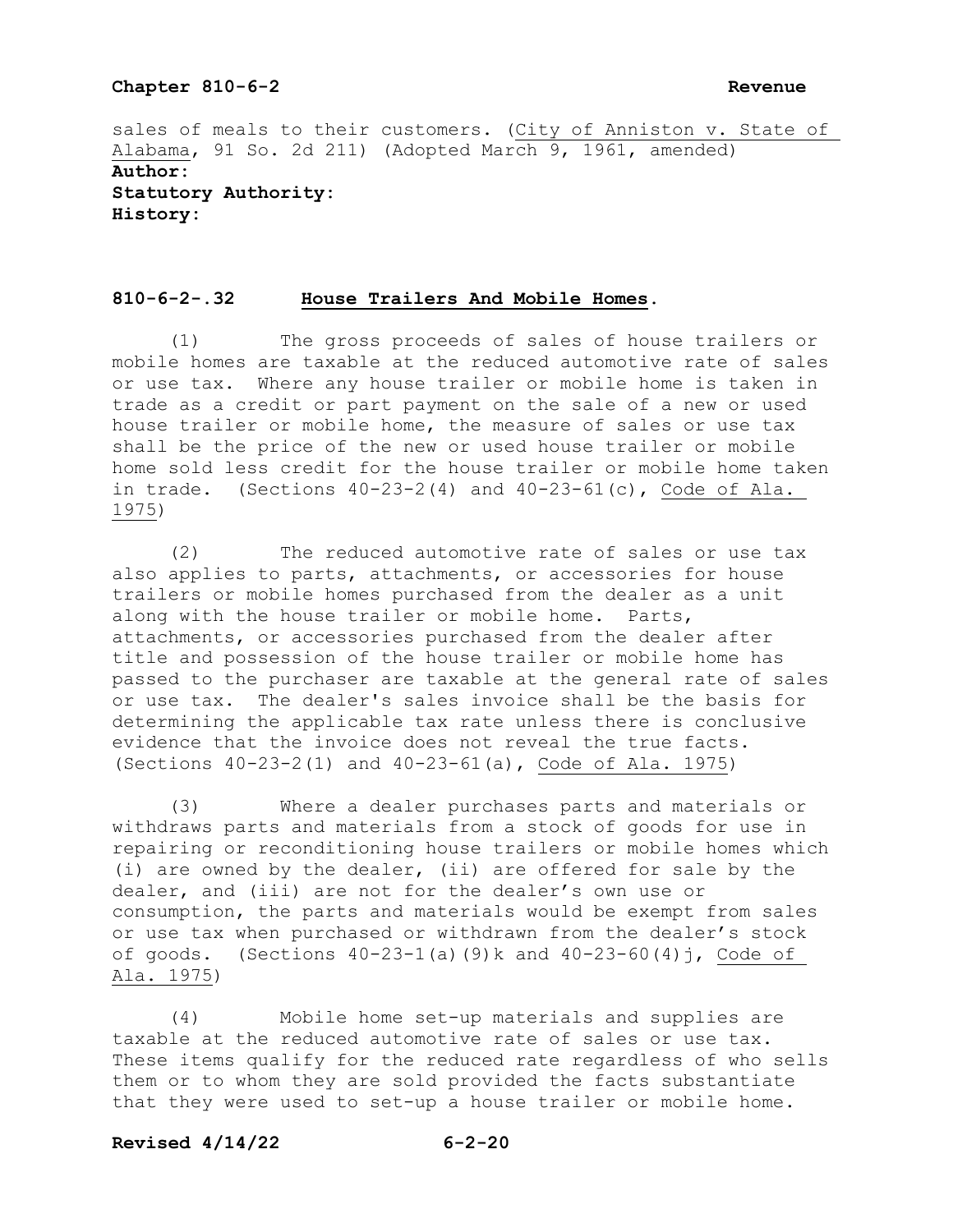The term "mobile home set-up materials and supplies" shall include steps; blocks; anchoring materials such as cable, straps, and buckles; and pipe. The term shall not include tape or other similar supply items which lose their identity or are not passed on substantially intact to the owner of the mobile home. The term "mobile home set-up materials and supplies" shall not include hand tools or electrical tools used to set-up a mobile home and not becoming a part of the mobile home dwelling. (Sections 40-23-2(4) and 40-23-61(c), Code of Ala. 1975) **Authors:** Patricia A. Estes, Dan DeVaughn **Statutory Authority:** Code of Ala. 1975, §§40-2A-7(a)(5),  $40-23-1$  (a)(9)k,  $40-23-2(1)$ ,  $40-23-2(4)$ ,  $40-23-41$ ,  $40-23-60(4)$ j, 40-23-61(a), 40-23-63(c), 40-23-83.

**History:** Filed August 22, 1989; December 22, 1989. **Amended:** Filed November 23, 1998; effective December 28, 1998.

**810-6-2-.32.05 Hydraulic Oils.** Retail sales of hydraulic oils are subject to the sales tax at a rate of 4 percent except hydraulic oil used as part of a machine used in quarrying, mining, manufacturing, processing, and compounding tangible personal property which is taxed at 1 1/2%. §§40-23-2(1), 40-23-2(3) (Adopted August 10, 1982) **Author: Statutory Authority:** Code of Ala. 1975, §40-23-31. **History:**

# **810-6-2-.33 Ice Plants.**

 (1) The following are taxed at 1 1/2% rate levied on machines used in manufacturing when used by ice manufacturers: pumps, motors, compressors, pipes, valves, gauges, water filters, ice crushing and shaving machines and other machines and the machinery used directly in the ice making process beginning with the point where the water enters into the process through the point where the ice is removed from the cans in which it is made or, if the ice is to be sold as crushed or shaved ice, through the point where the ice is crushed or shaved. Refrigerants used in the manufacturing process are also taxed at the machine rate.

 (2) Property taxed at 4% rate includes: ice hooks, hand saws, ice picks, containers (not furnished), tarpaulins,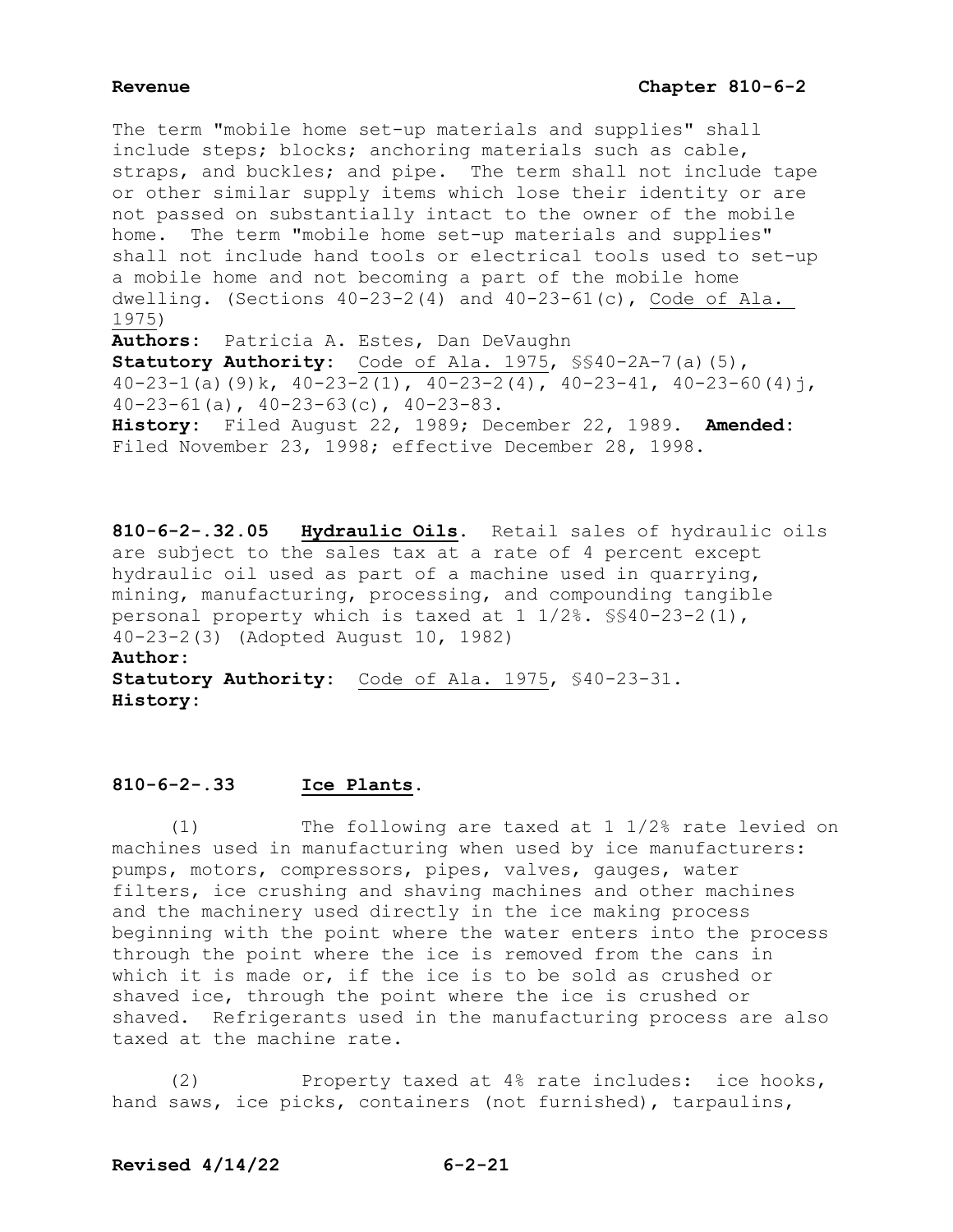power saws, scoring machine, transportation equipment, ice tickets, office supplies, and equipment, scales, chemicals of all kinds, fuel oil, other oils not classified and taxed as lubricants, advertising materials, mechanical conveyors having no part in the manufacturing process, etc. §§40-23-2(1),  $40 - 23 - 2(3)$ **Author: Statutory Authority:** Code of Ala. 1975, §40-23-31. **History:**

**810-6-2-.34 Improvised Attachments For Machines Used In Manufacturing.** The materials, from which parts and attachments for machines used in manufacturing, compounding, processing, mining or quarrying are improvised, are taxed at the special 1 1/2% rate when such improvised parts or attachments are necessary to the operation of such machines and are customarily so used. §40-23-2(3) **Author: Statutory Authority:** Code of Ala. 1975, §§40-23-31, 40-23-83. **History:**

**810-6-2-.35 Insulation, Pipe Coverings, Tank Coverings, Boiler Insulation - Paper Manufacturers. (Repealed 11/3/98) Author:** Patricia Estes **Statutory Authority:** Code of Ala. 1975, §§40-23-31, 40-23-83. **History: Repealed:** Filed September 29, 1998; effective November 3, 1998.

**810-6-2-.36 Kerosene Used In Making Molds.** Sales to foundrymen of kerosene to be used in making molds and cores are taxed at the general rate of 4%. (Adopted March 9, 1961, amended November 1, 1963) §§40-23-1(10), 40-23-2(1) **Author: Statutory Authority:** Code of Ala. 1975, §§40-23-31, 40-23-83. **History:**

**810-6-2-.36.02 Lawn mowers.**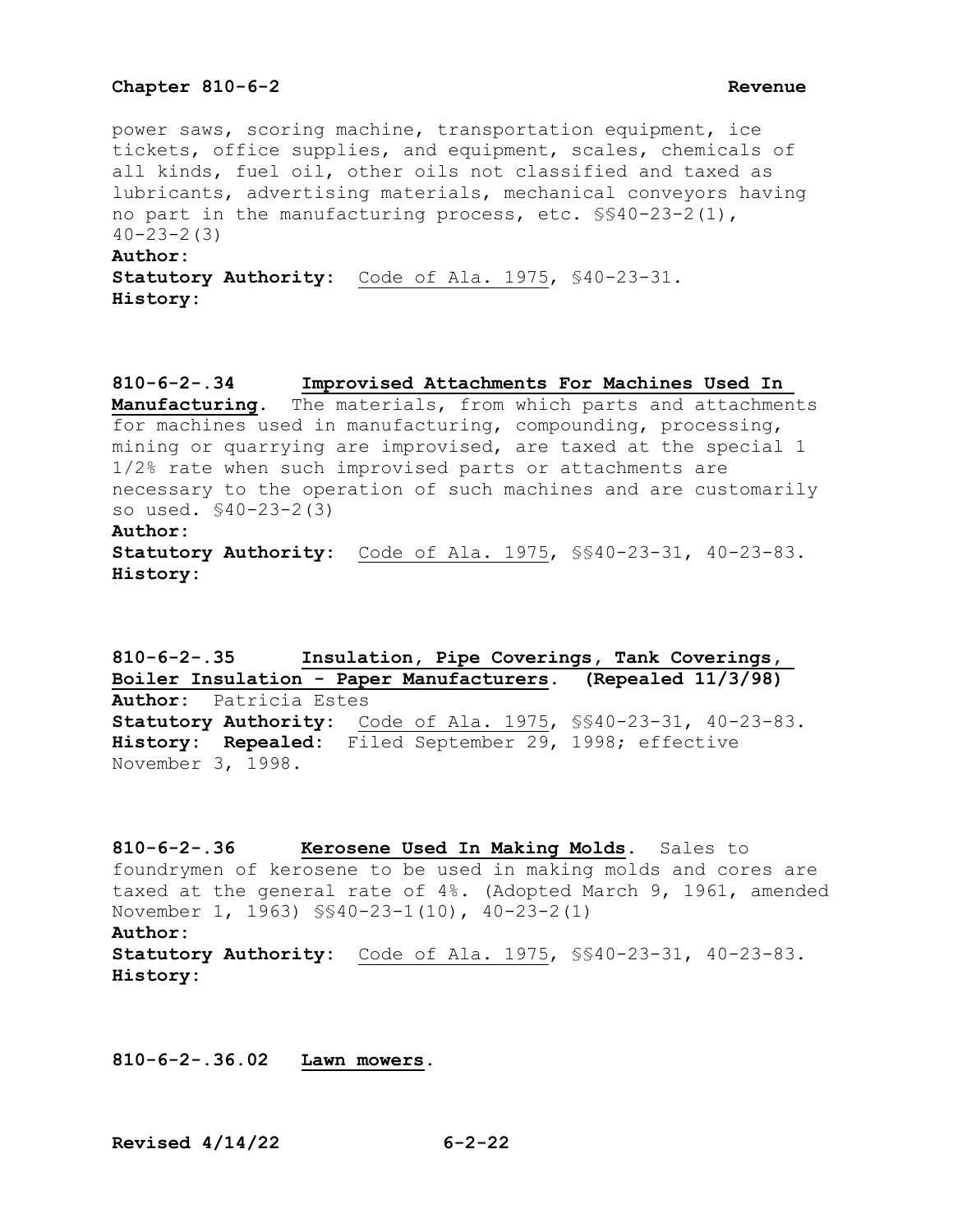# **Revenue Chapter 810-6-2**

 (1) Push type and self-propelled lawn mowers, roto-tillers, and garden tractors do not come within the automotive section of law levying a lower rate of tax, they are taxable at the rate of  $4\%$ .  $$40-23-2(1)$ 

 (2) Self-propelled riding lawn mowers and garden tractors do come within the automotive section and are taxable at the rate of 2%. (Adopted August 15, 1974, amended September 29, 1988, author Dan DeVaughn, Sales and Use Tax Division, adopted December 8, 1988, filed December 20. 1988, effective January 24, 1989) **Author: Statutory Authority:** Code of Ala. 1975, §§40-23-31, 40-23-83. **History:**

# **810-6-2-.36.05 Lay-Away Sales.**

 (1) The Sales Tax Law defines a sale as follows: "installment and credit sales and the exchange of properties as well as the sale thereof for money, every closed transaction constituting a sale." It has been held that Alabama sales tax applies only to sales that are "closed" within the state and that, for tax purposes, sales are closed when title to the goods are passed to the purchaser.

 (2) The time that title to the goods passes as designated by the lay-away contract is determinative of the time that sales tax is due. If there is no lay-away contract or the contract is silent as to the time title transfers, amounts received in payment of the sales price of property held by the seller until the total amount of the sales price is paid to him are not taxable until the total sales price, including the service charge, has been paid and the property delivered to the purchaser.

 (3) If the customer fails to complete payments under the lay-away agreement and obtains from the retail merchant a refund of those payments, excluding the service charge, and title has not passed, the retail merchant is entitled to a credit for any sales tax previously paid to the Department upon the transaction regardless of the amount refunded to the customer. In an incomplete lay-away transaction there can be no "return" since the customer never obtains delivery of the goods. (Alabama Dept. of Revenue; Chief, Sales & Use Tax Division;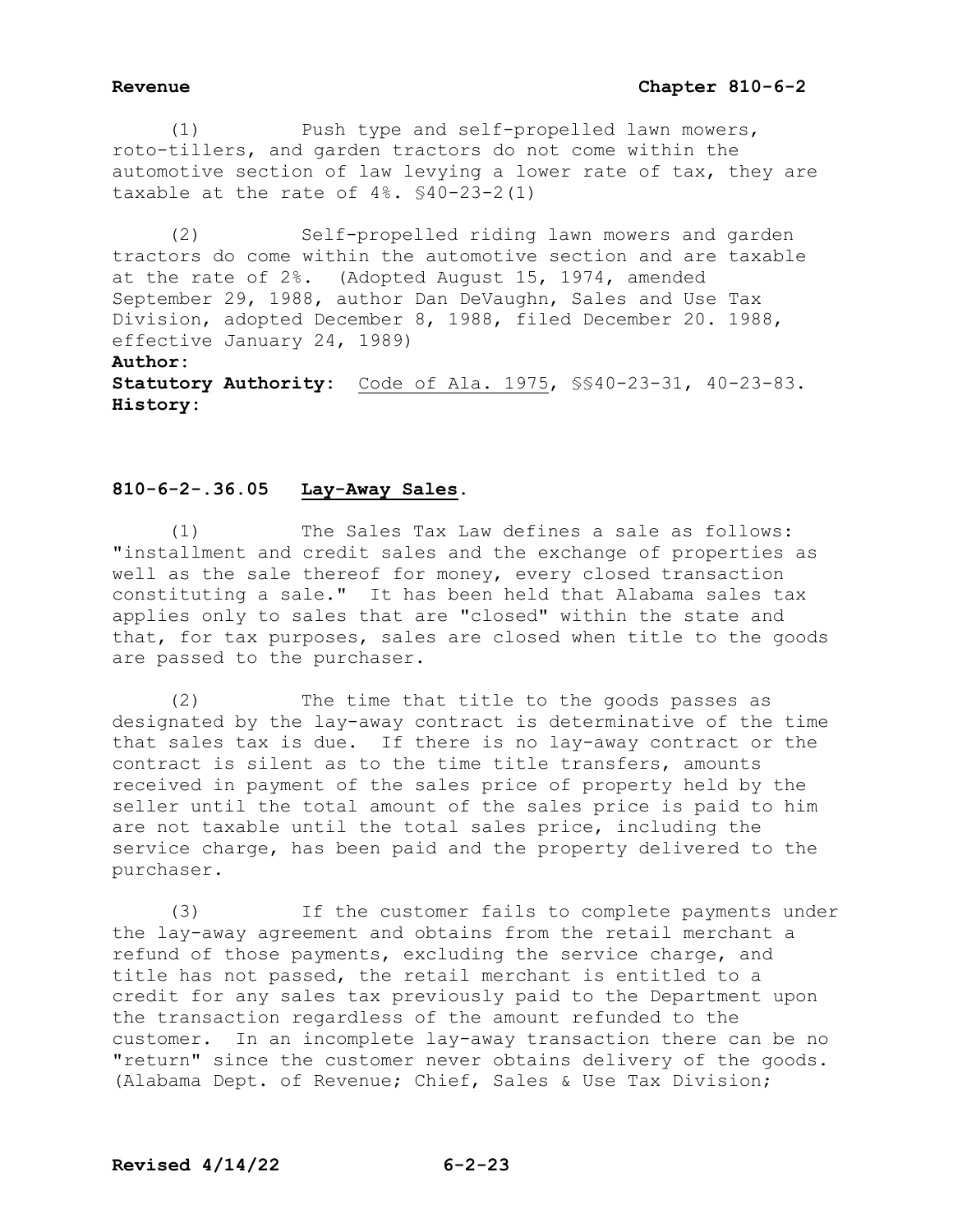adopted October 1, 1959; readopted under APA October 31, 1982; amended December 5, 1984; amendment effective January 10, 1985) **Author: Statutory Authority:** Code of Ala. 1975, §40-23-31. **History:**

**810-6-2-.37 Lumber And Timbers Used In Mine Tipple.** Sales of lumber and timbers to mine operators for use in constructing or repairing structures such as tipples, bridges, or trestles used in supporting mining and processing equipment and tracks are subject to tax at the general rate of 4%. This rule does not apply to machines and machinery supported by such structures, nor does it apply to crossties and switchties all of which are covered in other rules. §40-23-1(10) **Author: Statutory Authority:** Code of Ala. 1975, §40-23-31. **History:**

**810-6-2-.38 Lumber And Timbers Used In Mining.** Sales of lumber and timbers to mine operators for use in the building and maintenance of structures and for use in supporting mine roofs are subject to sales tax at the general rate of 4%. (Adopted March 9, 1961, amended November 1, 1963) §40-23-1(10) **Author: Statutory Authority:** Code of Ala. 1975, §40-23-31. **History:**

**810-6-2-.39 Machine Shop Equipment.** Machine shop equipment used for maintenance and repair purposes is taxable at the general rate of 4%. Machines used both in maintenance and repair work and in the production of manufactured articles are taxed at the special machine rate of 1 1/2% when use in production is substantial. Tax is due at the general rate, however, when use in production is an incidental or inconsequential use as compared to use in maintenance and repair. (Adopted March 9, 1961, amended November 1, 1963) §§40-23-1(10), 40-23-2(3)

### **Author:**

**Statutory Authority:** Code of Ala. 1975, §§40-23-31, 40-23-83. **History:**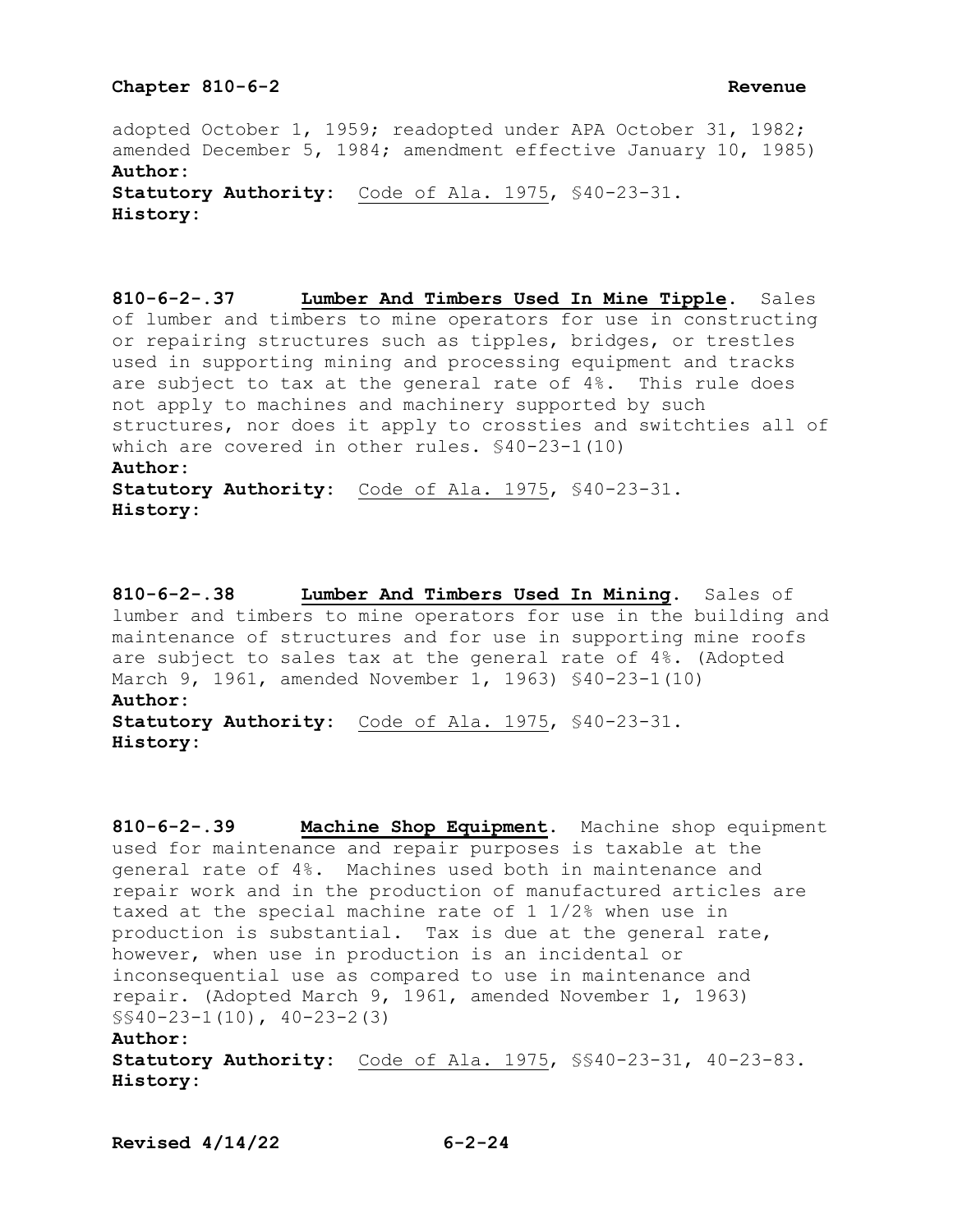**810-6-2-.40 Machines, Building Materials. (Repealed) Author:** Patricia A. Estes **Statutory Authority:** Code of Ala. 1975, §§40-23-31, 40-23-83. **History: Repealed:** Filed June 4, 1998; effective July 9, 1998.

# **810-6-2-.41 Machines Furnished And Installed By Building Contractors.**

 (1) The 1 1/2% tax rate shall apply where a building contractor purchases for installation under a building contract machines and parts or attachments for machines which are to be used in mining, quarrying, manufacturing, compounding or processing. The parts or attachments to come under the special 1 1/2% rate must be made or manufactured for such use and customarily so used.

 (2) On the other hand, building materials when used as such cannot come within the special 1 1/2% levy when purchased by a contractor or by a manufacturer regardless of whether or not the structure made therefrom may be used in mining, quarrying, manufacturing, compounding or processing. §§40-23-2(3), 40-23-1(10)

# **Author:**

**Statutory Authority:** Code of Ala. 1975, §§40-23-31, 40-23-83. **History:**

**810-6-2-.41.01 Sales Of Electrical Generators.** Retail sales of stand-alone, commercial and portable electrical generators that manufacture alternating current electricity are taxable at the reduced machine rate. (Sections  $40-23-2(3)$  and  $40-23-61(b)$ ) **Author:** Jim Smith **Statutory Authority:** Code of Ala. 1975, §§40-2A-7(a)(5), 40-23-2(3), 40-23-31, 40-23-61(b), 40-23-83. **History: New Rule:** Filed June 4, 1998; effective July 9, 1998.

**810-6-2-.42 Machines Or Machinery Not Used In Manufacturing.** Materials or equipment which might constitute a machine or machinery when not used for mining, quarrying, manufacturing,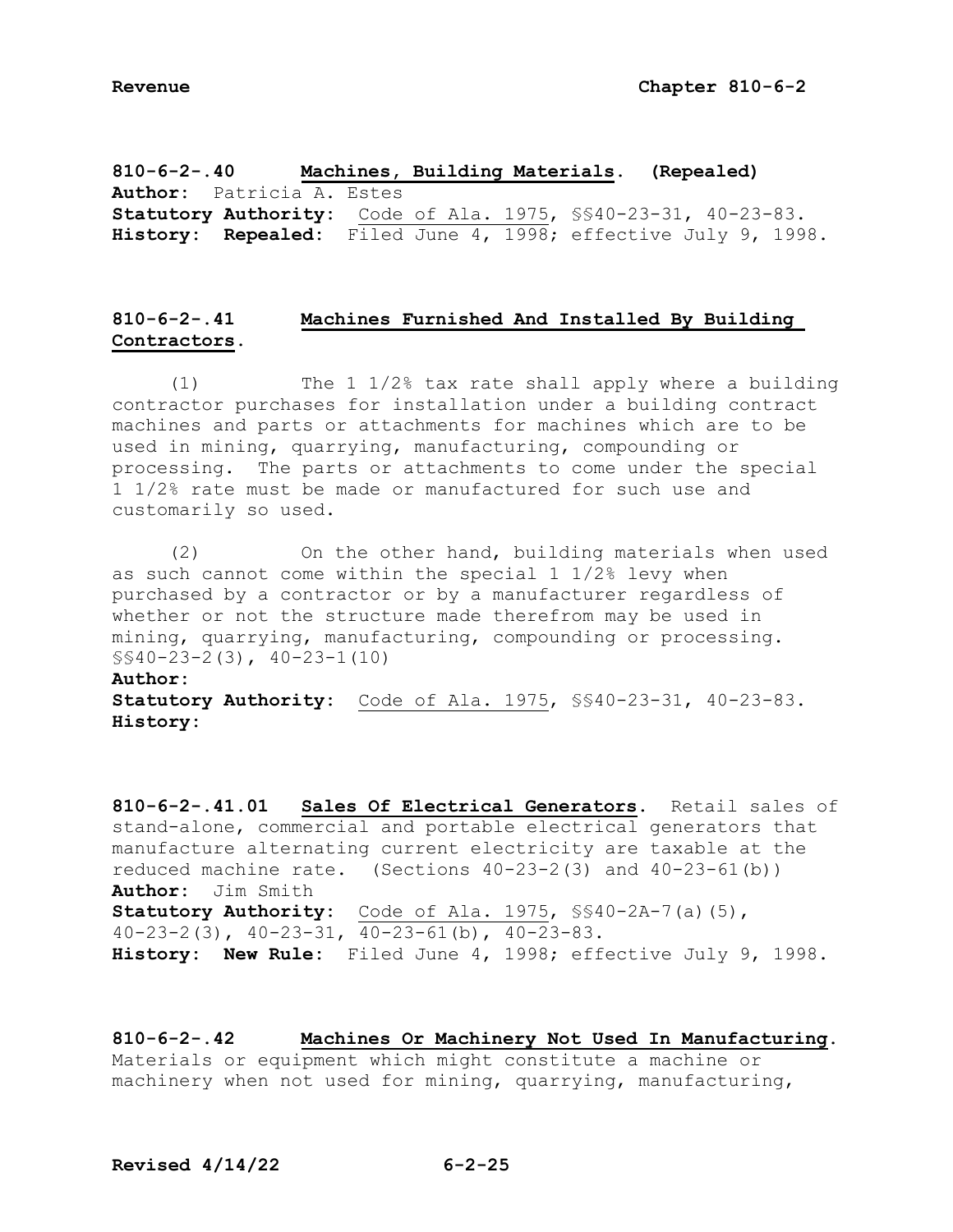compounding or processing are taxed at the general rate of 4%. (Adopted March 9, 1961, amended November 1, 1963) §40-23-1(10) **Author: Statutory Authority:** Code of Ala. 1975, §§40-23-31, 40-23-83. **History:**

**810-6-2-.43 Self-Propelled Draglines Used In Mining.** A self-propelled dragline purchased for use in mining tangible personal property taxable at the reduced machine rate of sales or use tax. Replacement parts and attachments for self-propelled draglines used in mining tangible personal property are also taxable at the reduced machine rate of sales or use tax when (i) made or manufactured for use on or in the operation of the dragline, (ii) necessary to the operation of the dragline, and (iii) customarily so used. State v. Twin Seam Mining Co., Inc., 274 Ala. 3, 145 So 2d 177 (1962) (Sections 40-23-2(3) and 40-23-61(b), Code of Ala. 1975). **Author:** Dan DeVaughn **Statutory Authority:** Code of Ala. 1975, §§40-23-31, 40-23-83. **History: Amended:** Filed June 25, 1998; effective July 30, 1998.

**810-6-2-.44 Magnesite Used In Lining Furnaces, Etc. (Repealed) Author:** Patricia A. Estes **Statutory Authority:** Code of Ala. 1975, §40-23-31. **History: Repealed:** Filed June 4, 1998; effective July 9, 1998.

**810-6-2-.45 Manufacturer's Use Of Electrical Supplies. (Repealed) Author: Statutory Authority:** Code of Ala. 1975, §§40-23-31, 40-23-83. **History: Repealed:** Filed February 3, 1998; effective March 10, 1998.

### **810-6-2-.46 Manufacturer's Use Of Patterns.**

 (1) Patterns purchased by a manufacturer for use as a part or attachment to a machine used in manufacturing tangible

**Revised 4/14/22 6-2-26**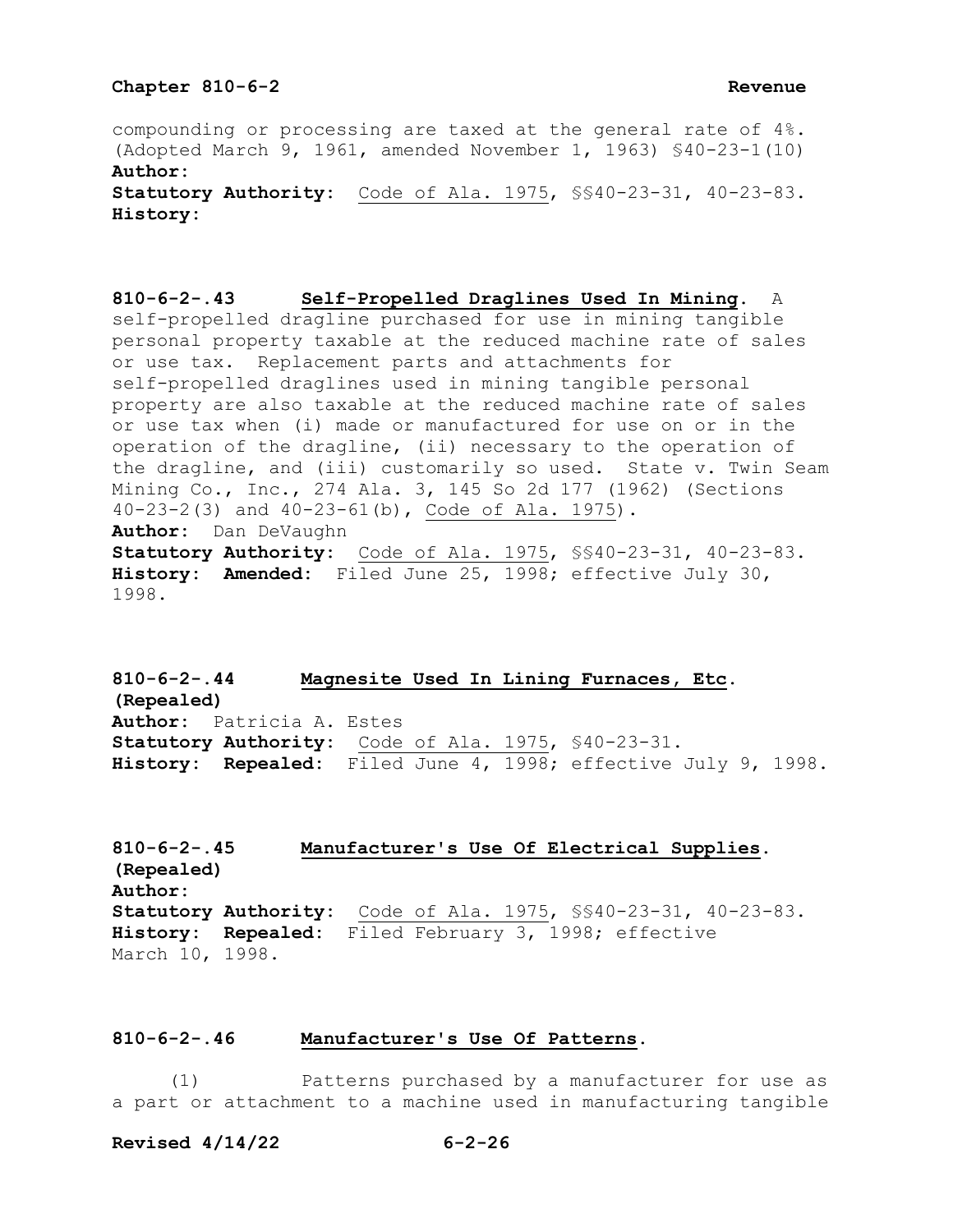personal property are subject to the sales and/or use tax at the machine rate of 1 1/2%.

 (2) Pattern materials purchased by a manufacturer for use in making patterns that will become a part or attachment for a machine used in manufacturing tangible personal property are subject to the sales and/or use tax at the machine rate of 1 1/2%.

 (3) The patterns or materials used in making patterns are taxable to the manufacturer at the time of purchase even though the patterns may pass to the manufacturer's customer after use by the manufacturer in making castings. (Adopted October 29, 1976) §40-23-2(3)

### **Author:**

**Statutory Authority:** Code of Ala. 1975, §§40-23-31, 40-23-83. **History:**

**810-6-2-.46.01 Marine Dealers, Sales By.** The proper rates of state sales tax to be paid on sales of boats, motors, trailers. and other items associated with the marine industry are as follows:

 (a) Boat trailers sold alone are taxable at 2 percent of the net difference paid.

 (b) Boat motors sold alone are taxable at the general rate of 4 percent of the total selling price.

 (c) Nonautomotive boats sold alone are taxable at the general rate of 4 percent of the total selling price.

 (d) When a boat without a motor is sold with a trailer, the total selling price of the boat is taxable at the general rate and the trailer is taxable at the automotive rate on the net trade difference (total selling price of the trailer less credit allowed for a qualifying automotive unit traded-in) provided the board and trailer prices are separately stated on the dealer's invoice. To qualify for the trade-in allowance, the unit traded-in for the trailer must qualify as an automotive unit. If the boat and trailer prices are not separately stated on the invoice, the total selling price of the boat and trailer is taxable at the general rate with no deduction allowed for a trade-in.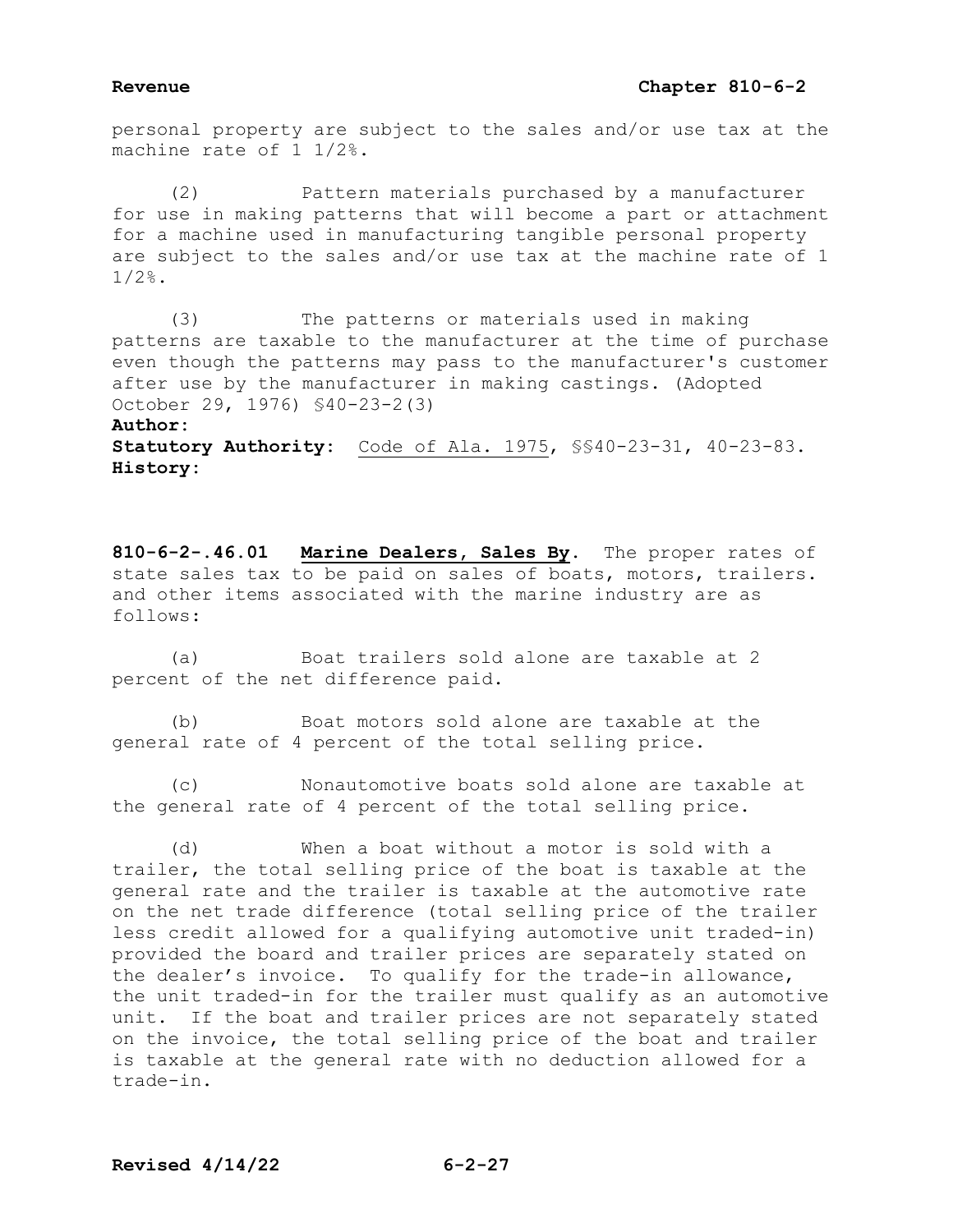(e) Boat, motor and trailer sold as a unit is taxable at 2 percent of the net difference paid if it qualifies as an automotive vehicle.

(f) If a dealer removes a motor from a customer's unit classified as an automotive vehicle, accepts it as part payment of another motor, and installs the new motor, the tax is computed at 4 percent of the net difference paid. A motor sold with a motor traded that is not part of an automotive vehicle at the time of the sale is taxable at 4 percent of the total selling price.

(g) Coast Guard required equipment and accessories such as, but not limited to, life jackets and fire extinguishers included in the price of boat, motor and trailer, are taxable at 2 percent of the net difference paid. Skis, ropes, etc., are taxable at the general rate of 4 percent.

(h) Depth finders, trolling motors, and other permanently attached accessories sold with unit at time of original purchase are taxable at 2 percent of the net difference paid provided the unit qualifies as a motorboat with built-in motor, or boat with outboard type motor attached thereto by attachments intended to be permanent rather than readily movable, and which motor is controlled with remote controls built on or into the hull of said boat.

(i) Boat, motor and trailer sold by dealer for an individual is subject to the tax in the same manner and at the same rate as a boat, motor and trailer owned and sold by the dealer.

(j) Boat, motor and trailer sold with trade-in allowed (Example: New unit \$10.000.00, credit for unit traded \$5,000.00, net difference \$5,000.00) would be taxable at 2 percent of net difference paid provided both units qualify as an automotive vehicle as outlined in (h).

(k) Sail boat sold alone is taxable at 4 percent of total selling price.

(l) Sail boat sold with auxiliary motor permanently attached so that it qualifies as an automotive vehicle as outlined in (h) is taxable at 2 percent of the net difference paid.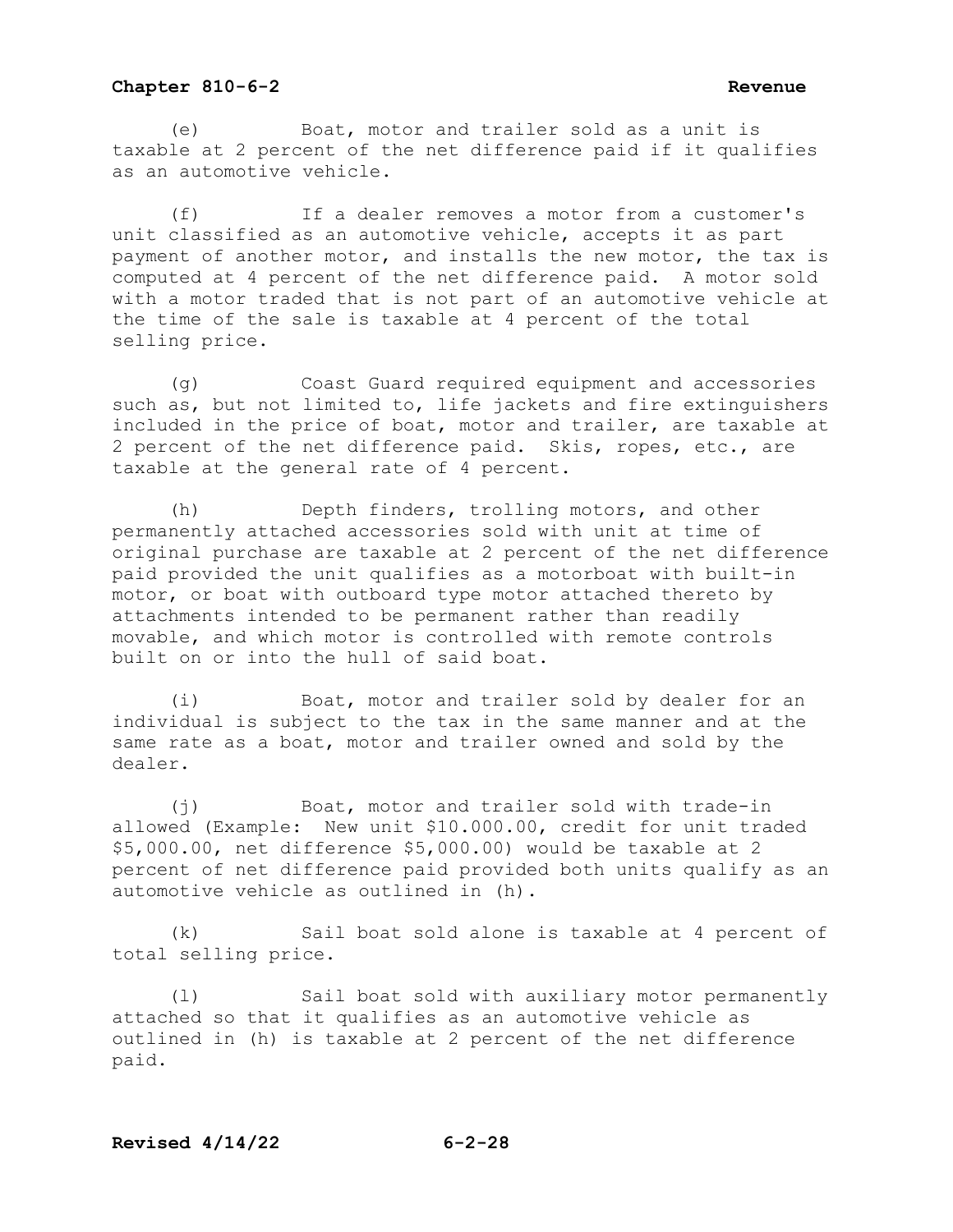(m) Aluminum fishing boat sold alone is taxable at the general rate of 4 percent of total selling price.  $(S$40-23-2(1)(4))$ **Author:** Patricia A. Estes **Statutory Authority:** Code of Ala. 1975, §§40-23-31, 40-23-83. **History: Adopted** effective January 10, 1985. **Amended:** September 29, 1988. **Amended:** Filed June 4, 1998; effective July 9, 1998.

# **810-6-2-.47 Material Handling Equipment.**

 (1) Equipment used for transporting materials to the plant of a manufacturer, processor, or compounder or used for transporting finished products from such plants is taxed at the general 4% rate.

 (2) The movement of materials or products purely for transportation purposes is not manufacturing, processing or compounding. In Alabama - Georgia Syrup Company v. State, 42 So. 2d 796, the Supreme Court of Alabama stated with reference to platform trucks used for moving the company's products in the process of blending and packing. "We do not think that platform trucks are machines within the meaning of the exemption. They are obviously used in transportation from one point in the plant to another and not in compounding and manufacturing of tangible personal property."

 (3) The general rule with reference to transportation equipment is that it is taxable at the general rate of 4% up to the point where the materials go into process, the equipment feeding the first processing machine being taxed under the machine levy at 1 1/2%.

 (4) Equipment for transporting the finished product is subject to tax at the general 4% rate, the last equipment to come under the machine levy being that equipment which discharges the finished product from the last machine used in the process. (Adopted March 9, 1961, amended November 1, 1963) §40-23-2(3)

# **Author:**

**Statutory Authority:** Code of Ala. 1975, §§40-23-31, 40-23-83. **History:**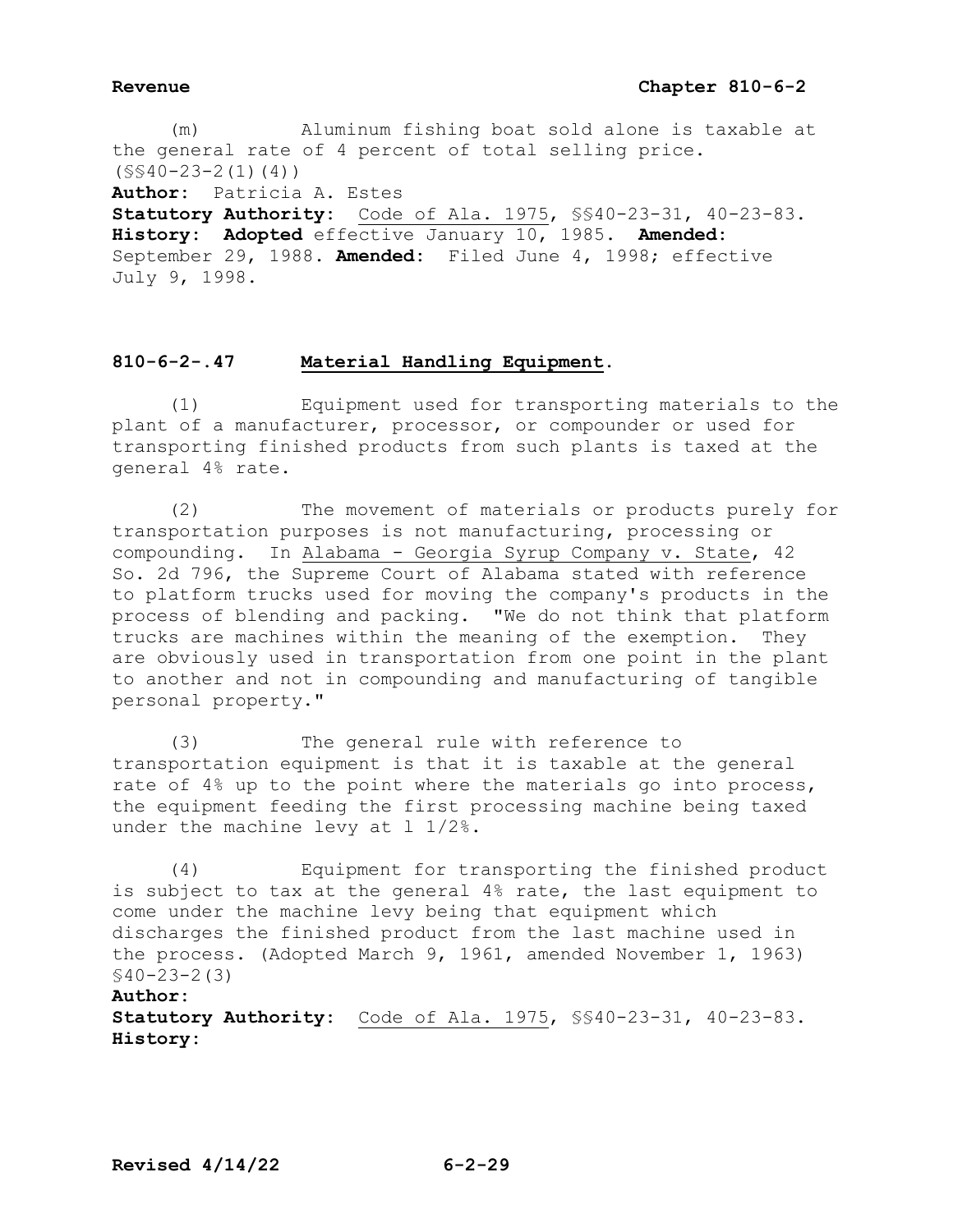# **810-6-2-.48 Materials From Which Patterns Are Manufactured, Tax Rates Applicable.**

 (1) Pattern materials used by foundrymen in making patterns to be used in casting are taxed at the special machine rate of 1 1/2%.

 (2) Sales of patterns are taxed at the special machine rate of 1 1/2% when made to a foundryman to be used by him in making molds for castings.

 (3) Sales of supplies and hand tools used in making patterns are subject to the tax at the 4% rate. (Adopted March 9, 1961, amended November 1, 1963, effective July 1, 1963) §§40-23-2(3), 40-23-1(10)

### **Author:**

**Statutory Authority:** Code of Ala. 1975, \$\$40-23-31, 40-23-83. **History:**

**810-6-2-.49 Mats Purchased For Use In Newspaper Advertising.**  Mats purchased by advertisers to be furnished to newspaper publishers for use in producing plates used in printing newspapers are taxed at the special machine rate of 1 1/2%. §40-23-2(3) **Author: Statutory Authority:** Code of Ala. 1975, §§40-23-31, 40-23-83. **History:** 

```
810-6-2-.50 Meals Furnished Along With Rooms By Schools And 
Colleges. Where both lodgings and meals are furnished to 
students by institutions of higher learning, both public and 
private, the meals are subject to sales tax. If both lodgings 
and meals are furnished for a lump sum, the full amount is to be 
used as the measure of the tax. Where lodgings and the meals 
are furnished for separate amounts and the billings and records 
of the institution show such charges separately, only the charge 
for meals is to be used as the measure of the tax. (Attorney 
General's Opinion 12-19-60) §40-23-2(1) 
Author:
Statutory Authority: Code of Ala. 1975, §40-23-31. 
History:
```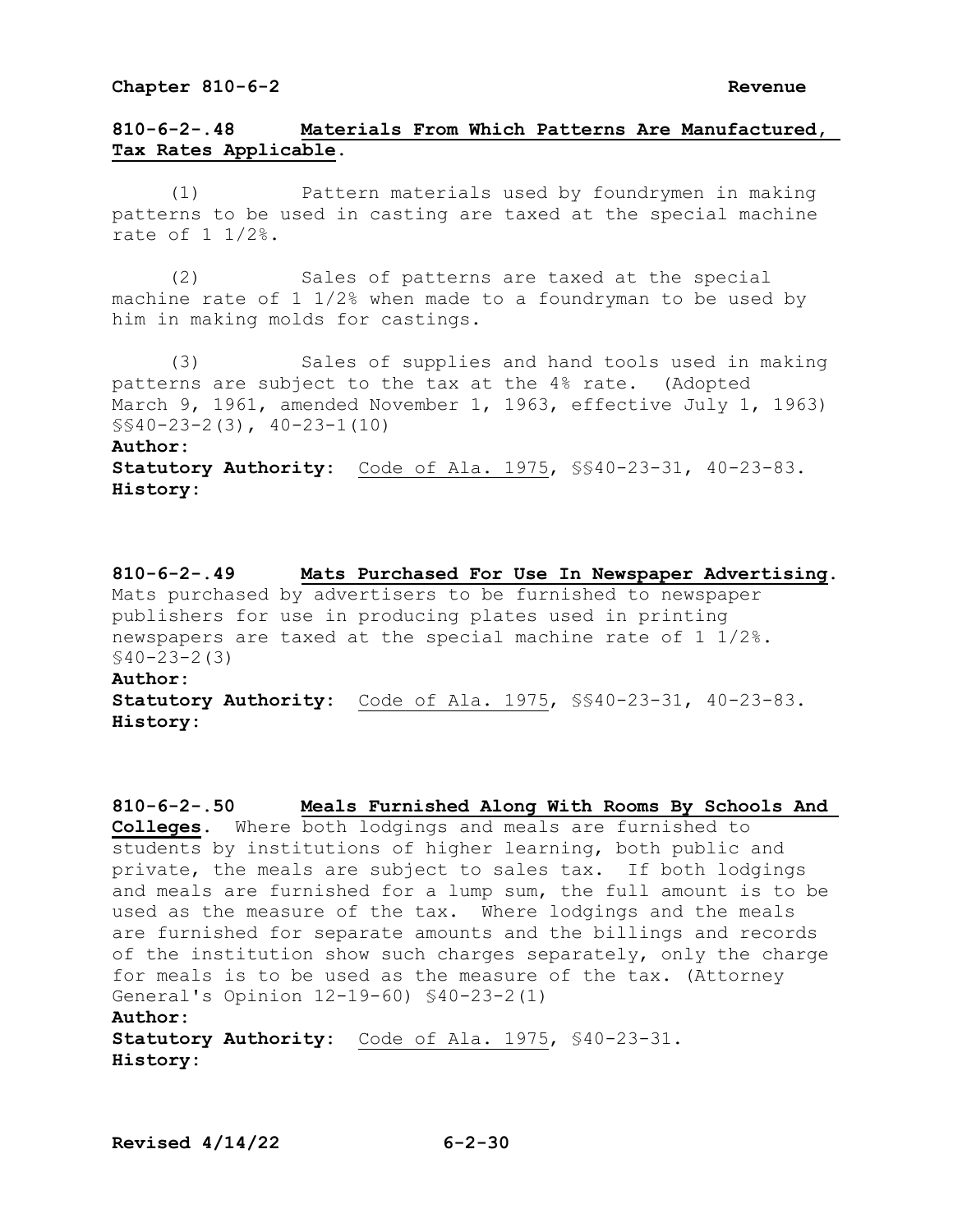**810-6-2-.51 Meals Sold By Schools.**

 (1) Sales to children of lunches, when not for profit, in kindergartens, grammar schools, junior high schools, and high schools, both private and public, are specifically exempted from sales tax.

 (2) Sales of meals made by all colleges, universities or other institutions of higher learning, both privately and publicly owned and operated, are by specific provisions of the Sales Tax Law subject to sales tax.

 (3) Sales of meals made by schools (not including institutions of higher learning) owned and operated by the counties and municipalities of the State of Alabama are not subject to the sales tax. (City of Anniston v. State of Alabama, 91 So. 2d 211)

 (4) With the exception of the sales of meals described in the paragraphs above, sales of meals made by privately owned and operated schools and colleges and sales of meals made by schools and colleges owned and operated by the State of Alabama are subject to the tax. §40-23-2(1) **Author: Statutory Authority:** Code of Ala. 1975, §40-23-31. **History:**

# **810-6-2-.51.05 Members Of Armed Services Stationed In Alabama Subject To Sales And Use Taxes.**

 (1) Members of the armed services of the United States stationed in Alabama have no immunity from sales taxes imposed upon sales of tangible personal property to them by Alabama vendors.

 (2) Property is not subject to Alabama use tax where purchased outside Alabama for use in this state by members of the armed services of the United States who are residents of another state, but who are stationed in this state, except that Alabama use tax is due on automobiles where purchased outside Alabama for use in this state where a sales or use tax on such vehicles is levied by but has not been paid to the state of residence of the purchaser. Members of the armed services stationed in states other than Alabama who purchase automotive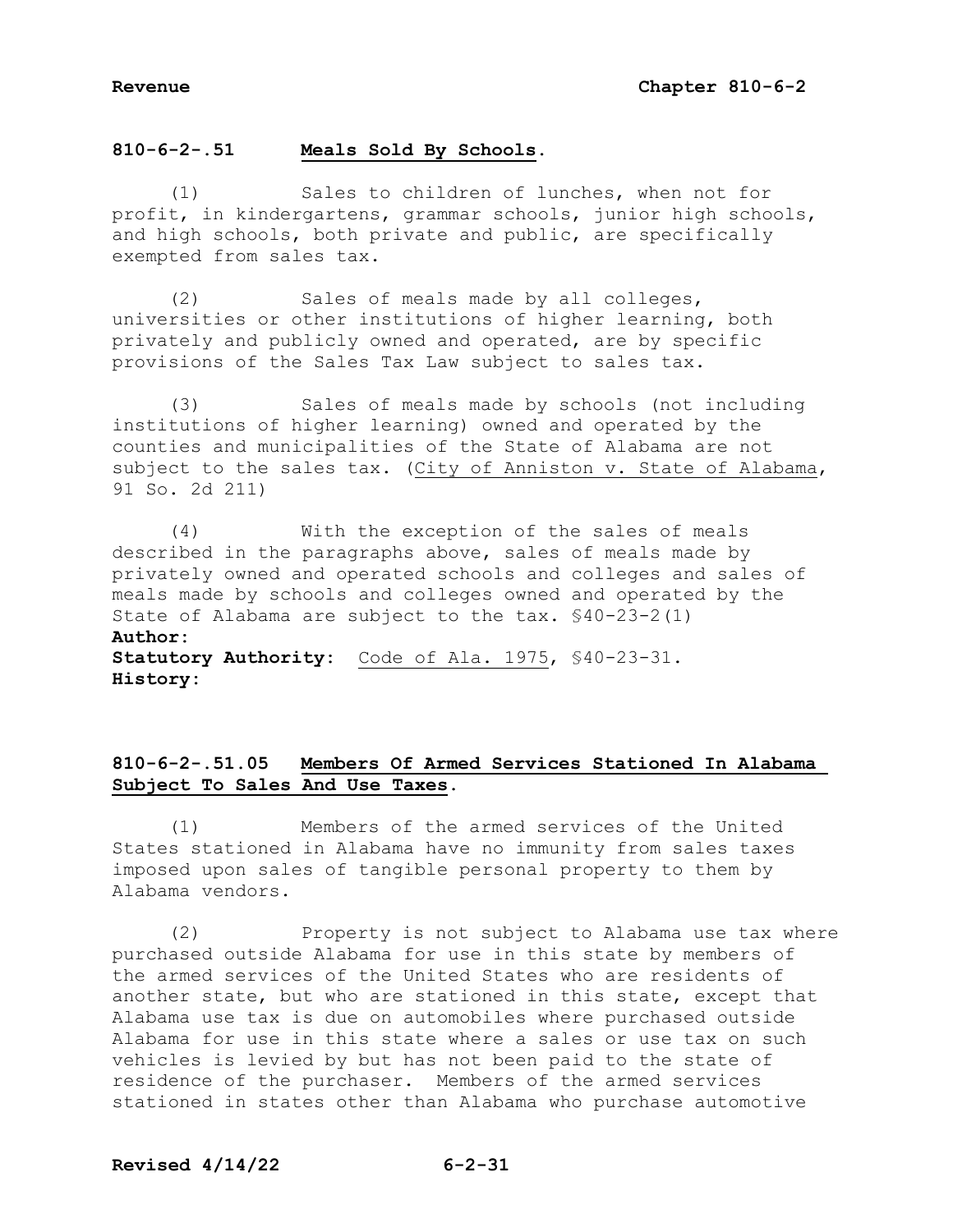vehicles outside of Alabama for use outside Alabama but will title and register said vehicle in Alabama will not be subject to the use tax. (Title 50, U.S. Code, §754(2)) (Amended June 12, 1978) §§40-23-2(4), 40-23-102 **Author: Statutory Authority:** Code of Ala. 1975, §§40-23-31, 40-23-83. **History:**

**810-6-2-.51.07 Metal Cleaning Chemicals.** Manufacturers of metal products are taxed on the use of  $\overline{al}$  chemicals and oils which they use as cleaning materials, except oils classified and taxed as lubricating oils. §40-23-2(1) **Author:**

**Statutory Authority:** Code of Ala. 1975, §§40-23-31, 40-23-83. **History:**

**810-6-2-.52 Molding Machines.** Mechanically operated devices used in making molds from sand for use in manufacturing are taxed at the special machine rate of  $1 \frac{1}{2}\%$ .  $\frac{540-23-2(3)}{3}$ **Author: Statutory Authority:** Code of Ala. 1975, §§40-23-31, 40-23-83.

**History:**

**810-6-2-.52.03 Music Machines.** Gross receipts from the operation of musical devices (juke boxes) are taxable. The Supreme Court of Alabama held in the case Birmingham Vending Company v. State of Alabama, 38 So. 2d 876, that both the machine owner and the proprietor of the place of the business where the machine was operated are jointly and individually liable for the total amount of sales tax due on the gross receipts from such machines, where the machine owner supplied the machine and recordings, and where the proprietor of the location controlled the playing of the machine and both the owner and the proprietor shared in the income. The court held that this was a joint venture with either of the parties to the venture being liable for the payment of the tax due. §40-23-2(2) **Author:**

**Statutory Authority:** Code of Ala. 1975, §40-23-31. **History:**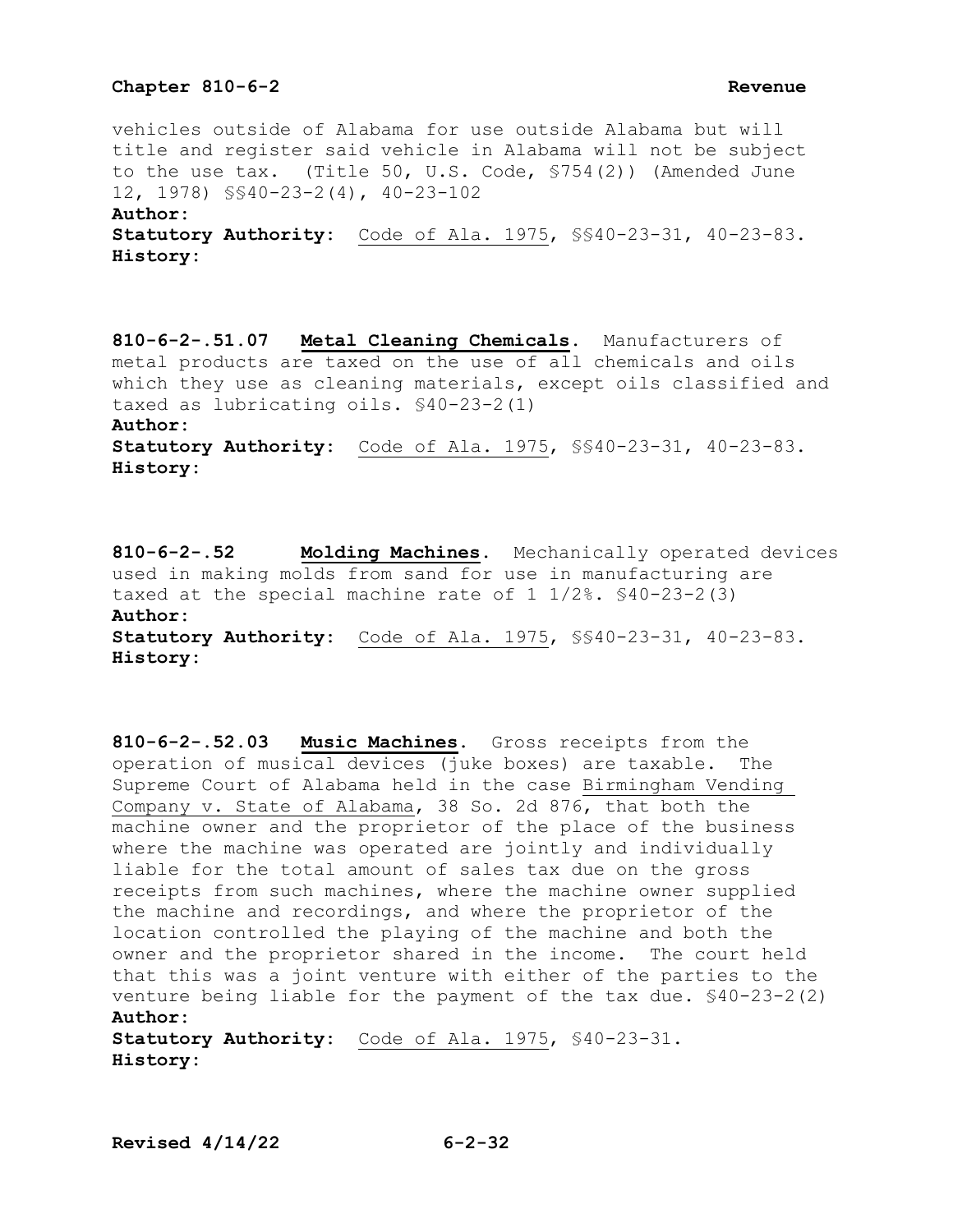# **810-6-2-.52.05 National And State Banks.**

 (1) Sales of tangible personal property to any national or state bank are taxable unless the bank is purchasing the property for resale. (Sections 40-23-2 and 40-23-61, Code of Ala. 1975, and 12 U.S.C. Section 548)

 (2) National or state banks that are in the business of selling tangible personal property shall collect sales or use tax on their retail sales. Examples of retail sales by banks include sales by bank-operated cafeterias and sales of personalized checks or coin banks to bank customers. (Sections 40-23-2 and 40-23-61, Code of Ala. 1975, and 12 U.S.C. Section 548)

**Authors:** Patricia A. Estes, Dan DeVaughn **Statutory Authority:** Code of Ala. 1975, §§40-2A-7(a)(5), 40-23-2, 40-23-31, 40-23-61, 40-23-83. **History:** Adopted February 13, 1970, readopted through APA effective October 1, 1982; amendment filed February 26, 1987. **Amended:** Filed May 5, 1999; effective June 9, 1999.

# **810-6-2-.53 Negatives.**

 (1) Gross receipts accruing from the retail sales of black and white negatives or color separations sold to printers to produce plates for offset printing are subject to the sales tax at the machine rate of 1 1/2% where sold for use as parts or attachments of machines used in manufacturing plates.

 (2) Sales of materials to processors producing negatives are at wholesale, tax free, where such materials become a component of the negatives produced for sale.

 (3) Where a printer or publisher develops negatives for his own use, sales or use tax, whichever may apply, shall be due on the purchase price of the materials becoming a component of the negatives at the machine rate of  $1\ 1/2$ % where the negatives are used as an attachment for machines used in manufacturing plates. §§40-23-2(3), 40-23-1(9g)

# **Author:**

**Statutory Authority:** Code of Ala. 1975, §§40-23-31, 40-23-83. **History:**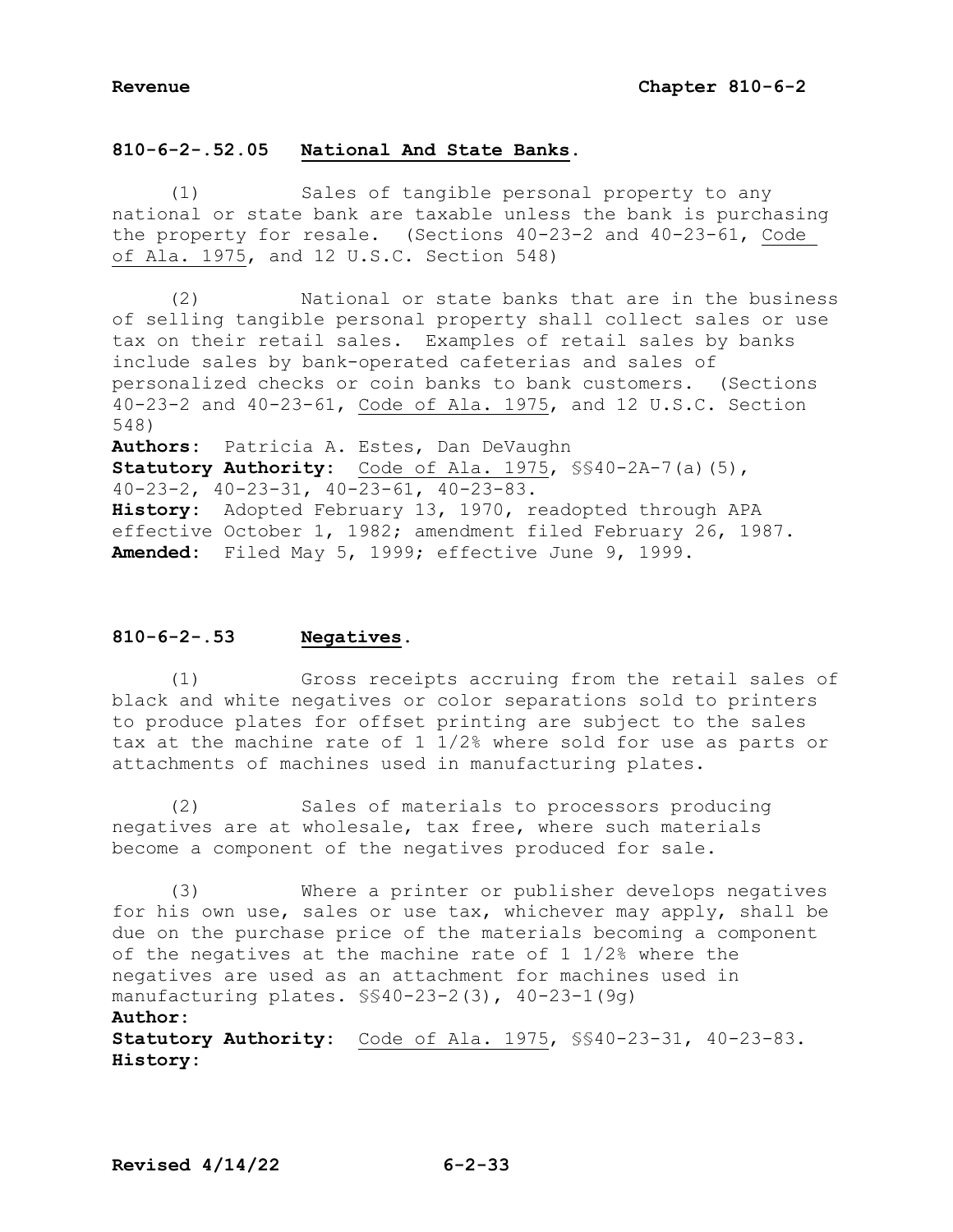**History:**

**810-6-2-.54 Packaging Equipment.** Mechanical equipment used in measuring, weighing, or packaging by manufacturers, compounders, or processors is taxed at the special machine rate of 1 1/2% when such equipment is a part of the production line used to put the product in condition for sale. §40-23-2(3) **Author: Statutory Authority:** Code of Ala. 1975, §§40-23-31, 40-23-83.

**810-6-2-.55 Packing, Paper Manufacturers. (Repealed 11/3/98) Author:** Patricia Estes **Statutory Authority:** Code of Ala. 1975, §§40-23-31, 40-23-83. **History: Repealed:** Filed September 29, 1998; effective November 3, 1998.

**810-6-2-.56 Pan Glaze.** Pan glaze used by bakers as a coating for pans and trays used in baking is a supply item subject to tax. §40-23-1(10) **Author: Statutory Authority:** Code of Ala. 1975, §40-23-31. **History:**

**810-6-2-.56.01 Used Equipment.** Used equipment is subject to the sales and use taxes on the same basis that new equipment is subject to tax. (Section 40-23-2(3) **Author:** Patricia Estes **Statutory Authority:** Code of Ala. 1975, §§40-23-31, 40-23-83. **History: Amended:** Filed September 29, 1998; effective November 3, 1998**.**

**810-6-2-.56.02 Paper Manufacturers - Taxable Items Used. (Repealed 11/3/98) Author:** Patricia Estes **Statutory Authority:** Code of Ala. 1975, §§40-23-31, 40-23-83. **History: Repealed:** Filed September 29, 1998; effective November 3, 1998.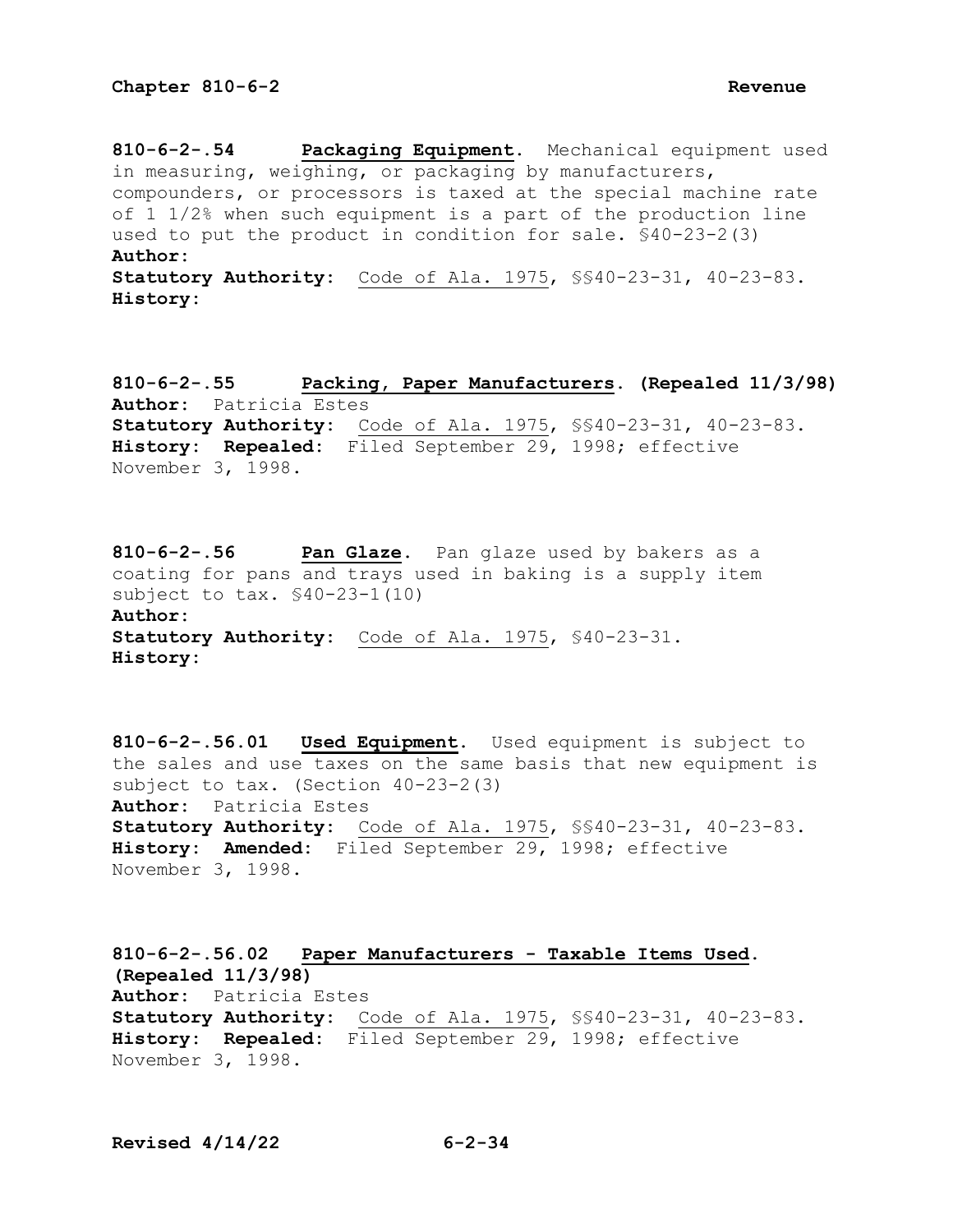**810-6-2-.56.03 Items Used Which Are Taxed As Machines, Paper Manufacturers. (Repealed 11/3/98) Author:** Patricia Estes **Statutory Authority:** Code of Ala. 1975, §§40-23-31, 40-23-83. **History: Repealed:** Filed September 29, 1998; effective November 3, 1998.

**810-6-2-.57 Parts And Attachments For Machines Used In Manufacturing.** Materials purchased by a manufacturer, compounder, processor, miner, or quarryman for attachment to, or to be made a part of, a machine used in manufacturing, compounding, processing, mining or quarrying is entitled to the reduced machine rate of sales or use tax regardless of whether or not such materials at the time of purchase are recognizable as parts and attachments for machines, provided, however, that the parts and attachments made from such materials are designed and manufactured for use, customarily so used and necessary to the operation of the completed machine. Such materials would include, but would not be limited to, tool steel, steel plate, steel angles, shafting, packing, pipe, pipe fittings, pipe fitting supplies, valves, steam hose, fire clay, bulk lining materials, bulk insulation materials and pipe and tank coverings. Also recording instruments and similar attachments which are not generally classified as parts and attachments to manufacturing machines would qualify as parts and attachments when attached directly to a manufacturing machine. The reduced machine rate does not, however, extend to the materials used in erecting buildings or other structures even though such buildings or structures may house or support machines used in manufacturing, compounding, processing, mining, or quarrying. (§§40-23-2(3) and 40-23-61(b))

**Authors:** Patricia Estes, Dan DeVaughn **Statutory Authority:** Code of Ala. 1975, §§40-23-31, 40-23-83. **History: Amended:** Filed September 29, 1998; effective November 3, 1998.

**810-6-2-.58 Patterns Purchased For Use.** Patterns which become parts or attachments of molding machines used in manufacturing are taxed at the special machine rate of 1 1/2%. §40-23-2(3) **Author:**

**Statutory Authority:** Code of Ala. 1975, §§40-23-31, 40-23-83.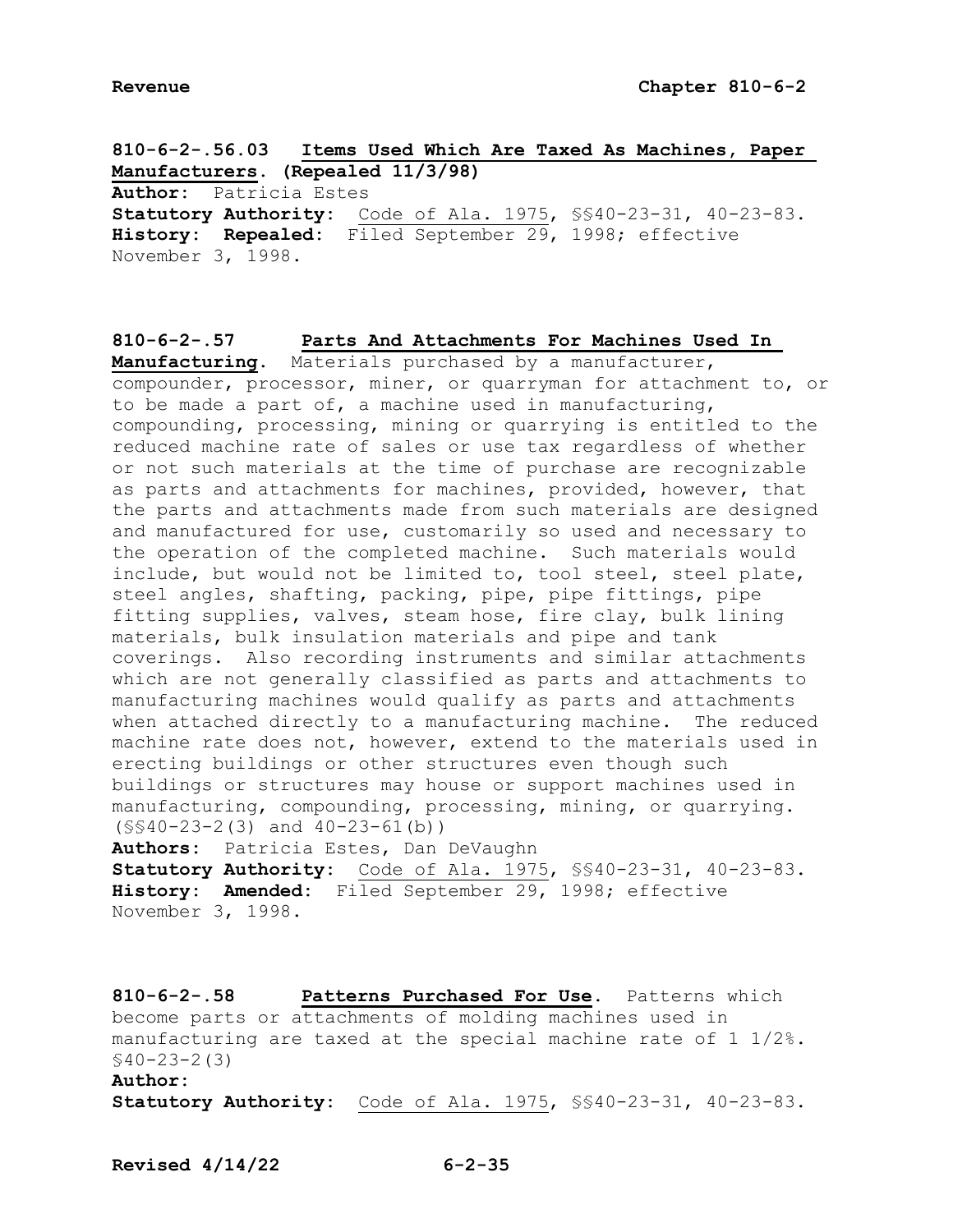**History:**

**810-6-2-.59 Patterns Used By Operators Of Foundries.**

Foundry operators use patterns to form the molds in which their products are cast. These patterns are subject to tax at the special machine rate of 1 1/2% when purchased by the foundry operators. In those cases where the foundryman fabricates the pattern used by him, the materials used in such fabrication are taxed at the special rate. §40-23-2(3) **Author: Statutory Authority:** Code of Ala. 1975, §§40-23-31, 40-23-83. **History:**

**810-6-2-.60 Photographs, Photostats, Blueprints, Etc., And Applicable Special Machine Rate. (Repealed) Author: Statutory Authority:** Code of Ala. 1975, §§40-23-31, 40-23-83. **History: Repealed:** Filed February 3, 1998; effective March 10, 1998.

**810-6-2-.61 Pipe, Pipe Fittings, Valves And Pipe Fitting Supplies - Paper Manufacturers. (Repealed 11/3/98) Author:** Patricia Estes **Statutory Authority:** Code of Ala. 1975, §§40-23-31, 40-23-83. **History: Repealed:** Filed September 29, 1998; effective November 3, 1998.

**810-6-2-.62 Pipe Threading Machines.** Pipe threading machines used for construction purposes by a contractor or other builder are taxed at the 4% general rate. §§40-23-1(10),  $40 - 23 - 2(1)$ **Author: Statutory Authority:** Code of Ala. 1975, §§40-23-31, 40-23-83. **History:**

**810-6-2-.63 Piping.** Piping leading to and from storage tanks and piping bringing gas or water into a plant does not come within the levy on machines used in manufacturing. The

**Revised 4/14/22 6-2-36**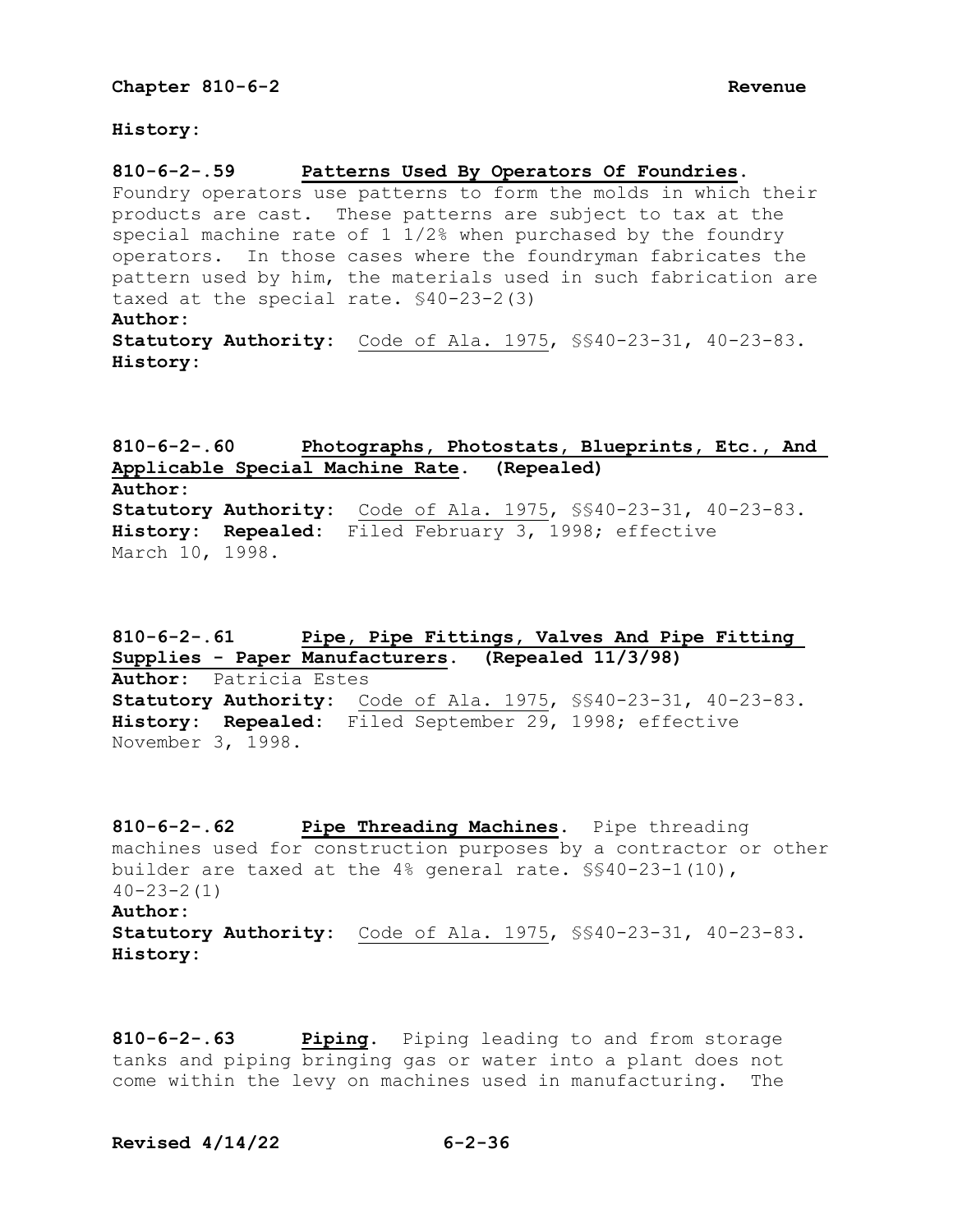## **Revenue Chapter 810-6-2**

general rate of 4% applies. (Adopted March 9, 1961, amended November 1, 1963, effective July 1, 1963) §40-23-2(1) **Author: Statutory Authority:** Code of Ala. 1975, §§40-23-31, 40-23-83. **History:**

# **810-6-2-.64 Piping In Manufacturing Plant.**

 (1) Piping furnished and installed by contractor along with pump houses and well connections is subject to use tax when intended for use by a paper manufacturer to supply his plant with the water necessary to the manufacturing of paper. The Supreme Court of Alabama held that the pipe and other materials used were building materials which are made taxable at the general tax rate by the building materials provision found in the definition of "sale at retail." (Layne Central Company v. Curry, 8 So. 2d 839)

 (2) Please note that the Supreme Court has in the Wilputte Coke Oven case made a distinction between "building materials" and recognizable parts and attachments for machines. See Rule 810-6-2-.41 Machines Furnished and Installed by Building Contractors. §§4O-23-1(10), 40-23-2(3) **Author: Statutory Authority:** Code of Ala. 1975, §§40-23-31, 40-23-83. **History:**

# **810-6-2-.65 Plates, Printers.**

 (1) Plates purchased by a printer for use as a part or attachment for a machine used in printing tangible personal property are subject to the sales and/or use tax at the machine rate of 1 1/2%.

 (2) Materials purchased by a printer for use in making plates that become a part or attachment to a machine used in printing tangible personal property are subject to the sales and/or use tax at the machine rate of 1 1/2%.

 (3) The plates or materials used in making plates are taxable to the printer at the time of purchase even though the plates may pass to the printer's customer after use by the printer.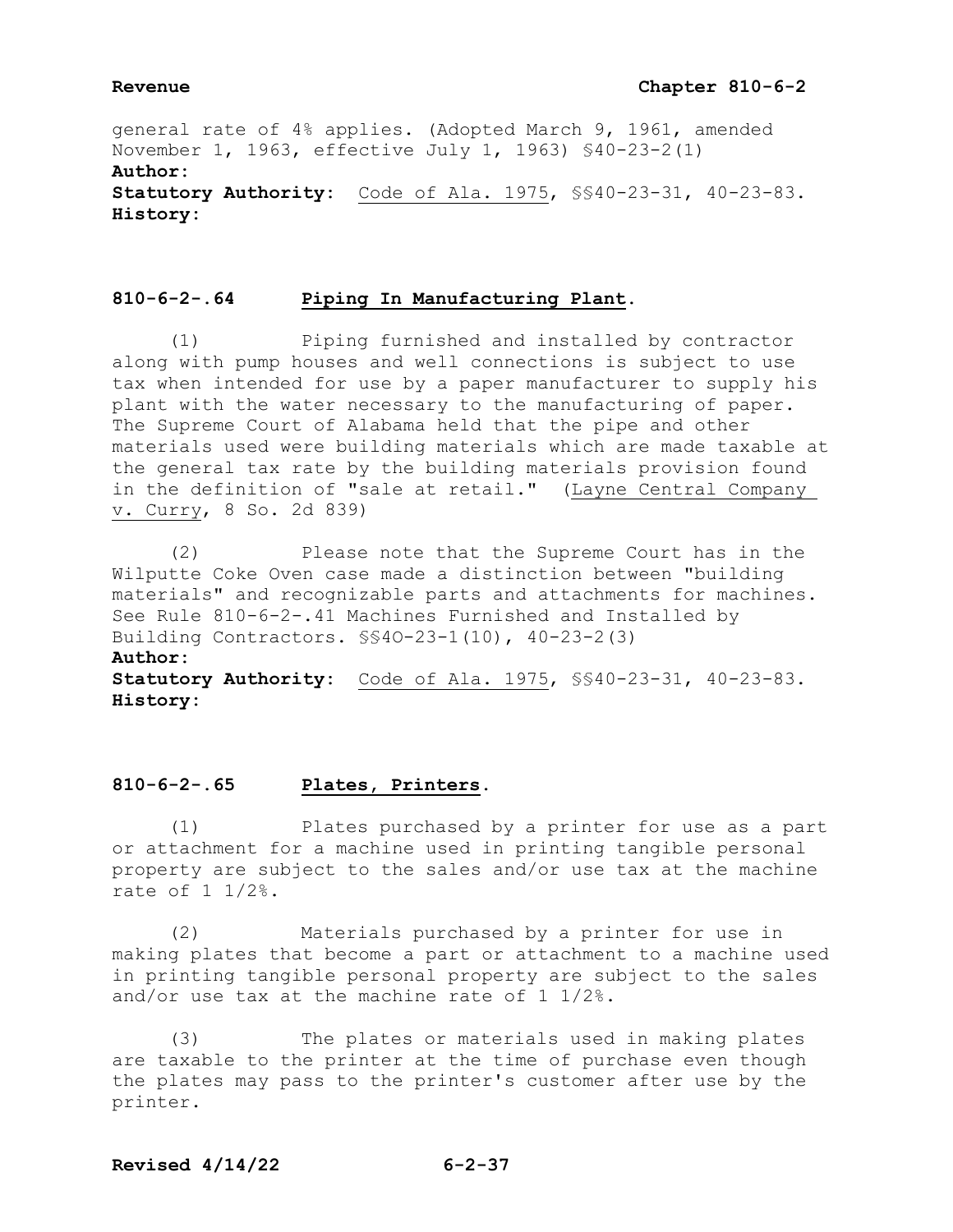(4) An example would be a person needing business cards with his picture shown thereon. The printer does not have the facilities to make the type plate needed; therefore, he purchases the plate needed to print the cards from a person in the business of making plates. (Adopted October 29, 1976)  $$40-23-2(3)$ 

### **Author:**

**Statutory Authority:** Code of Ala. 1975, §§40-23-31, 40-23-83. **History:**

**810-6-2-.66 Platform Trucks.** In Alabama-Georgia Syrup Company v. State of Alabama, 42 So. 2d 796, the Alabama Supreme Court held that platform trucks "used for moving the company's products in the process of blending and packing the syrup in the plant" are not exempted by the machine exemption "under old sales tax law." The court stated: "We do not think that platform trucks are machines within the meaning of the exemption. They are obviously used in transportation from one point in the plant to another and not in compounding and manufacturing of tangible personal property." §40-23-2(1) **Author:**

**Statutory Authority:** Code of Ala. 1975, §§40-23-31, 40-23-83. **History:**

## **810-6-2-.66.05 Portable Power Saws.**

 (1) The Sales and/or Use Tax Laws levy a tax of 1 1/2% on the net difference paid for any machine, machinery, or equipment used in planting, cultivating, or harvesting farm products or used in connection with the production of agricultural produce or products, livestock, or poultry on farms.

 (2) The machines and machinery including chain saws used in production and harvesting of timber grown on tree farms, including pulpwood are taxed at 1 1/2%. Chain saws used for clearing land, cutting firewood, or other nonagricultural uses are taxed at 4%. (§40-23-2(3), adopted March 9, 1961, amended July 27, 1964, amended June 12, 1978) §§40-23-37, 40-23-2(1) **Author:**

**Statutory Authority:** Code of Ala. 1975, §§40-23-31, 40-23-83. **History:**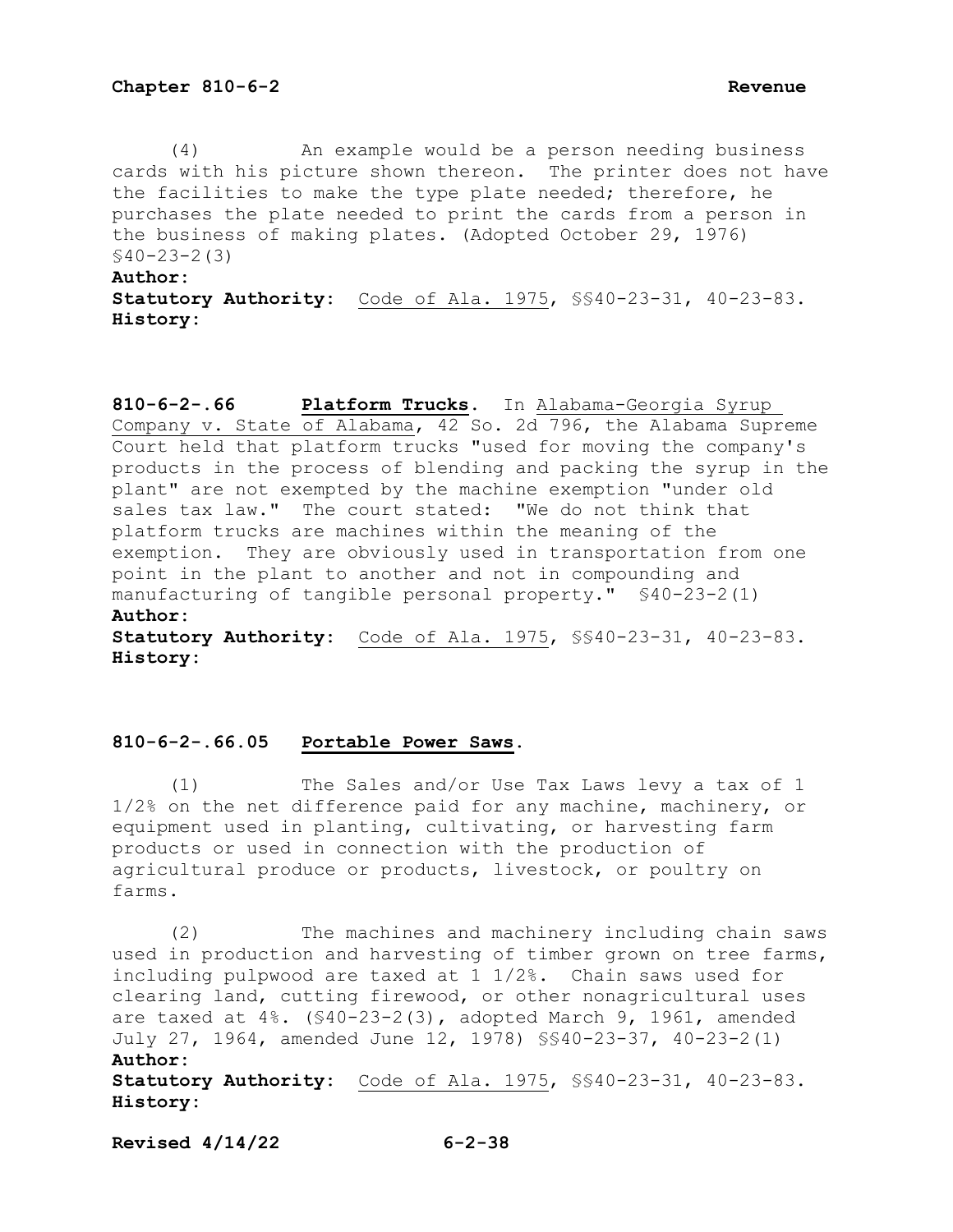**810-6-2-.67 Power Cables.** Power cables supplying power to working areas in mines and quarries are subject to the tax at the 4% rate. §40-23-2(1) **Author:**

**Statutory Authority:** Code of Ala. 1975, §§40-23-31, 40-23-83. **History:**

**810-6-2-.68 Power Lines.** Electric power lines carrying electric power into a plant of a manufacturer, compounder or processor are taxed at the general rate of 4%. (Adopted March 9, 1961, amended November 1, 1963, effective July 1, 1963) **Author: Statutory Authority:** Code of Ala. 1975, §§40-23-31, 40-23-83. **History:**

**810-6-2-.69 Printers, Applicable Tax Rate.** Sales of materials to printers are at wholesale, tax free, when such materials become a component of the printed matter produced for sale. The machines used in the printing come within the machine levy and are taxed at the 1 1/2% rate. The supplies, materials, and equipment not becoming a component of the product sold or not constituting a machine used in manufacturing are subject to the sales or use tax, whichever may apply, at the general rate of 4%.

## **Author:**

**Statutory Authority:** Code of Ala. 1975, §§40-23-31, 40-23-83. **History:**

**810-6-2-.71 Proofs.** Gross receipts accruing from the retail sales of proofs sold to printers, publishers or others, which are used to make negatives to produce plates for offset printing, are subject to the sales tax at the machine rate of 1 1/2%. The machines used by the processor in the processing of proofs are taxable at the machine rate of 1 1/2%. The supplies, materials, and equipment not becoming a component of the product sold, or not constituting machines used in processing are subject to the sales or use tax, whichever may apply at the general rate of 4%. Where a printer or publisher processes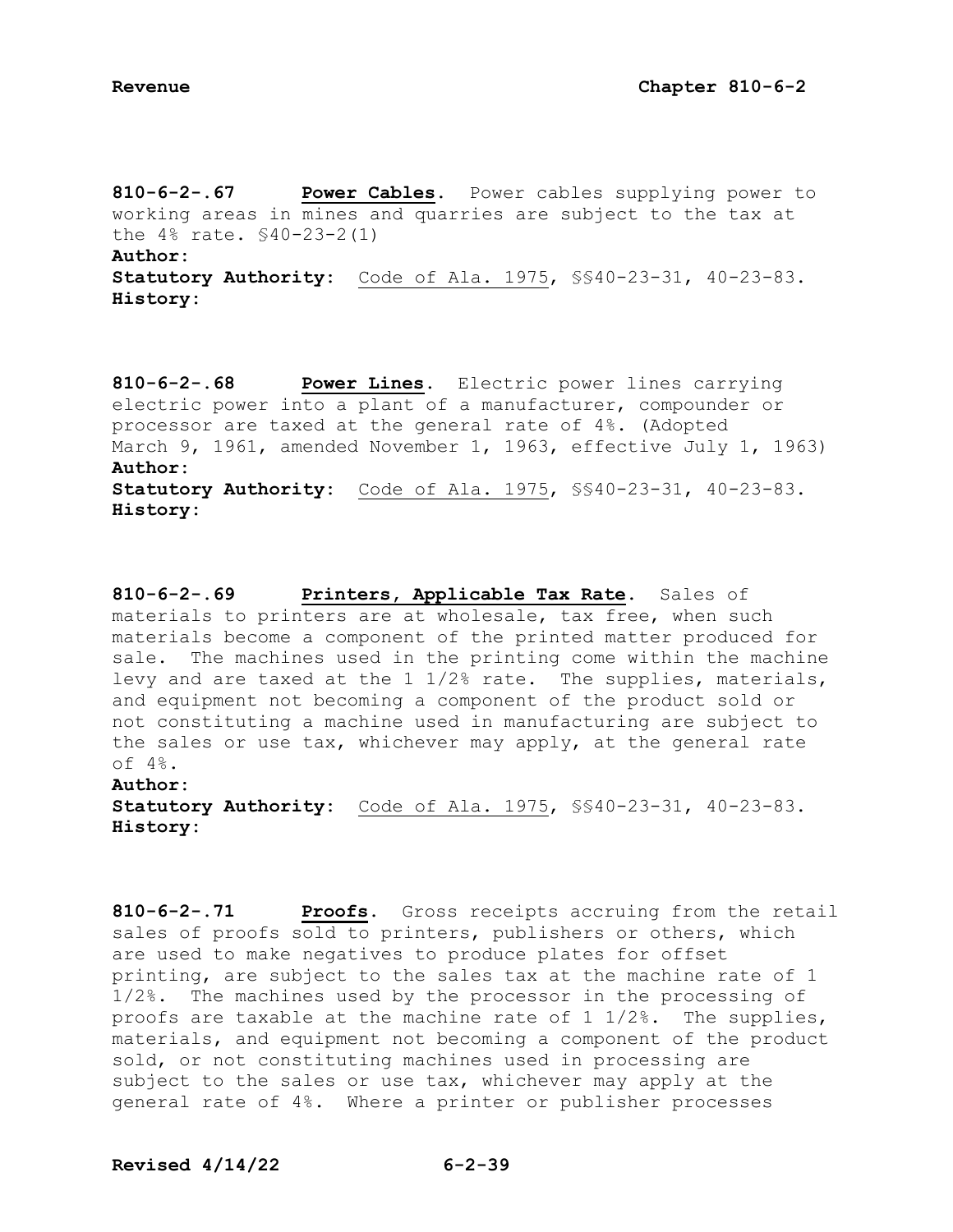proofs for their own use, sales or use tax shall be due on the purchase price of the materials becoming a component of the proofs at the machine rate of 1 1/2% where the proofs are used to make negatives to produce plates for offset printing. (Adopted June 20, 1966) §40-23-2(3) **Author:**

**Statutory Authority:** Code of Ala. 1975, §§40-23-31, 40-23-83. **History:**

**810-6-2-.72 Pumps, Mines.** Pumps when used in mining are taxed at the special machine rate of 1 1/2%. §40-23-2(3) **Author: Statutory Authority:** Code of Ala. 1975, §§40-23-31, 40-23-83. **History:**

**810-6-2-.73 Rail Bonds Used In Mining.** Rail bonds used in the construction and maintenance of mine tracks used in bringing minerals to the surface of the earth are taxed at the special machine rate of 1 1/2%. This provision does not, however, extend to rail bonds used in the construction and maintenance of trucks used in transporting materials from the mine after the mining operation has been completed. §§40-23-2(3), 40-23-2(1) **Author: Statutory Authority:** Code of Ala. 1975, §§40-23-31, 40-23-83.

**810-6-2-.74 Railroad Companies - Machines.** Machines when sold to, or for use by, railroad companies in maintaining, repairing or reconditioning their equipment are subject to the sales or use tax at the general rate of  $4\%$ .  $$40-23-2(1)$ **Author: Statutory Authority:** Code of Ala. 1975, §§40-23-31, 40-23-83. **History:**

### **810-6-2-.74.05 Railroad Rails.**

 (1) Railroad rails are taxable at the general rate of 4% when used as a roadway for transportation equipment or for general purposes not described in the next paragraph.

### **Revised 4/14/22 6-2-40**

**History:**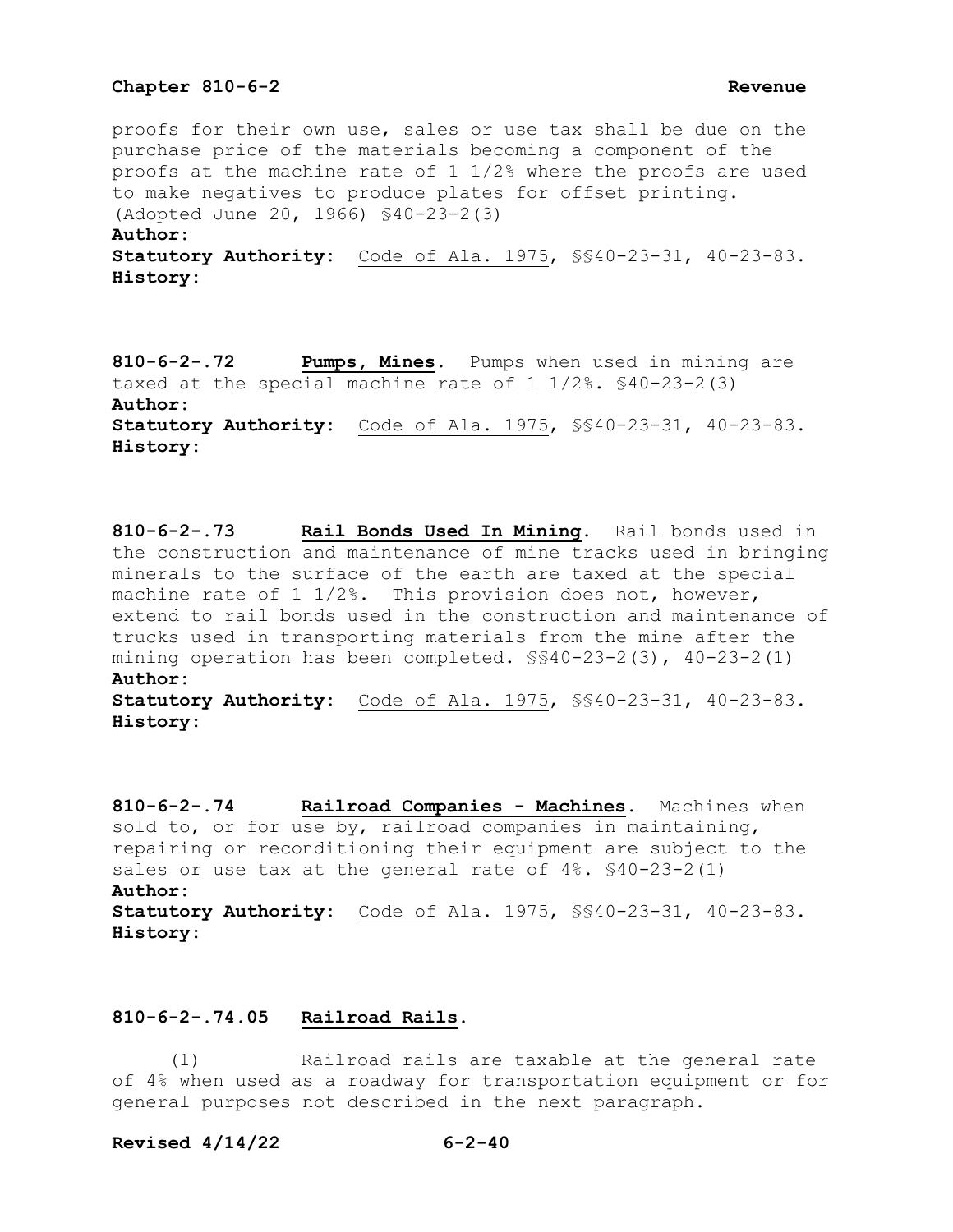(2) Railroad rails are taxed at the special machine rate of 1 1/2% when used as a roadway for quarrying or mining equipment in quarries or mines or when used on or in the operation of machines used in manufacturing, compounding or processing. (Adopted March 9, 1961, amended November 1, 1963, effective July 1, 1963) §§40-23-2(1), 40-23-2(3) **Author: Statutory Authority:** Code of Ala. 1975, §§40-23-31, 40-23-83. **History:**

**810-6-2-.75 Rails Used In Mining.** Mine rails used in the construction and maintenance of tracks used in removing minerals from the earth are taxed at the special machine rate of 1 1/2%. This provision does not, however, extend to rails used in the construction or maintenance of tracks used in transporting minerals after the mining operation has been completed. §§40-23-2(3), 40-23-2(1) **Author: Statutory Authority:** Code of Ala. 1975, §§40-23-31, 40-23-83.

**History:**

**810-6-2-.76 Recording Instruments - Paper Manufacturers. (Repealed 11/3/98) Author:** Patricia Estes **Statutory Authority:** Code of Ala. 1975, §§40-23-31, 40-23-83. **History: Repealed:** Filed September 29, 1998; effective November 3, 1998.

**810-6-2-.77 Recovery Lance Hose (Steam Hose) - Paper Manufacturers. (Repealed 11/3/98) Author:** Patricia Estes **Statutory Authority:** Code of Ala. 1975, §§40-23-31, 40-23-83. **History: Repealed:** Filed September 29, 1998; effective November 3, 1998.

## **810-6-2-.78 Repairs, Machine.**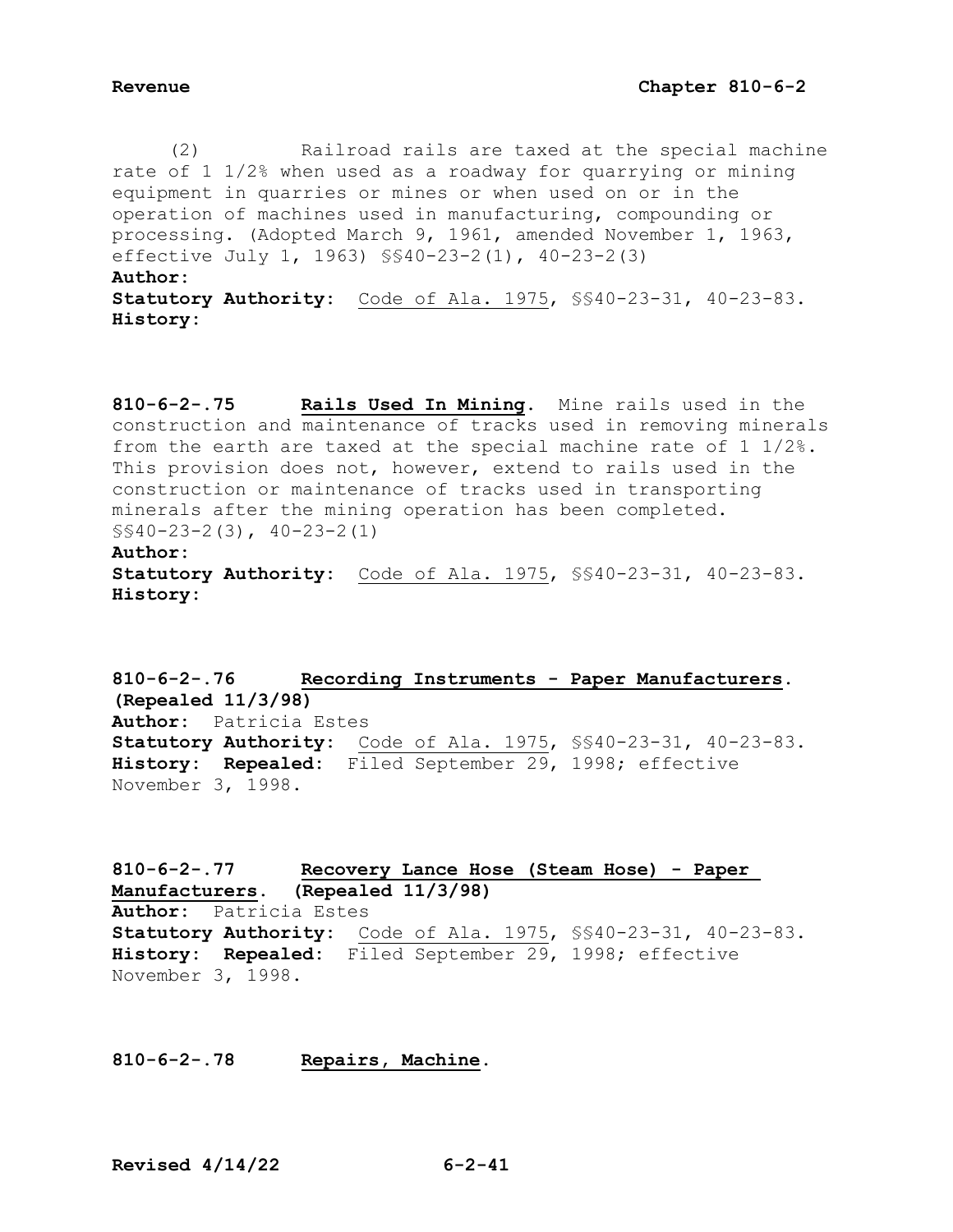(1) When repairs require service only or service with the use of an inconsequential amount of materials, the amount received is not subject to tax.

 (2) When materials and service are used in repairing machines taxed at the special machine rate and when there is no separation in the billing, both materials and services are to be included in gross proceeds of sales at the special rate.

 (3) When materials and service are used in repairing machines taxed at the special machine rate with service and materials shown separately, the materials only are subject to the tax.

 (4) Materials are taxable at the general rate in any event when sold to repairmen for use in making repairs when such materials lose their identity as the result of such use; for instance, paint, solder, lumber, and sheet metal.

 (5) When both materials and services are used in repairing machines taxed at the general rate and when there is no separation in the billing, both materials and services are to be included in the measure of tax to be paid. Both are taxed at the general rate. When the materials are shown separately on the invoice, the materials only are taxable. (Adopted March 9, 1961, amended November 1, 1963)

 (6) Also see rule entitled Materials Used In Repairing. **Author: Statutory Authority:** Code of Ala. 1975, §40-23-31. **History:**

# **810-6-2-.79 Repairs Of Electric Motors And Electric Generators.**

 (1) Parts and attachments furnished by repairmen in reconditioning or repairing electric motors and electric generators are sold by the repairmen to the owners of the motors and generators. The repairman's sales of repair parts, such as ball bearings, brushes and wire used in rewinding, are subject to the sales tax. These parts and attachments are purchased at wholesale tax free by the repairman.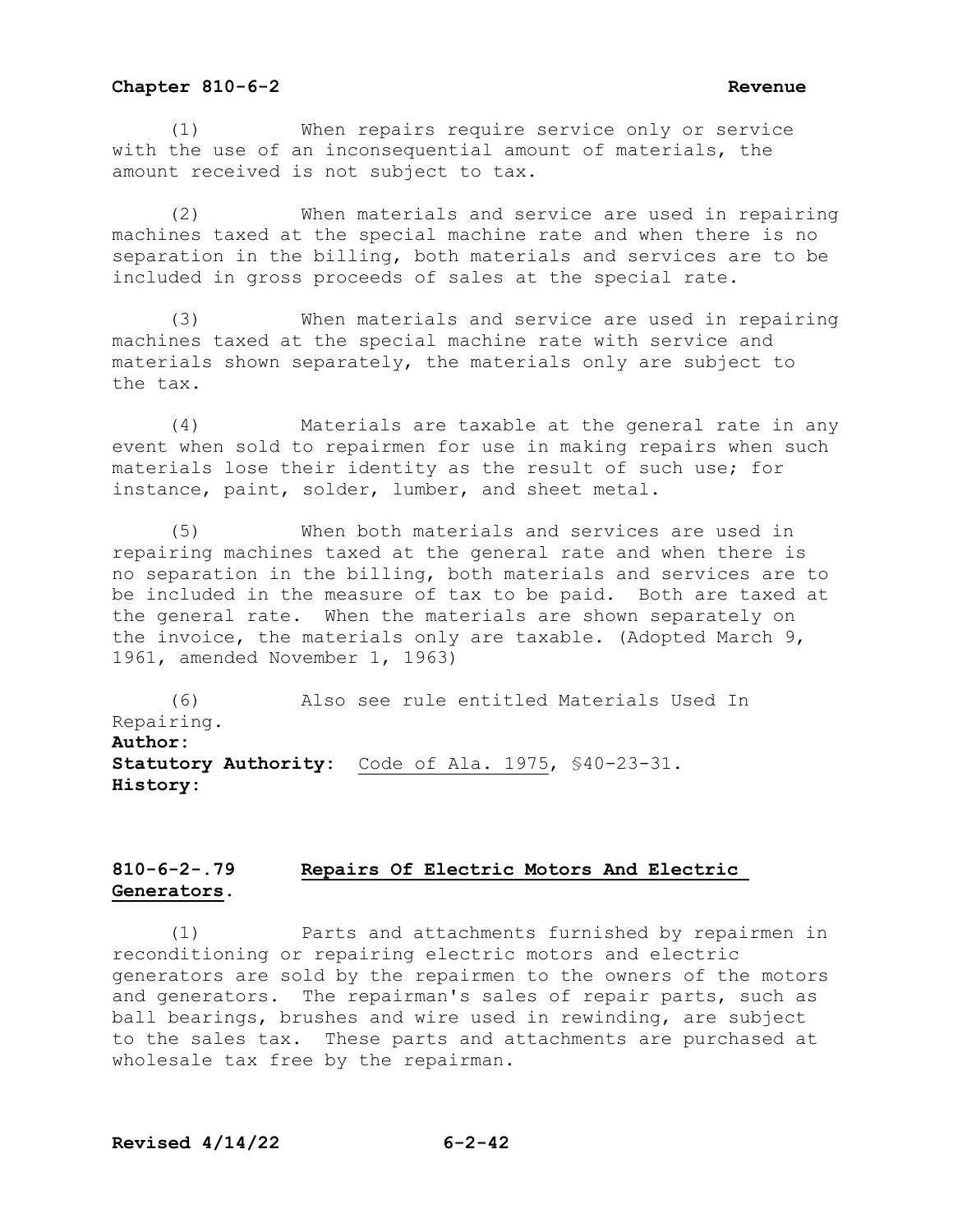(2) Materials which lose their identity because of use by a repairman in repairing or reconditioning electric motors and electric generators, such as solder, babbitt, varnish, and insulation paste are subject to sales or use tax when purchased by the repairman. The tax shall be paid to the repairman's supplier or direct to the Department of Revenue as the circumstances require. Provided, however, where a repairman is engaged in the business of selling such repair materials, as well as using them, he may purchase at wholesale all repair materials which he both sells and uses in making repairs and pay direct to the Department of Revenue as sales tax the amount due on both sales and withdrawals from stock for use.

 (3) The repairman's charges for labor used in installing parts and materials are not to be included in the measure of tax to be collected from his customers and paid to this state where such charges for labor are separately invoiced by the repairmen to his customers and where the books and records of the repairman are kept in such a manner as to clearly reflect receipts from making installations and rendering services.

 (4) In those instances where repair parts are used in repairing or rebuilding a motor or generator used in such a way that it would be taxed at the special machine rate, such repair parts are also taxed at the special rate. **Author: Statutory Authority:** Code of Ala. 1975, §§40-23-31, 40-23-83. **History:**

**810-6-2-.79.03 Repossessed Used Vehicles, Sales Of.** Resales of automotive vehicles repossessed by the seller or for him by a finance company are taxable measured by the gross proceeds of the resales thereof less credit for any automotive vehicle accepted as part-payment of the sales price of the vehicle so resold. **Author: Statutory Authority:** Code of Ala. 1975, §40-23-31. **History:**

**810-6-2-.79.04 Restaurants, Equipment And Supplies.**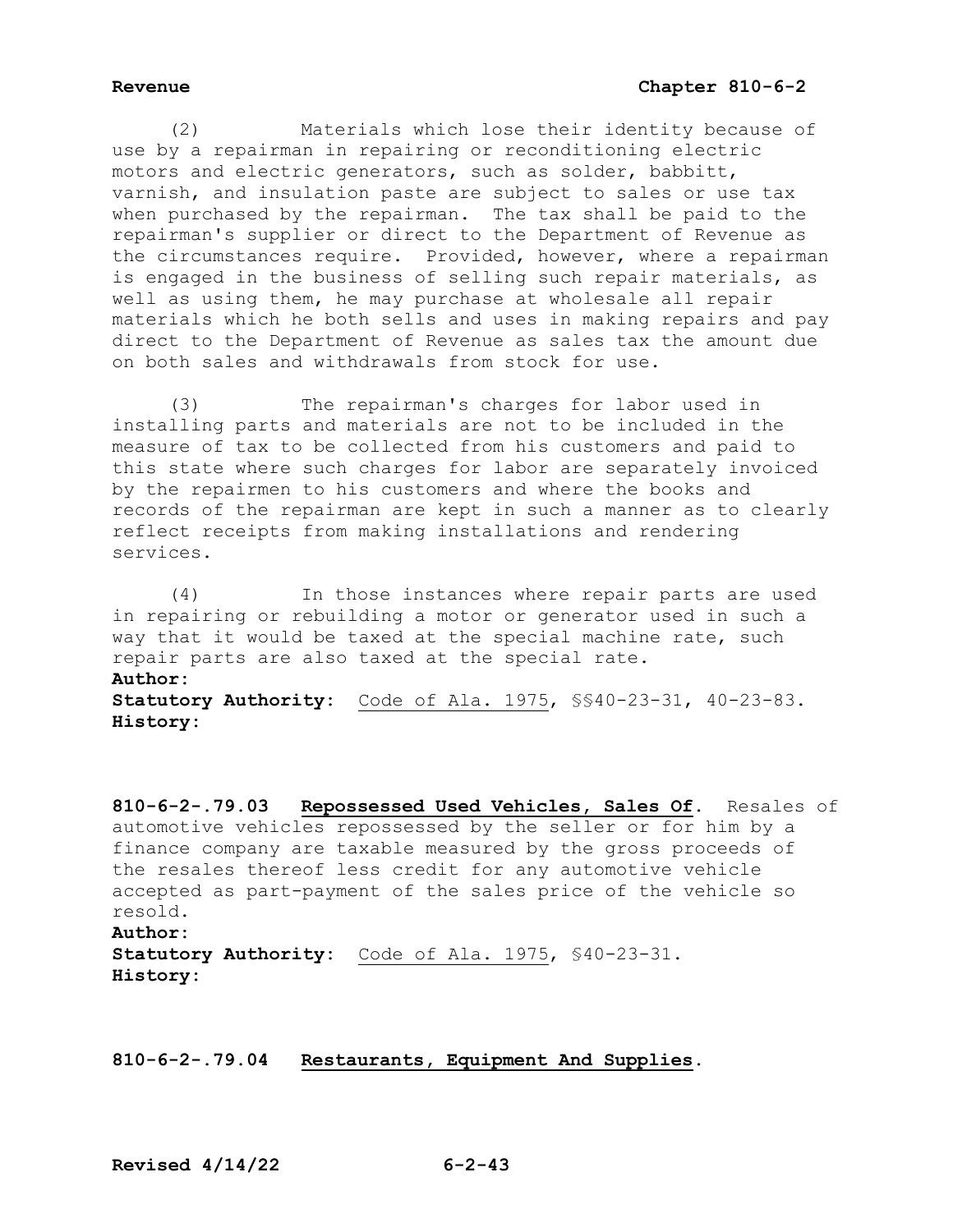(1) Restaurants and cafeterias are considered to be processors and compounders of food products for sale; therefore, they are entitled to purchase machines used in processing and compounding at the reduced rate of 1 1/2%.

 (2) The machines falling in this category include, but are not limited to, meat slicers, burger patty makers, ice machines, coffee makers, shredders, electric mixers, electric food cutters, french fry machines and ranges.

 (3) Items not falling in this category, such as refrigeration units, pots, pans, stainless steel work tables, hand tools, and similar items are taxable at the general rate of 4 percent. §§40-23-2(1) and 40-23-2(3)

 (4) See rule entitled Furnished Containers, 810-6-1-.69 for information regarding application of tax on purchases of paper products. (Adopted August 10, 1982) **Author: Statutory Authority:** Code of Ala. 1975, §§40-23-31, 40-23-83. **History:**

### **810-6-2-.79.05 Rural Electrification Authority (R.E.A.).**

Cooperatives set up under authority of United States Rural Electrification Laws are not instrumentalities of any governmental body. All purchases are subject to the sales or use tax, whichever may apply, except when otherwise specifically exempted. §40-23-1(10)

## **Author:**

**Statutory Authority:** Code of Ala. 1975, §§40-23-31, 40-23-83. **History:**

**810-6-2-.86 Sales Tax On Admissions To Be Shown As Separate Item. (Repealed) Author:** Patricia A. Estes **Statutory Authority:** Code of Ala. 1975, §§40-2A-7(a)(5), 40-23-83. 40-23-26, 40-23-31. **History: Readopted** through APA effective October 1, 1982. **Repealed:** Filed June 4, 1998; effective July 9, 1998.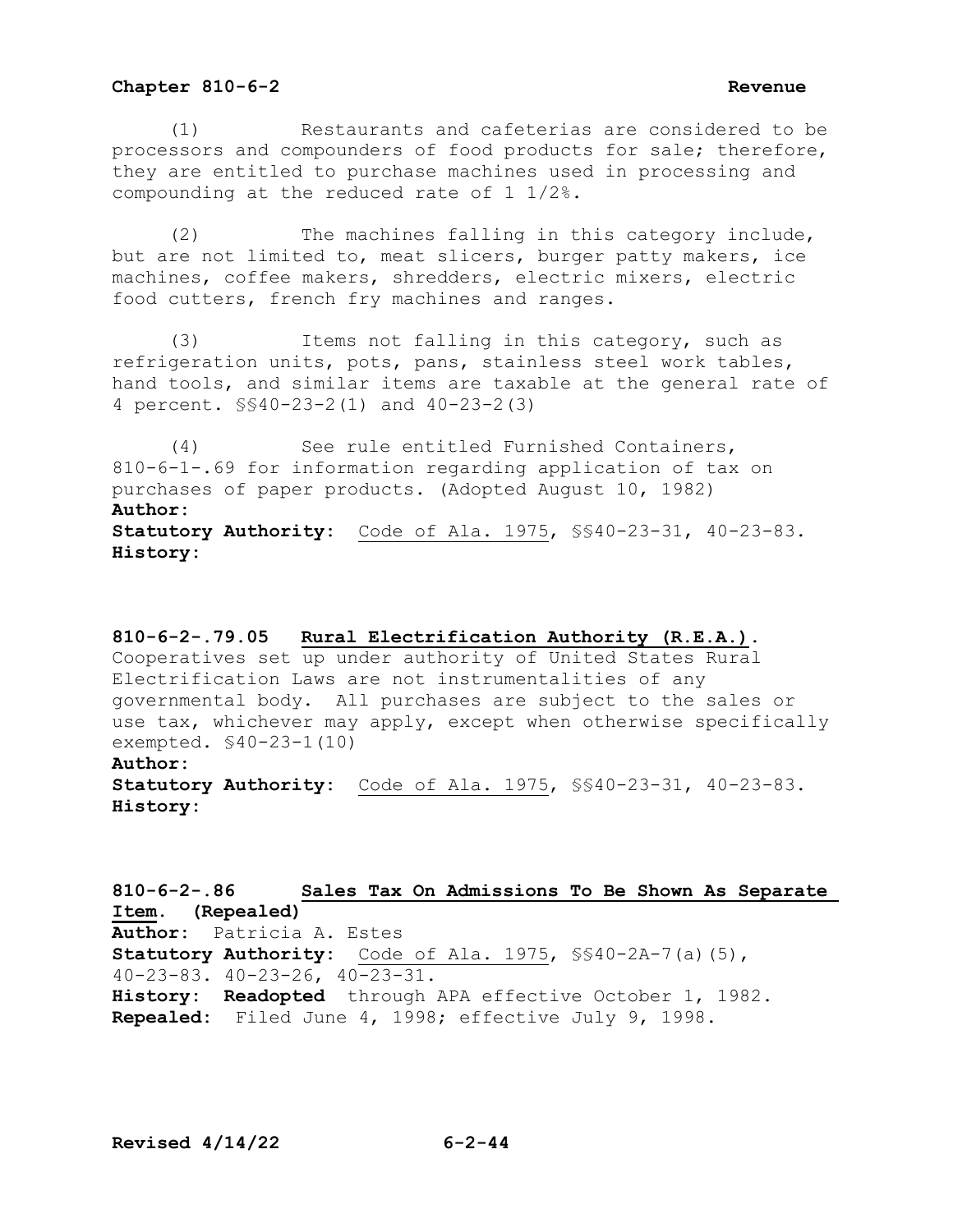**810-6-2-.87 Sand Handling And Sand Conditioning Equipment.** Machines and equipment used by manufacturers for conditioning and transporting, while in process, sand for use in mold making are taxed at the special machine rate of  $1 \frac{1}{2}\%$ . (\$40-23-2(3) **Author: Statutory Authority:** Code of Ala. 1975, §§40-23-31, 40-23-83.

**History:**

# **810-6-2-.88 Sawdust Removal Equipment.**

 (1) Equipment manufactured for and customarily used in removing sawdust from saws in saw mills is taxed at the special machine rate of 1 1/2% when such equipment is a part or attachment of the sawing mechanism.

 (2) The same rule applies to equipment manufactured for and customarily used to remove waste material from planers, edgers, and other manufacturing machines.

 (3) Note, however, the removal or disposal of waste materials is not of itself a manufacturing process. The waste removal equipment must be an attachment of a machine which is covered by the levy on machines used in manufacturing in order for it to take the special rate of  $1 \frac{1}{2\%}$ .  $\frac{1}{90}$ -23-2(3) **Author: Statutory Authority:** Code of Ala. 1975, §§40-23-31, 40-23-83. **History:**

**810-6-2-.88.02 School Buses.** A school bus purchased by an individual for use under direction of and control of a board of education is subject to tax. §40-23-1(10) **Author: Statutory Authority:** Code of Ala. 1975, §§40-23-31, 40-23-83. **History:**

# **810-6-2-.88.03 Schools And Colleges Owned By The State, Counties Or Cities, Sales Made By.**

 (1) Except as outlined in paragraph (2), retail sales of tangible personal property made by all schools and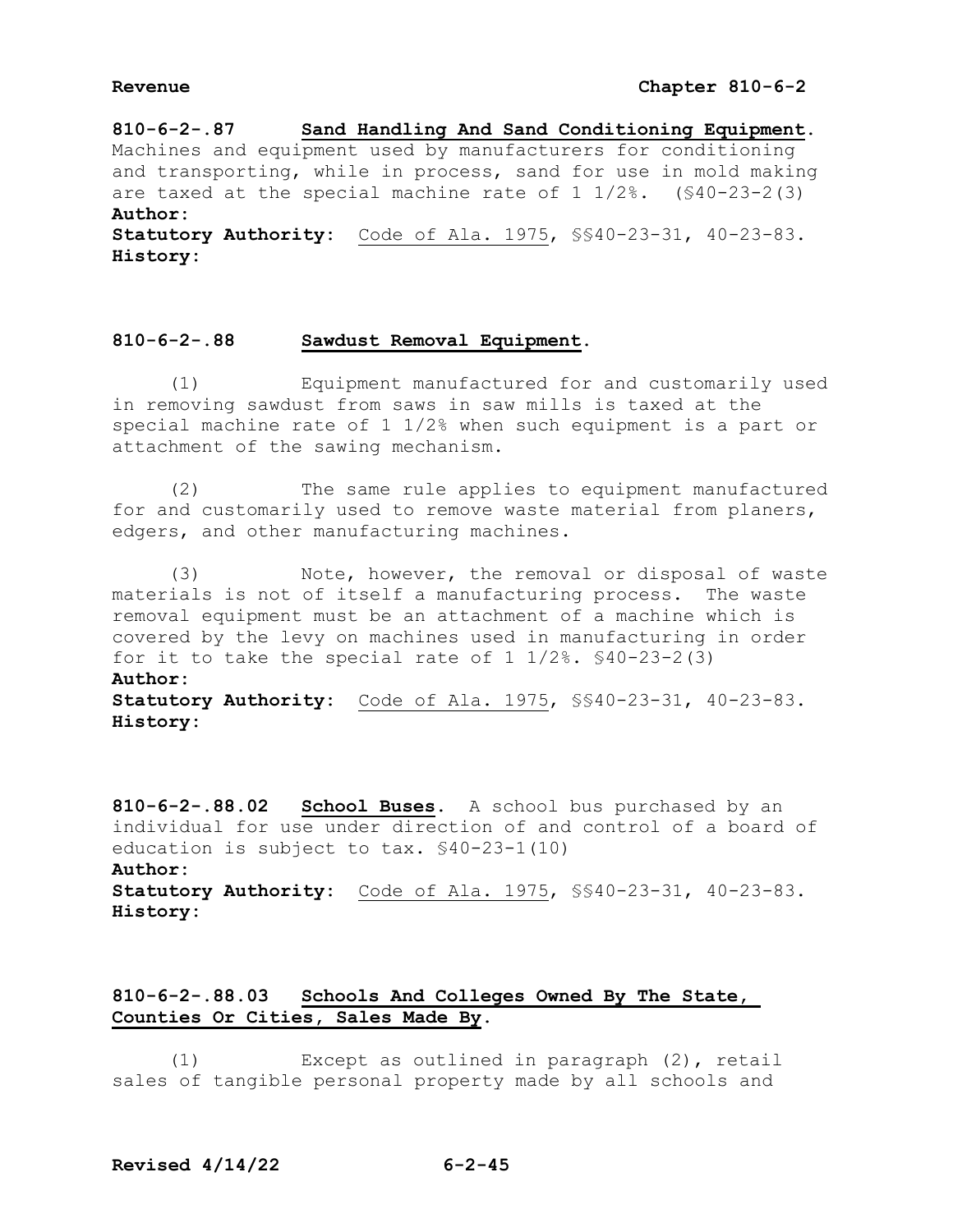colleges owned and operated by the State of Alabama are subject to sales tax.

(2) Sales by elementary or secondary schools owned and operated by the State of Alabama are exempt from sales tax when the net proceeds from the sales are used solely for the benefit of the elementary or secondary school.

(3) Sales made by all colleges, universities, or other institutions of higher learning, both privately and publicly owned and operated, are by specific provisions of the Sales Tax Law subject to sales tax.

(4) If a student activity fee is collected from each student as a lump sum not broken down and covers the yearbook which is then supplied without further charge, the distribution of the yearbooks to the students is a service of the school not subject to tax.

(5) Gross proceeds of sales made by schools (not including institutions of higher learning) owned and operated by the counties and municipalities of the State are not subject to sales tax.

(6) Gross receipts from athletic contests conducted by or under the auspices of state-, city-, and county-operated educational institutions, other than primary or secondary schools, are subject to sales tax. Such institutions must collect the sales tax on their gross receipts from athletic contests and remit the tax to the Department of Revenue. State-, city-, and county-operated primary and secondary schools shall collect the sales tax on their gross receipts from athletic contests including receipts from any football playoff conducted by or under the auspices of the Alabama High School Athletic Association; but, instead of remitting the tax collected to the Department of Revenue, the tax shall be retained by the collecting school and used by the school for school purposes. Effective July 1, 2006, pursuant to Act #2006-602, this exemption and retention of the sales tax collected shall apply to any athletic event conducted by or under the auspices of the Alabama High School Athletic Association. With the exception of athletic events conducted by educational institutions other than primary or secondary schools, no sales tax is due on receipts accruing from admissions or fees from other amusements or entertainment conducted by schools and colleges owned and operated by the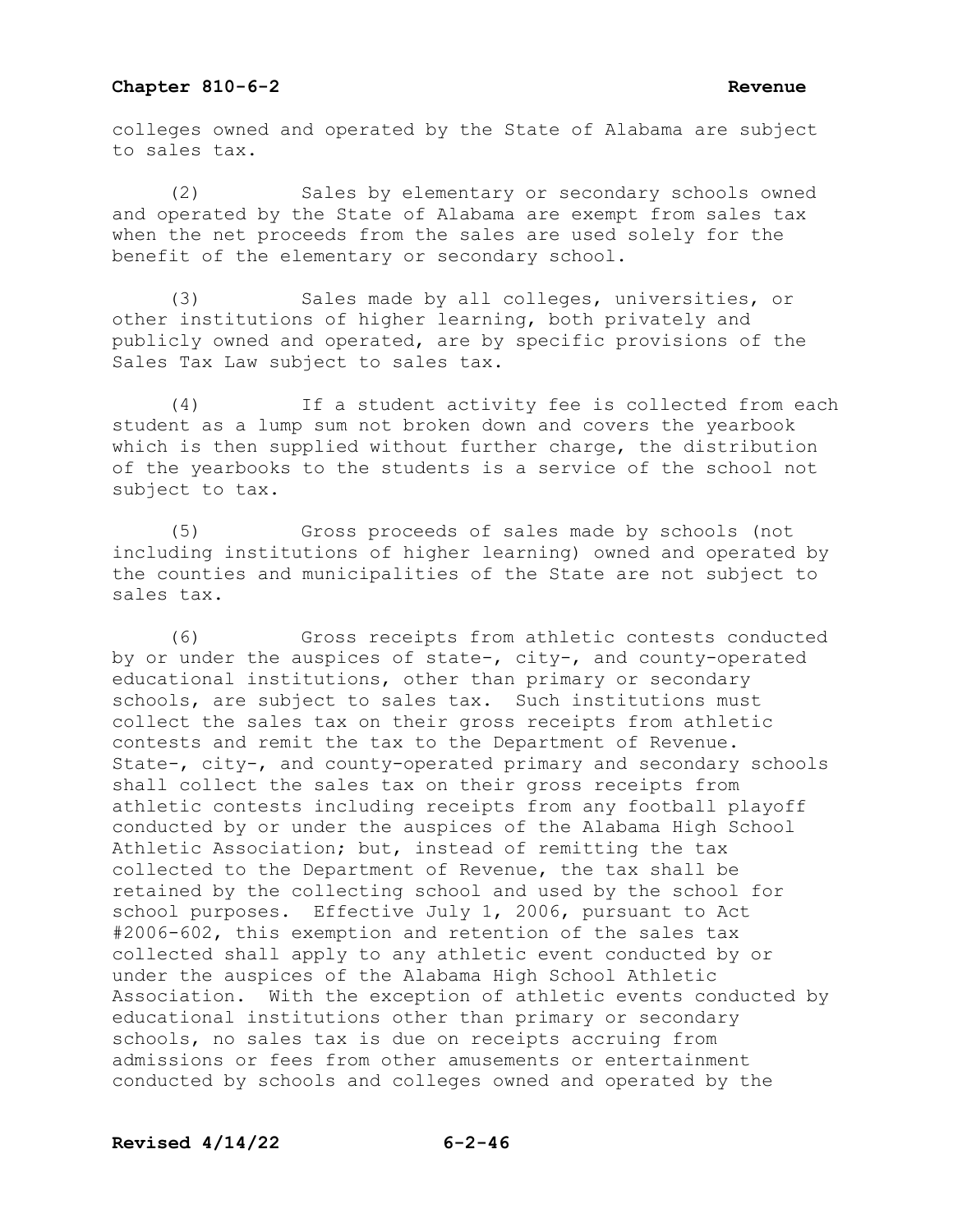State of Alabama, a county or city of the State of Alabama. (Section 40-23-2(2)) **Authors:** Donna Joyner, Dan DeVaughn **Statutory Authority:** Code of Ala. 1975, §40-23-31. **History:** Rule effective October 1, 1982. **Amended:** Filed May 6, 1992. **Amended:** Filed August 25, 1994; effective September 29, 1994. **Amended:** Filed October 1, 1996; effective November 5, 1996. **Amended:** Filed November 8, 2006; effective December 13, 2006.

# **810-6-2-.88.04 Exemption For Certain Sales By Elementary And Secondary Schools, School Sponsored Clubs and Organizations, And School Affiliated Groups.**

 (1) The term " elementary or secondary school" as used in Act No. 96-653 and in this regulation shall mean both public and private schools where the curriculum consists of one or more of grade levels K through 12. The term " elementary or secondary school" shall not include nurseries and day care centers nor shall it include private schools at which the courses of study are limited to specialized subjects such as dance, horseback riding, music, cooking, or sewing.

 (2) Provided the net proceeds from the sales are used solely for the benefit of the elementary or secondary school, sales and use taxes do not apply to sales by the following:

(a) elementary or secondary schools,

 (b) nonprofit elementary or secondary school-sponsored clubs and organizations, or

 (c) nonprofit elementary or secondary school affiliated groups, such as parent-teacher organizations and booster clubs whose membership may be composed of individuals other than students.

 (3) The exemption outlined in paragraph (2) above also applies to sales resulting from agreements or contracts entered into with resident or nonresident organizations to participate in fund-raising campaigns for a percentage of the gross receipts where students act as agents or sales persons for the organizations by selling or taking orders for the sale of tangible personal property. Neither the school, club,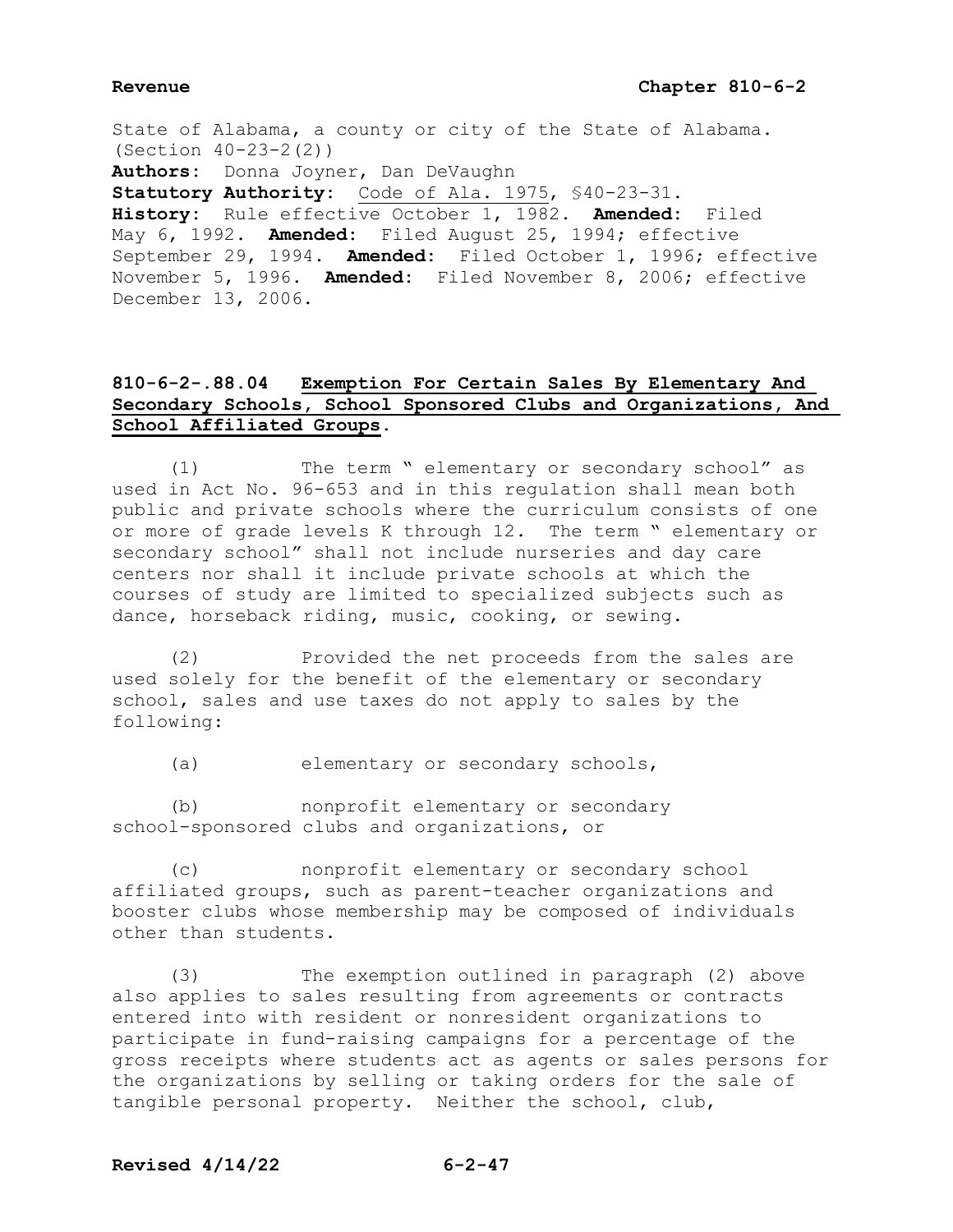organization, or group enumerated in paragraph (2) nor the resident or nonresident organization with whom the school, club, organization, or group contracts is required to collect or remit sales or use tax on the tangible personal property sold for fund-raising purposes.

**Author:** Dan DeVaughn

**Statutory Authority:** Code of Ala. 1975, §§40-2A-7(a)(5), 40-23-31 and 40-23-83.

**History: New Rule:** Filed October 1, 1996; effective November 5, 1996.

**810-6-2-.89 Scrap Metal Shredder.** A scrap metal shredder that will take such items as junk automobile bodies and through a series of magnetically operated devices separate the metal from the nonmetal items, shred the metal, and hydraulically compress it into blocks of certain sizes to specifications so that it can be measured when loading the furnace is taxed at the machine rate of 1 1/2%. (Adopted June 12, 1978) §40-23-2(3) **Author: Statutory Authority:**

**History:**

**810-6-2-.90 Shafting, Paper Manufacturers. (Repealed 11/3/98) Author:** Patricia Estes **Statutory Authority:** Code of Ala. 1975, §§40-23-31, 40-23-83. **History: Repealed:** Filed September 29, 1998; effective November 3, 1998.

# **810-6-2-.90.01 Seller's Responsibility To Collect And Pay State Sales Tax And Seller's Use Tax.**

 (1) Under certain conditions, an out-of-state seller engaged within this state in the business of selling at retail tangible personal property is required to register with the Department for a sales tax license and collect and remit sales tax on all sales made within the state as provided for by Chapter 23, Article 1 of Title 40, Code of Ala. 1975. Sales taxes collected must be reported and paid in accordance with the provisions of Rule 810-6-4-.19, State Sales Tax Returns Required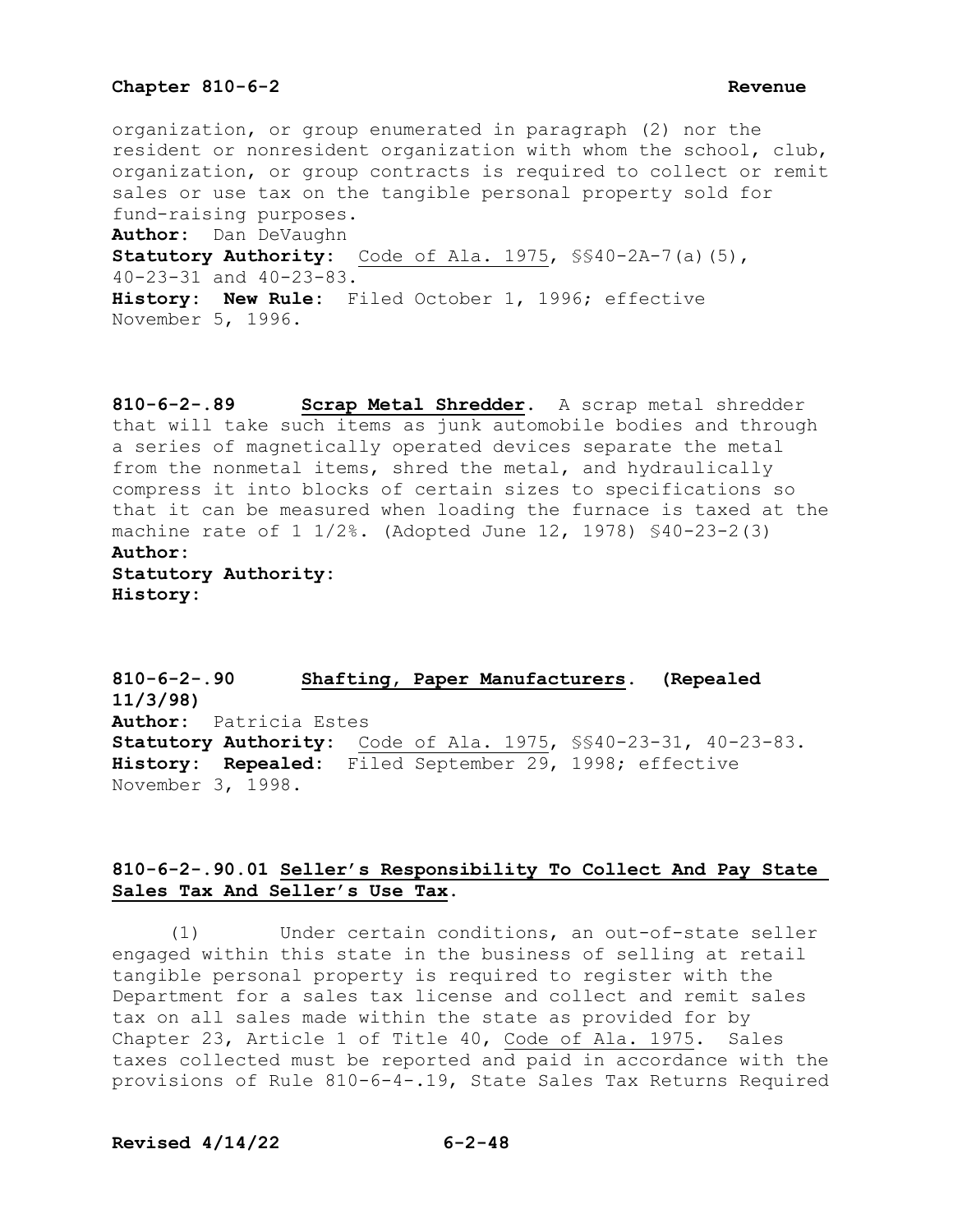from All Retail Vendors and Annual Schedule of Locations Required from All Retail Vendors with Multiple Locations.

(2) A transaction on which the sales tax imposed is collected by a licensed seller is exempt from use tax and is not subject to the following provisions of this rule. (Section  $40 - 23 - 62(1)$ 

(3) Otherwise, a seller engaged in making retail sales of tangible personal property for storage, use or other consumption in this state is required to register with the Department and collect and remit use tax, as provided for by Chapter 23, Article 2 of Title 40, when the seller has "substantial nexus" with the state. Substantial nexus is a connection between a seller and the state, created by the seller's business activities in the state, which is substantial enough to cause the seller to be subject to the jurisdictional taxing authority of the state.

(4) Section 40-23-68 sets forth the conditions under which a seller must collect and remit use tax on retail sales of property for storage, use or other consumption in the state. These conditions include any contact with this state that would allow this state to require the seller to collect and remit the tax due under the provisions of the Constitution and laws of the United States. These conditions include, but are not limited to:

(a) Delivery within the State of Alabama by means of vehicle owned by the selling entity;

(b) Maintains, occupies, or uses, permanently or temporarily, directly or indirectly, or through a subsidiary, or agent by whatever name called, an office, place of distribution, sales or sample room or place, warehouse or storage place or other place of business;

(c) Employs or retains under contract any representative, agent, salesman, canvasser, solicitor or installer operating in this state under the authority of the person or its subsidiary for the purpose of selling, delivering, or the taking of orders for the sale of tangible personal property or any services taxable under this chapter or otherwise solicits and receives purchases or orders by any agent or salesman;

(5) A seller may have substantial nexus with this state due to the business activities conducted in the state by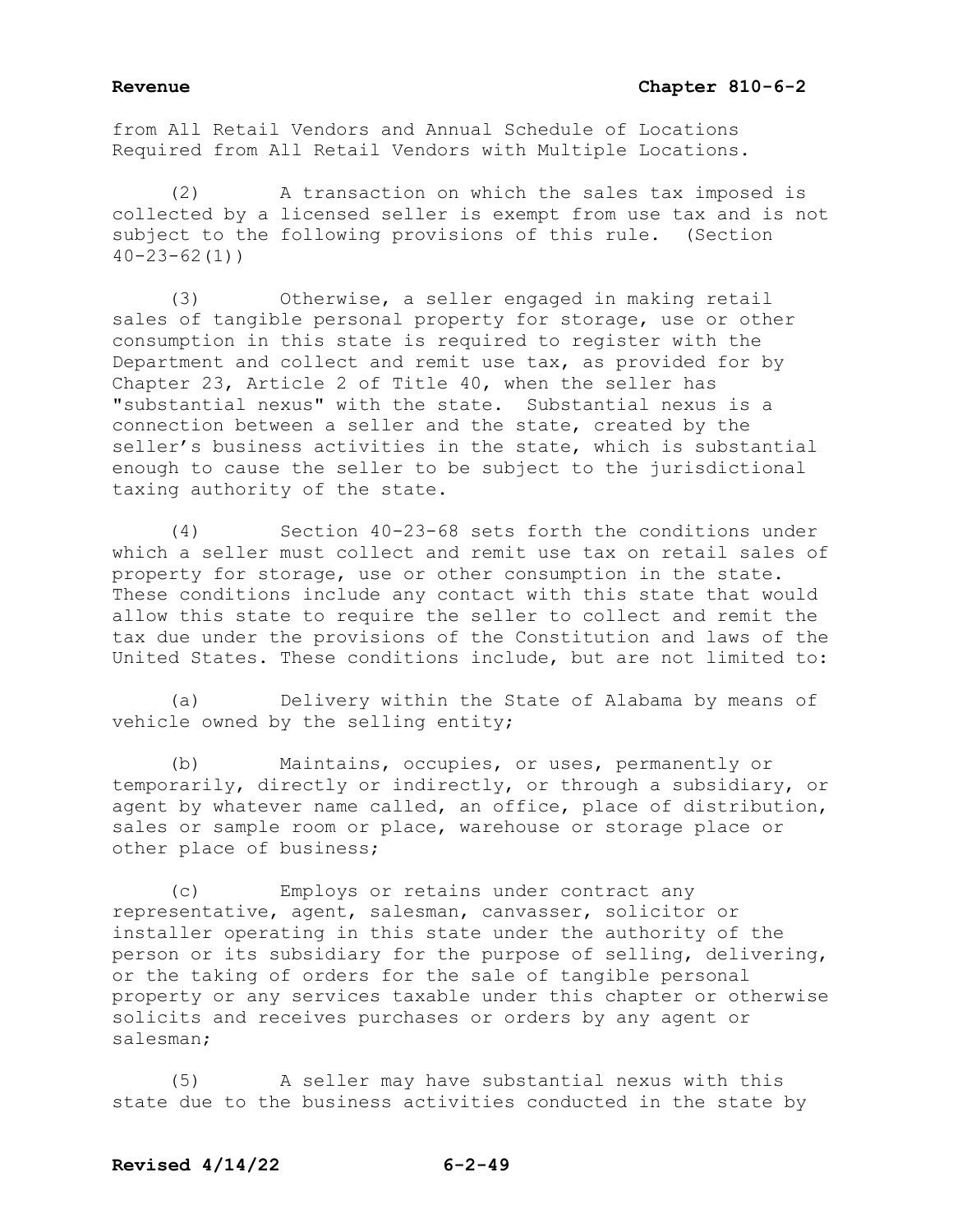the seller's affiliates as set forth in Section 40-23-190, Conditions for Remote Entity Nexus. A seller has substantial nexus with this state for the collection of use tax if:

(a) The seller and an in-state business maintaining one or more locations within this state are related parties; and

(b) The seller and the in-state business use an identical or substantially similar name, tradename, trademark, or goodwill, to develop, promote, or maintain sales, or the in-state business and the seller pay for each other's services in whole or in part contingent upon the volume or value of sales, or the in-state business and the seller share a common business plan or substantially coordinate their business plans, or the in-state business provides services to, or that inure to the benefit of, the business related to developing, promoting, or maintaining the in-state market.

(6) Two entities are related parties under this section if one of the entities meets at least one of the following tests with respect to the other entity:

(a) One or both entities is a corporation, and one entity and any party related to that entity in a manner that would require an attribution of stock from the corporation to the party or from the party to the corporation under the attribution rules of Section 318 of the Internal Revenue Code owns directly, indirectly, beneficially, or constructively at least 50 percent of the value of the corporation's outstanding stock;

(b) One or both entities is a limited liability company, partnership, estate, or trust and any member, partner, or beneficiary, and the limited liability company, partnership, estate, or trust and its members, partners, or beneficiaries own directly, indirectly, beneficially, or constructively, in the aggregate, at least 50 percent of the profits, or capital, or stock, or value of the other entity or both entities; or

(c) An individual stockholder and the members of the stockholder's family, as defined in Section 318 of the Internal Revenue Code, owns directly, indirectly, beneficially, or constructively, in the aggregate, at least 50 percent of the value of both entities' outstanding stock. (Section 40-23-190)

(7) Every seller required to collect the use tax shall register with the Department and give the name and address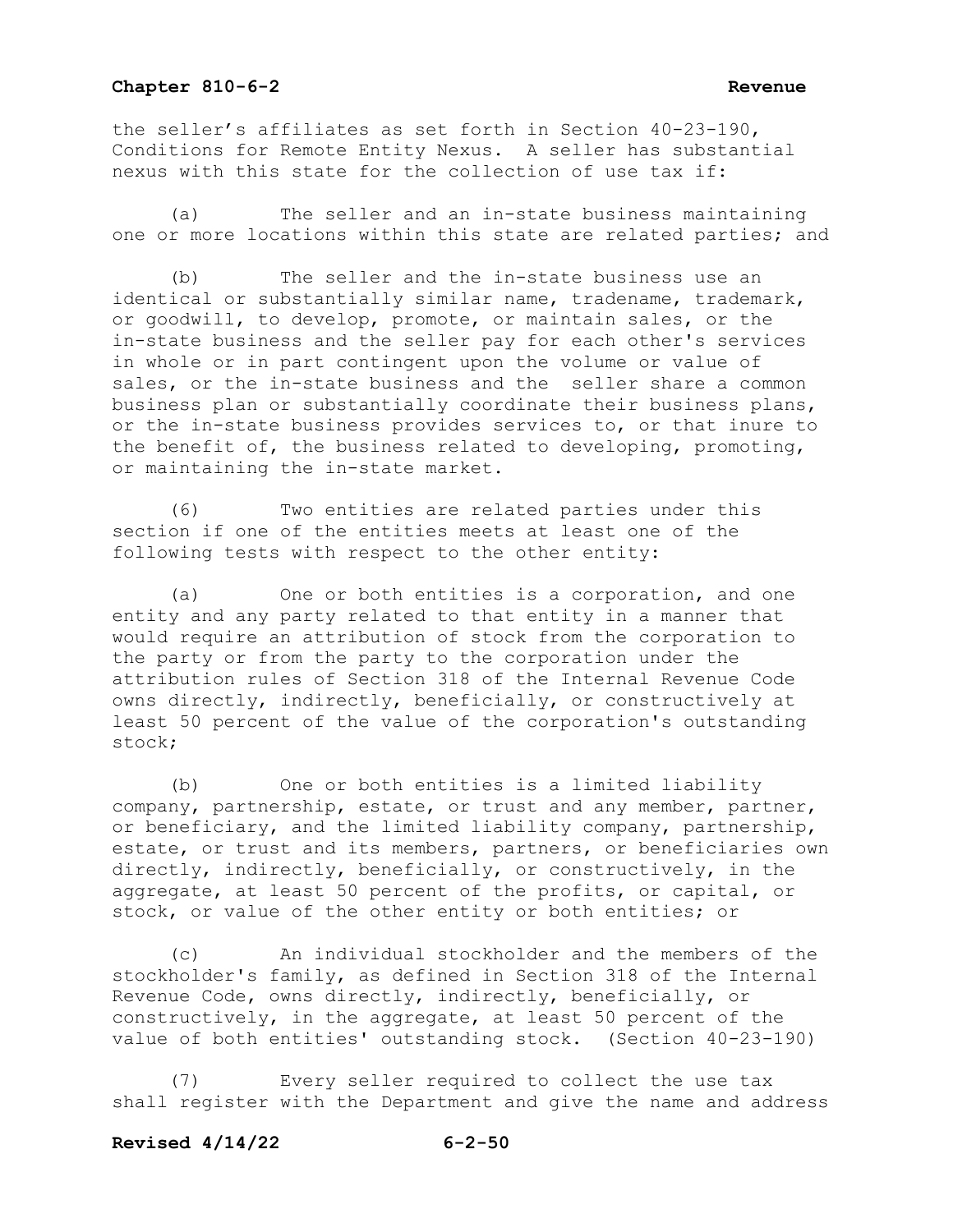# **Revenue Chapter 810-6-2**

of each agent operating in this state, the location of any and all distribution or sales houses or offices or other places of business in this state, and such other information as the Department may require with respect to matters pertinent to the enforcement of the Alabama Use Tax Law. Use taxes collected must be reported and paid in accordance with the provisions of Rule 810-6-5-.19.01, State Use Tax Returns. **Author:** Ginger Buchanan **Statutory Authority:** Code of Ala. 1975, §§40-2A-7(a)(5),

40-23-2, 40-23-61 thru 40-23-68, 40-23-83, 40-23-190. **History: New Rule:** Filed July 20, 2012, effective August 24, 2012.

## **810-6-2-.90.02 Simplified Sellers Use Tax Remittance Program.**

 (1) Unless otherwise defined herein, the definitions of terms set forth in §40-23-191, Code of Ala. 1975, are incorporated by reference herein.

- (2) The term "eligible seller" shall mean
- (a) A seller that sells tangible personal property or a service, but
- (i) Does not have a physical presence in this state; or

 (ii) Is not otherwise required to register with the Department pursuant to §§41-4-116 or 40-23-190, Code of Ala. 1975.

 (b) A marketplace facilitator for all sales made through the marketplace facilitator's marketplace by or on behalf of a marketplace seller.

 (3) The terms "marketplace facilitator" and "marketplace seller" shall be as defined in § 40-23-199.1. See Rule 810-6-2-.90.04 Requirements for Certain Marketplace Facilitators.

 (4) The term "locality" shall mean a county, municipality, or other local governmental taxing authority which levies a local sales and/or use tax.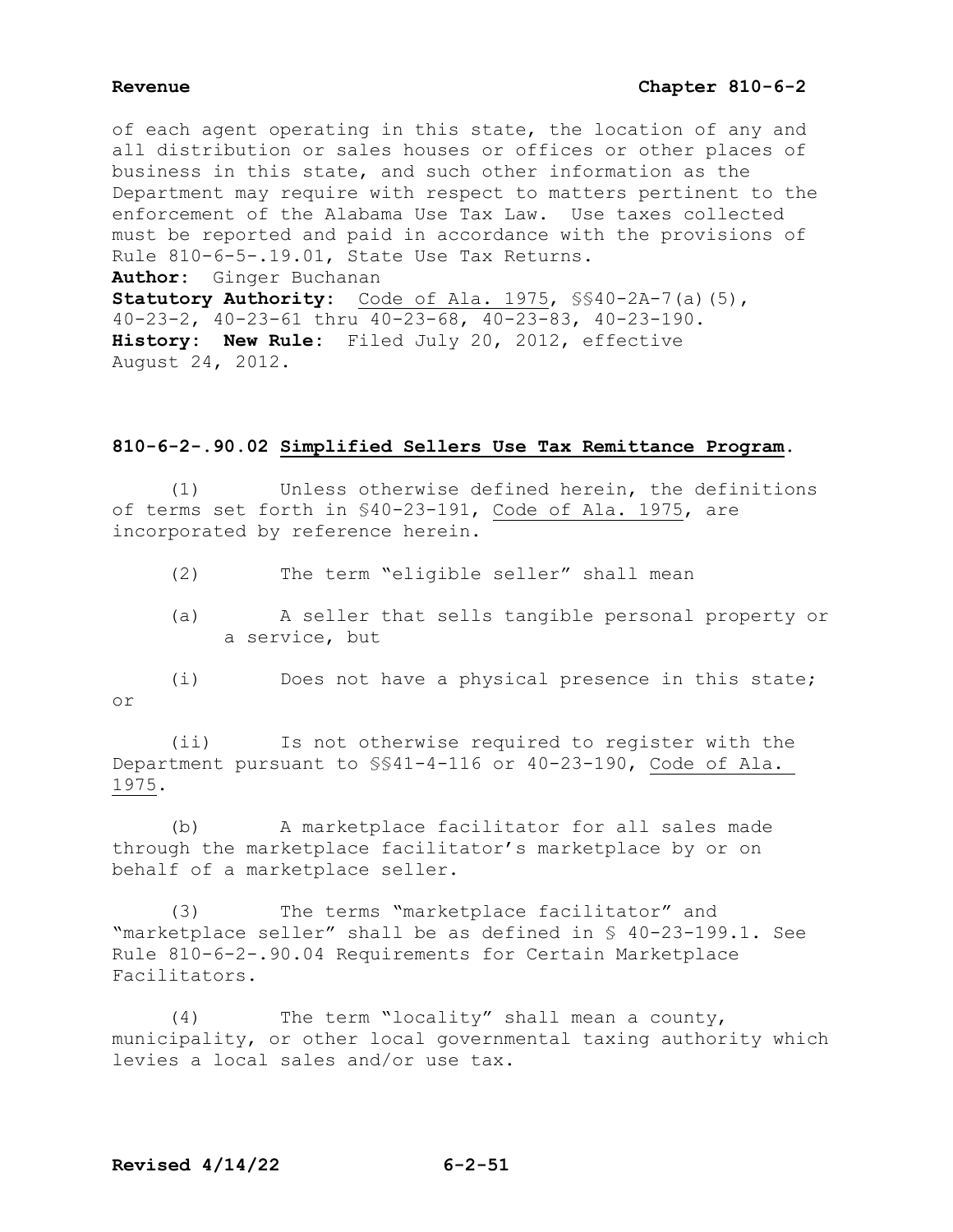(5) The term "most recent federal census" shall mean the decennial population count conducted by the U. S. Census Bureau.

 (6) The term "municipality" shall mean any incorporated city or town located in the state.

 (7) The term "otherwise delivered" shall mean delivery by a method other than in equipment owned or leased by the seller. Delivery in the seller's own vehicle or in equipment leased by the seller establishes a physical presence and disqualifies the seller from participation in the program.

 (8) The term "participating eligible seller" shall mean a seller that has been admitted into and is in good standing in the program.

 (9) The term "program" shall mean the Simplified Sellers Use Tax Remittance Program.

 (10) The term "seller" shall be as defined in § 40-23-191, Code of Ala. 1975.

 (11) The term "simplified sellers use tax return" shall mean the monthly report of tax due from eligible sellers participating in the program.

(12) The term "state" shall mean the State of Alabama.

 (13) Pursuant to Section 40-23-193, Code of Ala. 1975, the program is designed to allow an eligible seller who participates in the program to collect, report, and remit a statewide eight percent (8%) tax on sales made into Alabama. Participation in the program is voluntary. Only those eligible sellers accepted into the program shall collect and remit the simplified sellers use tax. The collection and remittance of simplified sellers use tax relieves the eligible seller and the purchaser from any additional state or local sales and use taxes on the transaction.

 (a) No participating eligible seller shall be required to collect the tax at a rate greater than eight percent (8%), regardless of the combined actual tax rate that may otherwise be applicable.

 (b) No sales for which the simplified sellers use tax is collected shall be subject to any additional sales or use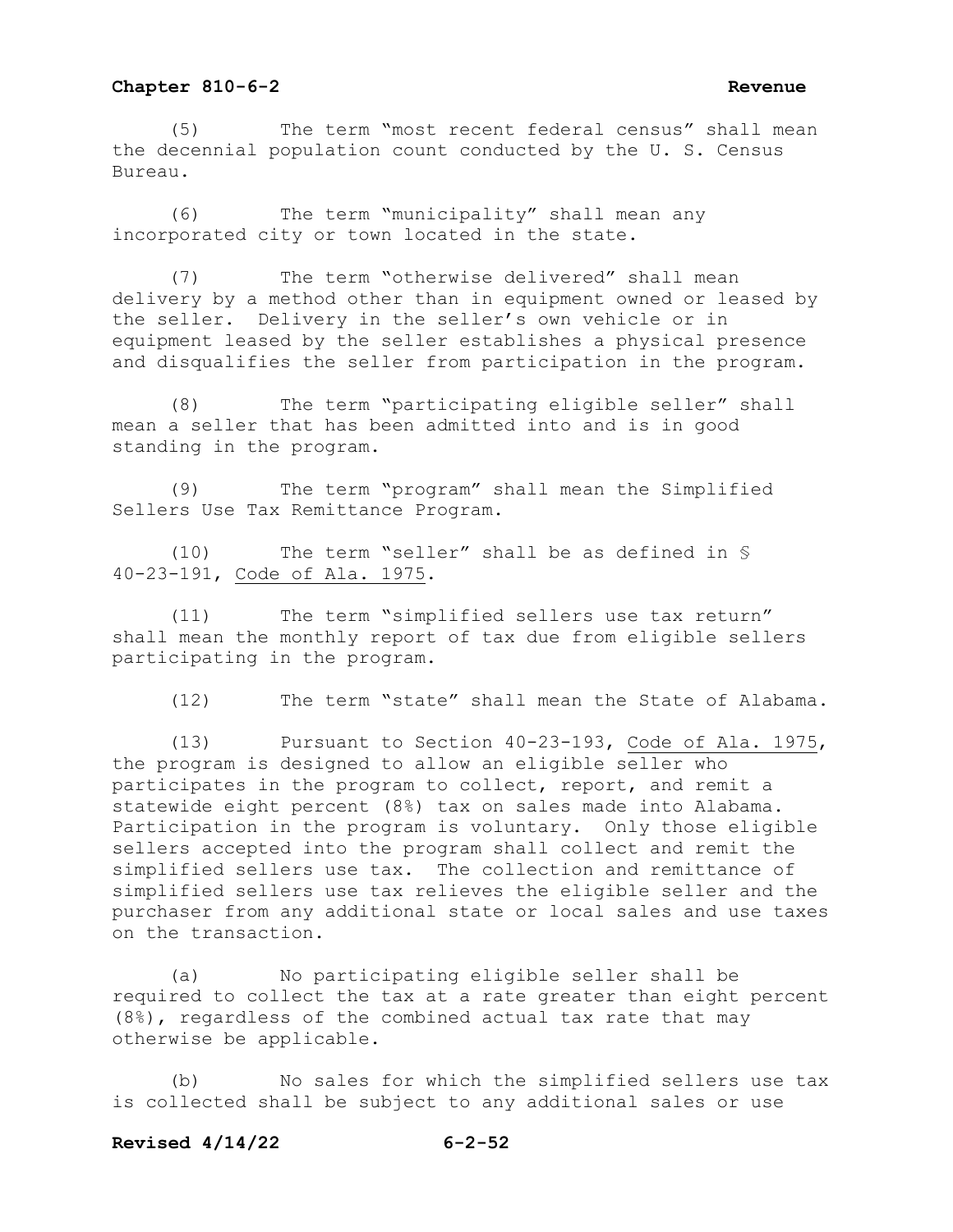# **Revenue Chapter 810-6-2**

taxes from any locality levying a sales or use tax with respect to the purchase or use of the property, regardless of the actual tax rate that might have otherwise been applicable.

 (c) The participating eligible seller shall collect the tax on all purchases shipped or otherwise delivered into the state unless the purchaser furnishes the eligible seller with a valid exemption certificate, sales tax license, or direct pay permit issued by the department.

 (14) A participating eligible seller shall provide the purchaser with a statement or invoice showing that the simplified sellers use tax was collected and is to be remitted on the purchaser's behalf. The statement may be included in an order confirmation e-mail to the purchaser, in a notice on the seller's website, or by any other means approved by the department as sufficient to provide reasonable notice to the customer.

 (15) To participate in the program, an eligible seller shall complete the required application and provide other information as necessary to certify that the seller

(a) Meets the definition of an eligible seller,

 (b) Agrees to collect, report, and remit the simplified sellers use tax for all sales shipped or otherwise delivered into the state while participating in the program,

 (c) Agrees to provide the department with information related to sales to Alabama customers as required by law or requested by the department, and

 (d) Agrees to comply with all program reporting requirements established under program procedures.

 (16) A participating eligible seller shall be removed from the program if:

 (a) The eligible seller substantially fails to collect, report, and remit the simplified sellers use tax.

 (b) The eligible seller fails to submit required reports on a timely basis.

 (c) It is determined that the seller is no longer an eligible seller, as defined by §40-23-191, Code of Ala. 1975.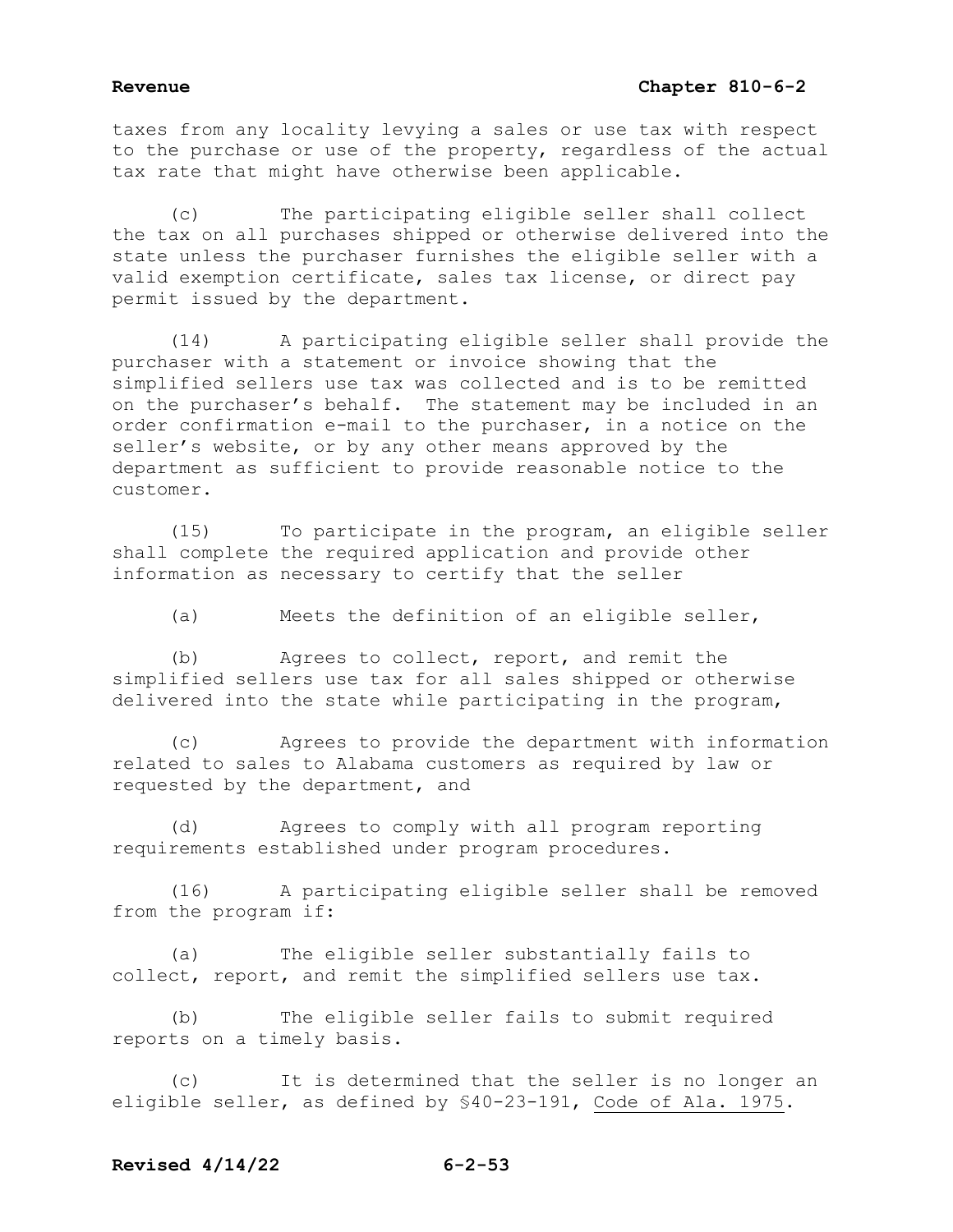(d) There is any other finding by the department that the participant is not in compliance with the terms authorizing participation in the program.

 (17) Participating sellers remain eligible for participation in the program unless the seller establishes a presence through a physical business address for the purpose of making instate retail sales within the state or becomes otherwise required to collect and remit sales or use tax pursuant to §40-23-190, Code of Ala. 1975, through an affiliate making retail sales at a physical business address in Alabama. A participating eligible seller that establishes a substantial nexus in this state only though the acquisition of an in-state business may continue in the program to satisfy the requirements to collect and remit tax for its Alabama sales.

 (18) Any participating eligible seller who fails to report that he or she is no longer eligible to participate in the program or falsely certifies eligibility on any report or application shall be subject to the negligence and/or fraud penalties in accordance with §40-2A-11, Code of Ala. 1975.

 (19) Participating eligible sellers shall file monthly a simplified sellers use tax return reporting all sales shipped or otherwise delivered into the state.

(a) The return shall be due on or before the  $20<sup>th</sup>$  day of the month next succeeding the month in which tax accrues.

 (b) The return shall be due even in months where no tax liability is incurred.

 (c) Returns and payments are required to be submitted via the Department's electronic online filing and payment system, My Alabama Taxes (MAT).

 (d) Returns required to be submitted shall only include statewide totals of the simplified sellers use tax collected and remitted and shall not require information related to the location of purchasers or amounts of sales into a specific city or county.

 (e) Returns and payments submitted after the due date will be subject to penalties and interest in the same manner as those applied to other tax returns due the department and in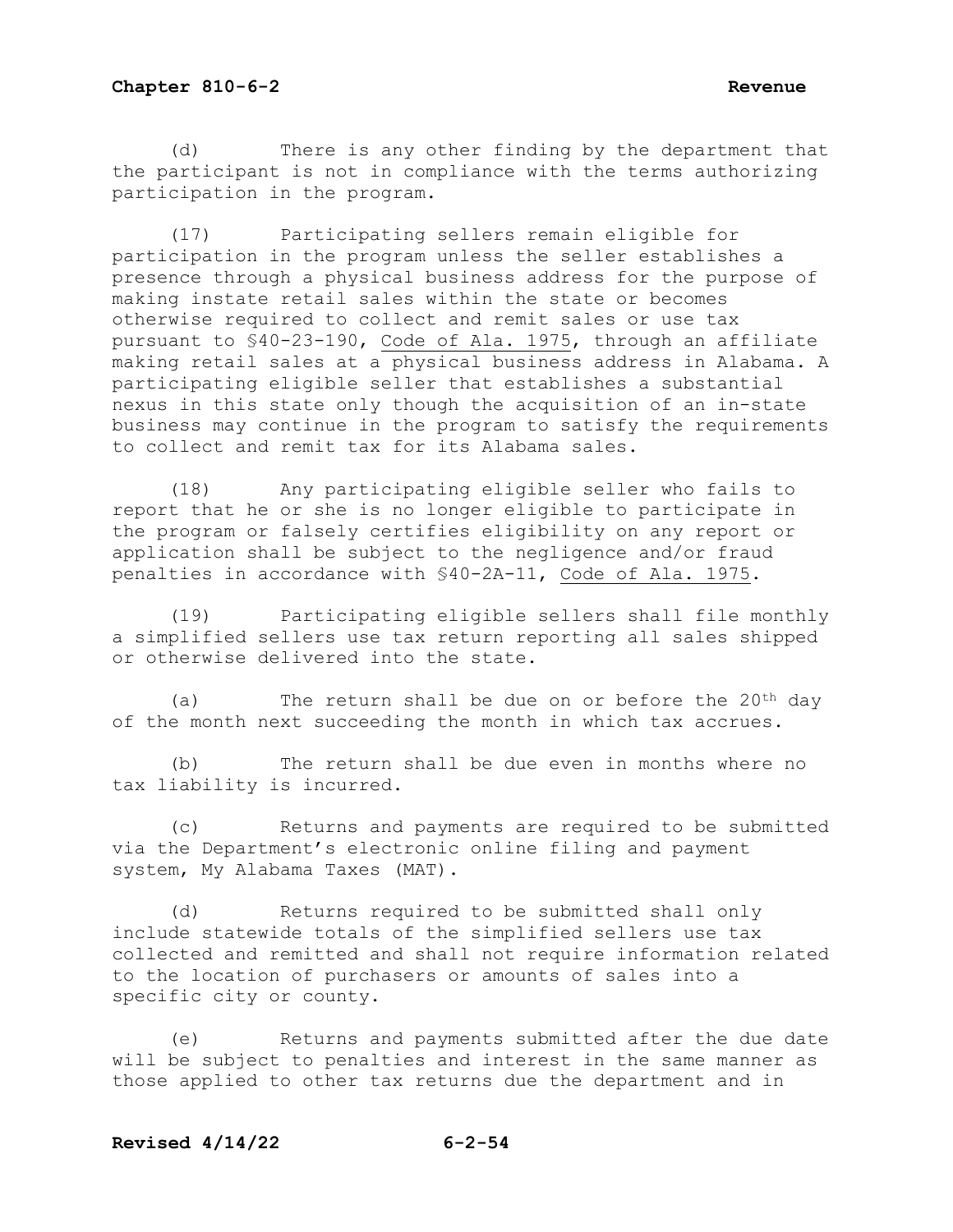accordance with the provisions of §§40-2A-11 and 40-1-44, Code of Ala. 1975, respectively.

 (20) Participating eligible sellers shall be entitled to a discount of two percent (2%) of the simplified sellers use tax collected and timely reported and remitted to the department. For tax periods beginning on or after January 1, 2019, the allowance for discount shall not apply to any taxes collected and remitted in excess of four hundred thousand dollars (\$400,000) and is limited to \$8,000 per tax period. No discount shall be allowed for any taxes which are not timely reported and remitted to the department pursuant to the program.

 (21) The proceeds of the simplified sellers use tax paid shall be appropriated to the department, which shall retain the amount necessary to cover the amounts paid for refunds authorized in §40-23-196, Code of Ala. 1975. The balance of the amounts collected shall be distributed as follows:

 (a) Fifty percent (50%) to the state treasury allocated as seventy-five percent (75%) to the General Fund and twenty-five percent (25%) to the Education Trust Fund.

 (b) Twenty-five percent (25%) to each county in the state on a prorated basis according to population as determined in the most recent federal census prior to the distribution for all tax periods prior to January 1, 2019. For tax periods beginning on or after January 1, 2019, the amount distributed on a prorated basis according to population as determined in the most recent federal census prior to the distribution to each county shall be twenty percent (20%).

 (c) Twenty-five percent (25%) to each municipality in the state on a prorated basis according to the population as determined in the most recent federal census prior to the distribution for all tax periods prior to January 1, 2019. For tax periods on or after January 1, 2019, the amount distributed on a prorated basis according to population as determined in the most recent federal census prior to the distribution to each municipality shall be thirty percent (30%).

 (22) The distribution of the proceeds from the simplified sellers use tax paid to counties and municipalities shall be made electronically and shall be deposited in the most current banking account for each county and municipality on file with the department. Proceeds shall be paid to counties and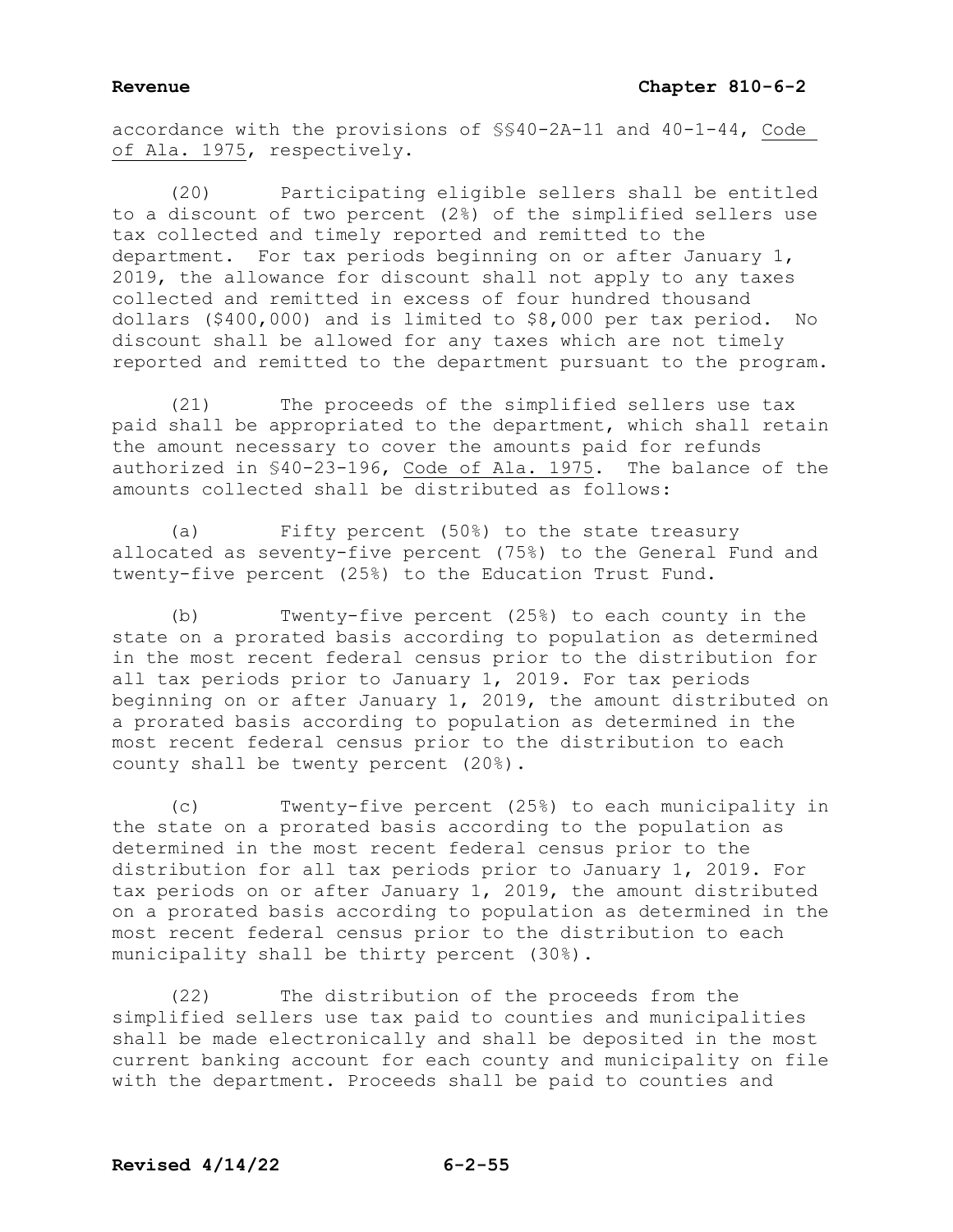municipalities monthly, for proceeds received during each preceding calendar month.

 (23) Participating eligible sellers shall maintain records of all sales shipped or otherwise delivered into Alabama, including copies of invoices showing the purchaser's name, address, purchase amount, and the amount of simplified sellers use tax collected. Such records shall be made available for review and inspection upon request by the department.

 (24) Eligible sellers participating in the program shall not be subject to audit or review by any Alabama locality for simplified sellers use tax. The Department holds the sole authority for audit and review of eligible sellers participating in the program.

**Authors:** Christy Edwards, Ginger Buchanan, Michelle Mayberry **Statutory Authority:** Code of Ala. 1975, §§40-2A-7(a)(5), 40-23-191 through 40-23-199.1.

**History: New Rule:** Filed September 17, 2015; effective October 22, 2015. **Amended:** Filed March 9, 2016; effective April 23, 2016. **Amended:** Filed September 1, 2017; effective October 16, 2017. **Amended:** Filed October 9, 2018; effective November 23, 2018. **Amended:** Published October 30, 2019; effective November 14, 2019.

# **810-6-2-.90.03 Requirements For Certain Out-Of-State Sellers Making Significant Sales Into Alabama.**

 (1) An out-of-state seller who is making retail sales of tangible personal property into the state is required to register with the Department and to collect and remit tax pursuant to Section 40-23-67, Code of Ala. 1975, when the seller's retail sales of tangible personal property sold into the state exceed \$250,000 per year based on the previous calendar year's sales.

 (2) Sellers may satisfy the requirements described in (1) above by one of the following methods:

 (a) Using the collecting, reporting, and remitting provisions of Article 2, Chapter 23 of Title 40, Code of Ala. 1975,

 (b) Using the collecting, reporting, and remitting provisions created by the Simplified Sellers Use Tax Remittance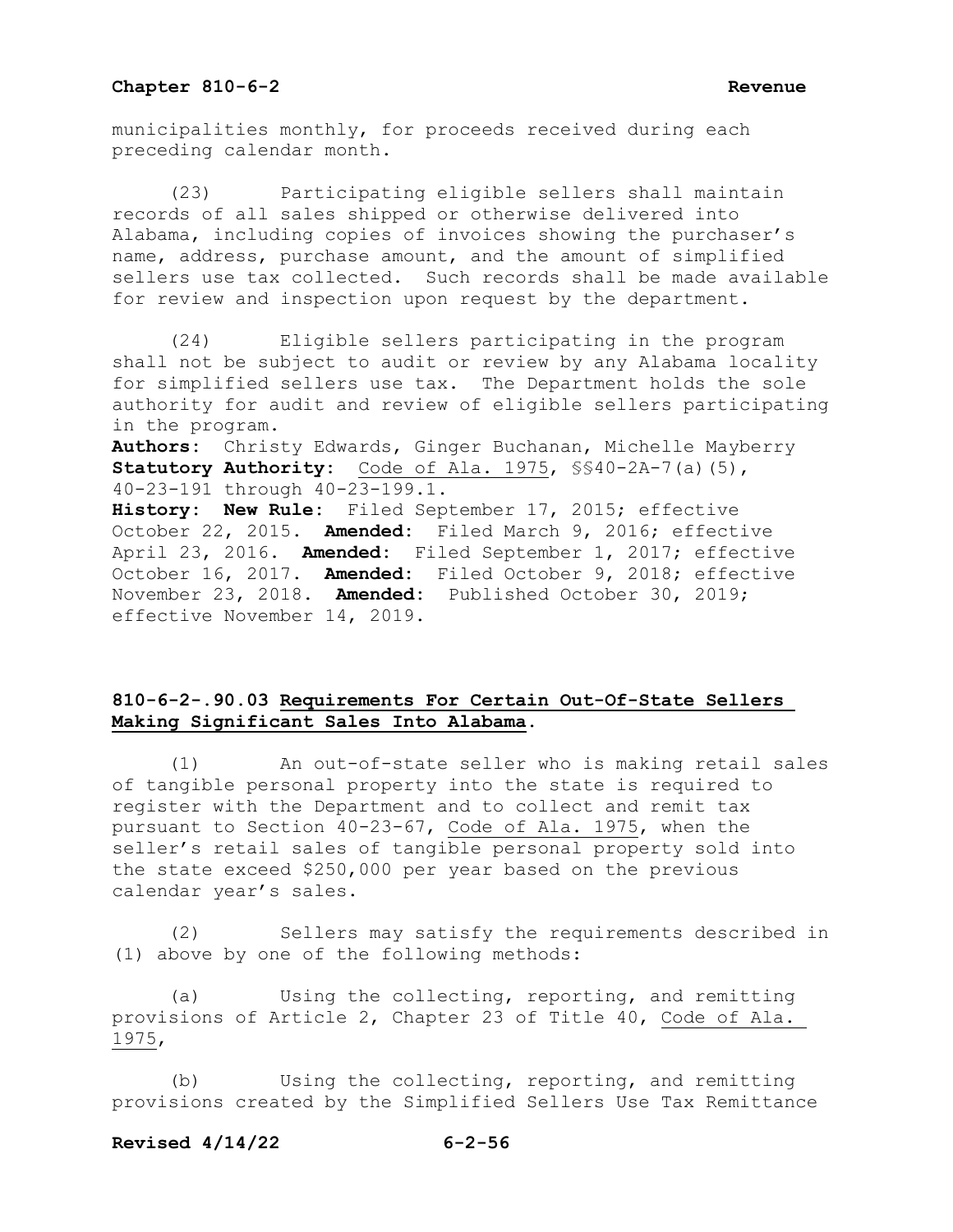### **Revenue Chapter 810-6-2**

Act codified at 40-23-191 through 40-23-199, Code of Ala. 1975, or

 (c) Having simplified sellers use tax collected, reported, and remitted by a marketplace facilitator pursuant to Rule 810-6-2-90-.04 Requirements for Certain Marketplace Facilitators and Marketplace Sellers.

 (3) This rule shall not be enforced for any of the following:

(a) transactions occurring prior to October 1, 2018,

 (b) any transactions made through a marketplace facilitator's market for any time period prior to January 1, 2019, or

 (c) any transactions made through a marketplace facilitator's market during the time period for which a waiver of penalties was granted to the marketplace facilitator pursuant to Rule 810-6-2-90-.04.

**Authors:** Christy Edwards, Cameran Clark **Statutory Authority:** Code of Ala. 1975, §§40-2A-7(a)(5), 40-23-83, 40-23-67, 40-23-68, 40-23-191 through 40-23-199. **History: New Rule:** Filed September 17, 2015, effective October 22, 2015. **Amended:** Filed October 9, 2018, effective November 23, 2018.

# **810-6-2-.90.04 Requirements For Certain Marketplace Facilitators And Marketplace Sellers.**

 (1) For the purpose of this rule, the following terms shall have the following meanings:

(a) Department: The Alabama Department of Revenue.

 (b) Simplified Sellers Use Tax Remittance Program ("SSUT Program"): As defined in §40-23-191, Code of Ala. 1975.

 (c) Simplified Sellers Use Tax ("SSUT"): As defined in §40-23-191, Code of Ala. 1975.

 (d) Marketplace facilitator: As defined in §40-23-199.2, Code of Ala. 1975.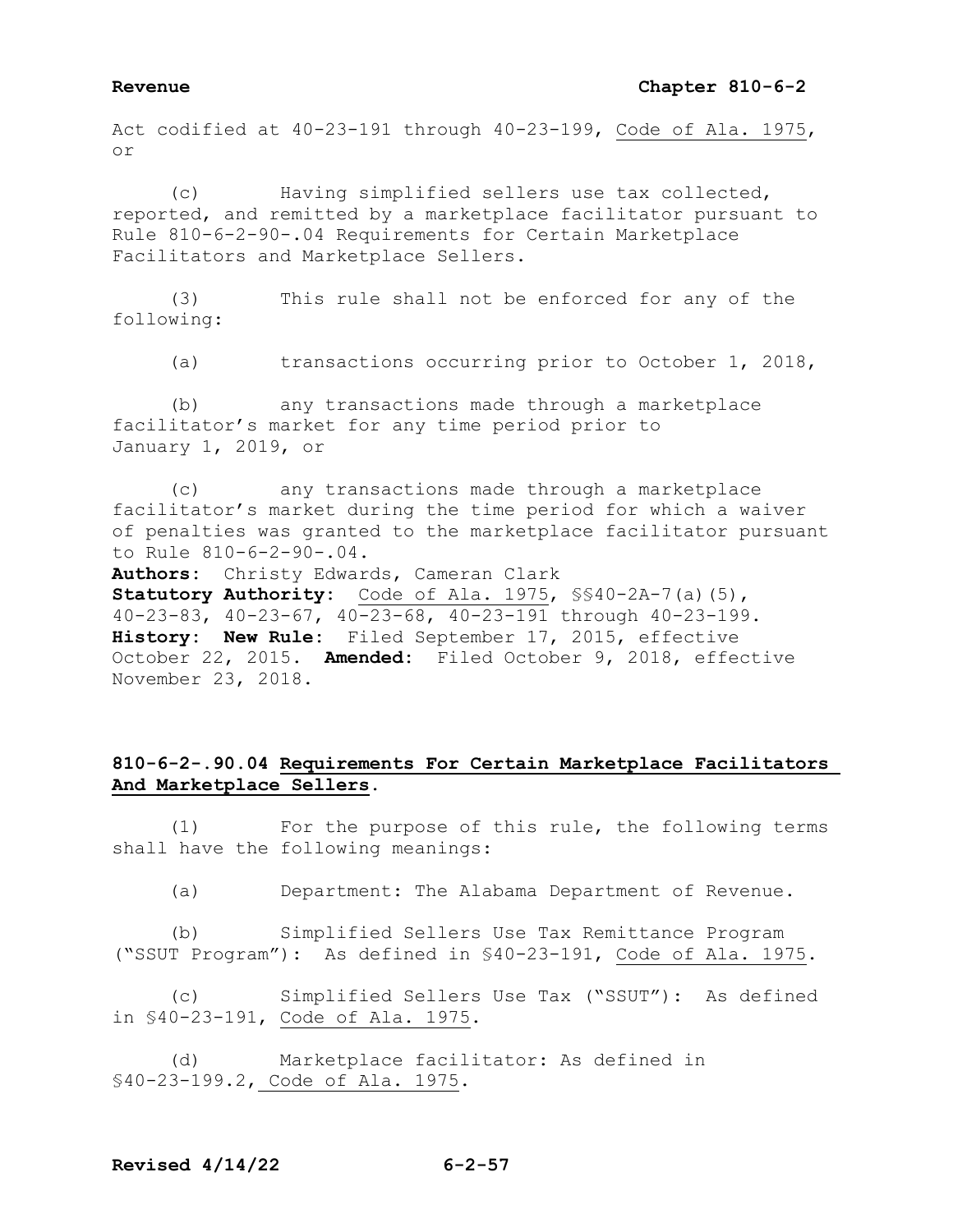(e) Marketplace seller: As defined in §40-23-199.2, Code of Ala. 1975.

 (f) Transaction: A sale or purchase at retail of tangible personal property made through the marketplace facilitator's marketplace by or on behalf of a marketplace seller for delivery to a location in this state, whether by the marketplace facilitator or another person.

 (g) Purchaser: As defined in §40-23-199.2, Code of Ala.1975.

 (h) Non-participating marketplace facilitator: A marketplace facilitator that elects to comply with the notice and reporting requirements prescribed herein on transactions made through the marketplace facilitator's marketplace by or on behalf of a marketplace seller. A marketplace facilitator that is not a registered participant in good standing in the SSUT Program is deemed to have elected to comply with these notice and reporting requirements.

 (i) Participating marketplace facilitator: A marketplace facilitator that elects to collect and remit SSUT on transactions made through the marketplace facilitator's marketplace by or on behalf of a marketplace seller and is registered and in good standing in the SSUT Program.

 (j) Taxable transaction: Any transaction made through the marketplace facilitator's marketplace by or on behalf of a marketplace seller except the following:

 1. Sales to licensed retailers with a valid sales tax license. See Rules 810-6-1-.144.03, and 810-6-1-.89.02.

 2. Sales to purchasers with valid exemption certificates. See Rules 810-6-5-.02 and 810-6-5-.02.01.

 3. Sales of motor vehicles as this term is defined in §40-12-240, Code of Ala.1975.

 (k) Qualifying amount: Transactions totaling in excess of \$250,000 for the calendar year preceding the year in which a marketplace facilitator elects to either collect SSUT or<br>to comply with notice and reporting requirements. The to comply with notice and reporting requirements. qualifying amount shall be calculated by aggregating the transactions made directly by the marketplace facilitator,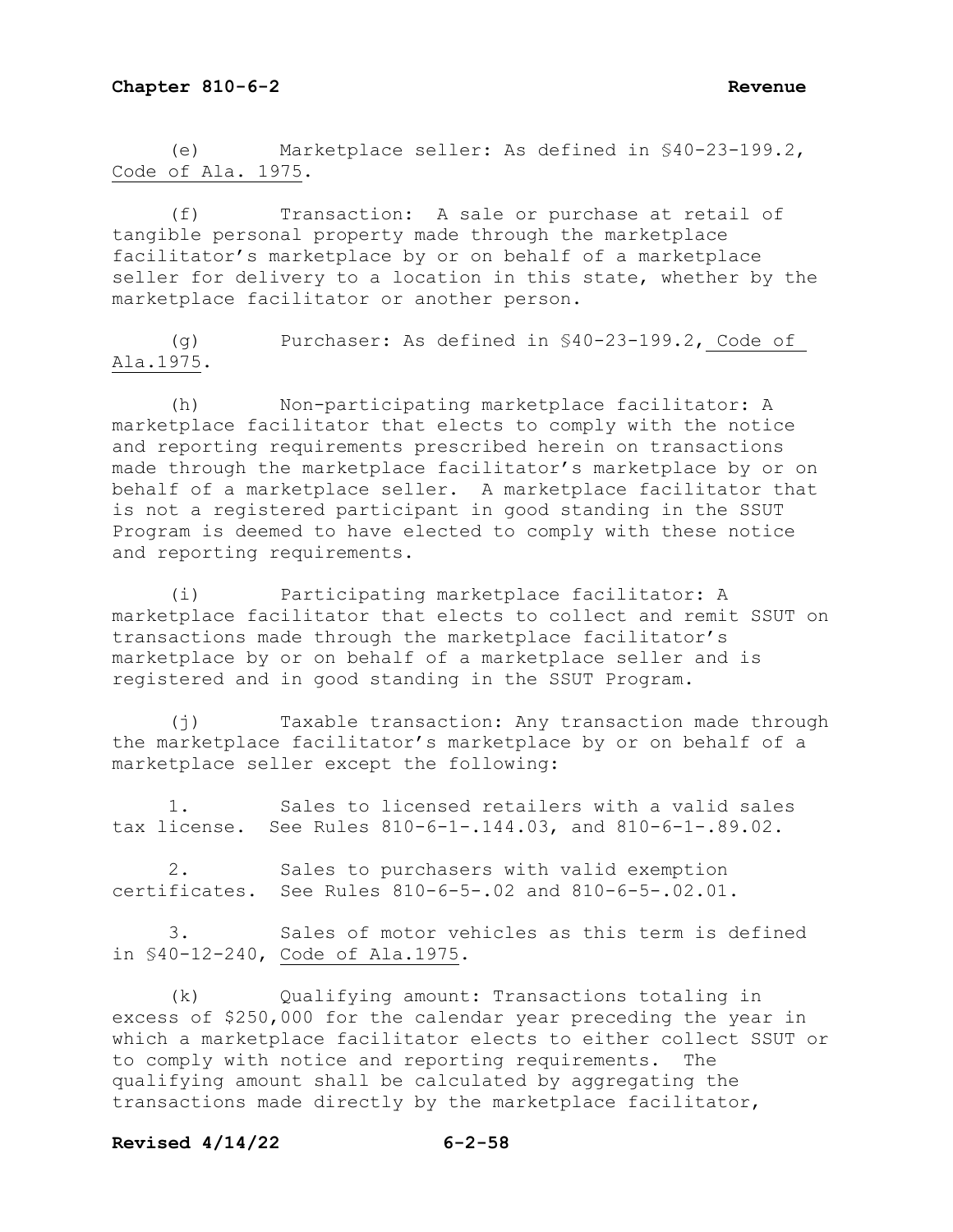including sales by related parties, and the combined transactions made by all marketplace sellers through the marketplace facilitator's marketplace.

 (2) Related parties: As defined in §40-23-190, Code of Ala. 1975.

 (3) Requirements for Participating Marketplace Facilitators

 (a) Except as provided in subparagraph (2)(b), effective January 1, 2019, participating marketplace facilitators with transactions in excess of the qualifying amount are required to collect and remit SSUT on all taxable transactions made through the marketplace facilitator's marketplace by or on behalf of a marketplace seller, including those marketplace sellers that would otherwise have an obligation to collect and remit sales or use tax on these transactions.

 (b) Transactions made through the marketplace facilitator's marketplace by or on behalf of a related party that has a retail location in this state are subject to sales tax.

 (c) If more than one marketplace facilitator is involved in a transaction, the obligation to collect and remit SSUT will be as follows:

 1. If each party is a participating marketplace facilitator, as agreed to by the marketplace facilitators in writing, provided that the agreement has been provided to the department.

 2. If no agreement has been provided to the department and only one of the parties is a participating marketplace facilitator, by the participating marketplace facilitator.

 3. If no agreement has been provided to the department and each party is a participating marketplace facilitator, by the marketplace facilitator who lists the potential retail sale on its marketplace.

 (d) Participating marketplace facilitators must comply with the collection, remittance, and reporting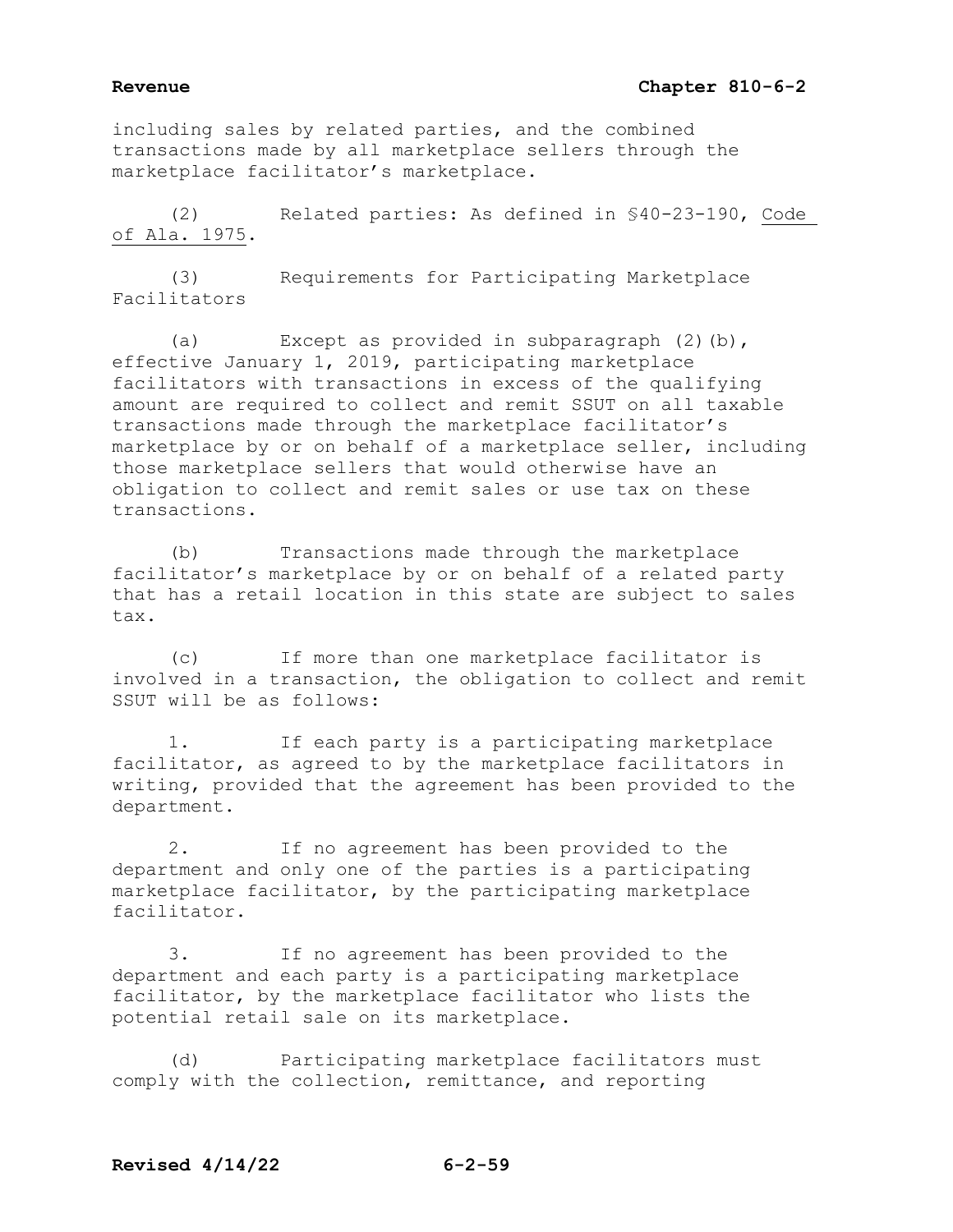requirements set forth in §§40-23-192 and 40-23-193, Code of Ala. 1975.

 (e) Participating marketplace facilitators are required to maintain records of all sales delivered, in accordance with §40-23-195, Code of Ala. 1975, and shall make such records available for review and inspection by the department upon request.

 (f) Participating marketplace facilitators are not subject to audit by an Alabama locality for SSUT. However, an Alabama locality may audit the non-marketplace facilitator sales of a marketplace seller for sales or use tax that may be due.

(4) Requirements for Marketplace Sellers

 (a) Marketplace sellers are relieved from the collection and remittance of sales tax, use tax, or SSUT for transactions made on or through a participating marketplace facilitator's platform for which SSUT has already been collected on such transactions and no further tax shall be collected by the marketplace seller for such transactions.

 (b) Marketplace sellers making sales on or through a non-participating marketplace facilitator's marketplace are not relieved of their obligation under the laws of this state to remit sales or use tax on transactions made on or through a non-participating marketplace facilitator's marketplace, on or through the marketplace seller's own electronic sales platform, or at the marketplace seller's retail location in this state.

 (5) Requirements for Non-Participating Marketplace Facilitators

 (a) A non-participating marketplace facilitator must file in a form prescribed by the department an election to comply with the notice and reporting requirements set forth in sub-paragraphs (4)(b), (c), and (d) for all transactions for which sales or sellers use tax is not remitted by the marketplace facilitator on behalf of the marketplace seller. Elections required by this subparagraph must be filed with the department:

 1. On or before January 31, 2019, if during calendar year 2018 transactions on or through its marketplace exceeded the qualifying amount; and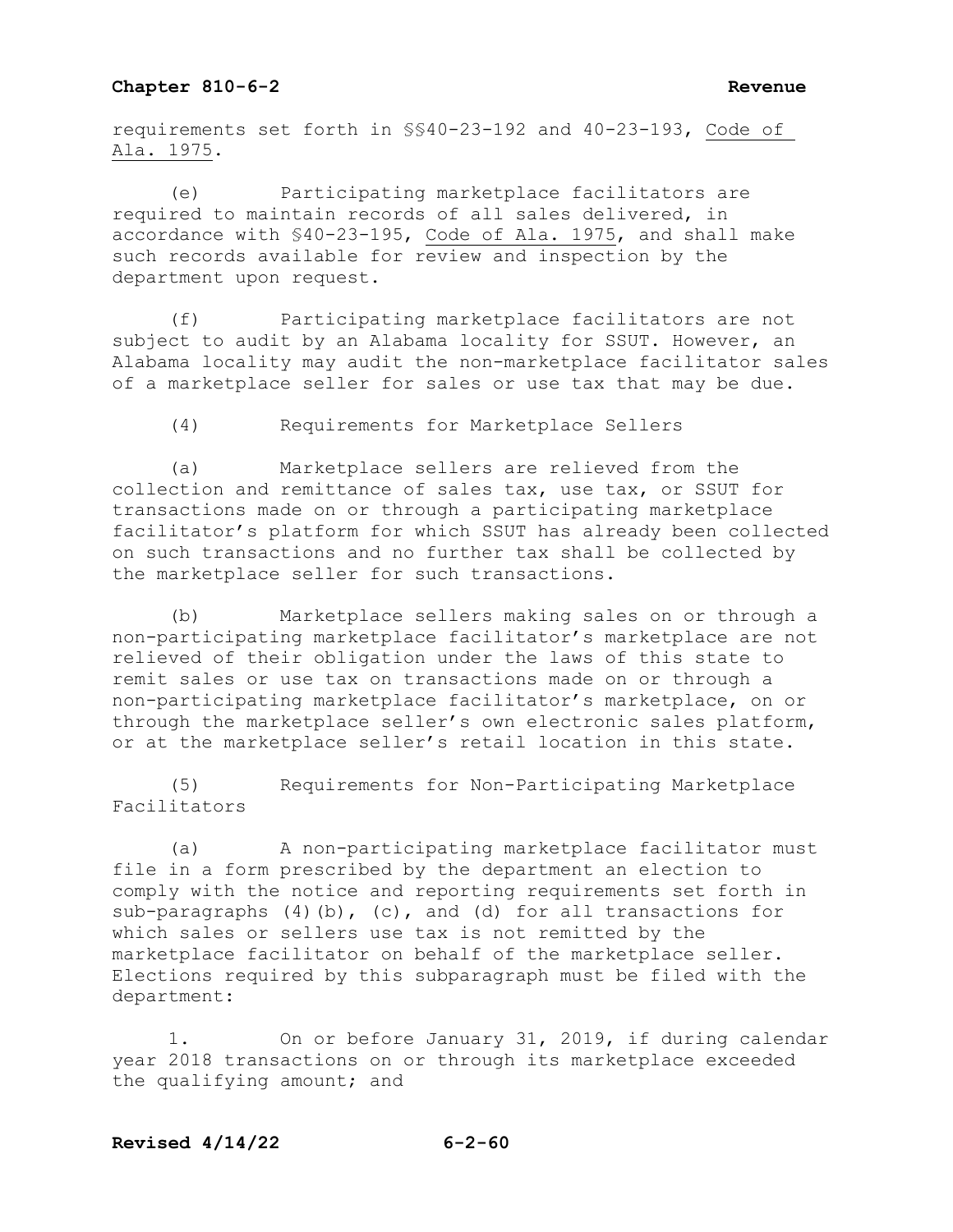# Revenue **Chapter 810-6-2**

2. On or before January 31 of each subsequent calendar year in which the marketplace facilitator's transactions for the previous calendar year exceeded the qualifying amount.

(b) TRANSACTIONAL NOTICES. Non-participating marketplace facilitators must provide notices to each purchaser who enters into a transaction as follows:

1. The notice must state that no sales or use tax is being collected or remitted upon the transaction, or that the seller is not required to collect sales or use tax and that the purchaser may be required to remit any tax owed directly to the department. The notice shall also advise that a summary of such sales is being provided to the department.

2. The notice must be prominently displayed on each order form, invoice, and sales receipt for the transaction that is provided to the purchaser, whether provided in physical or electronic form.

(c) ANNUAL TRANSACTION SUMMARY TO PURCHASERS. Non-participating marketplace facilitators must provide an annual transaction summary to each purchaser who entered into, in the aggregate during the previous calendar year, more than \$200 in transactions that are subject to the notice and reporting requirements of paragraph (4) of this rule.

1. The annual transaction summary must include:

(i) A statement that sales or use tax was not collected on the listed transactions in the prior calendar year and that the purchaser may be required to remit any tax owed directly to the department

(ii) A list of transactions entered into during the prior calendar year by the purchaser showing with respect to each transaction the

- I. Seller's Name
- II. Transaction Date
- III. Invoice or Transaction Number
- IV. Purchaser's Name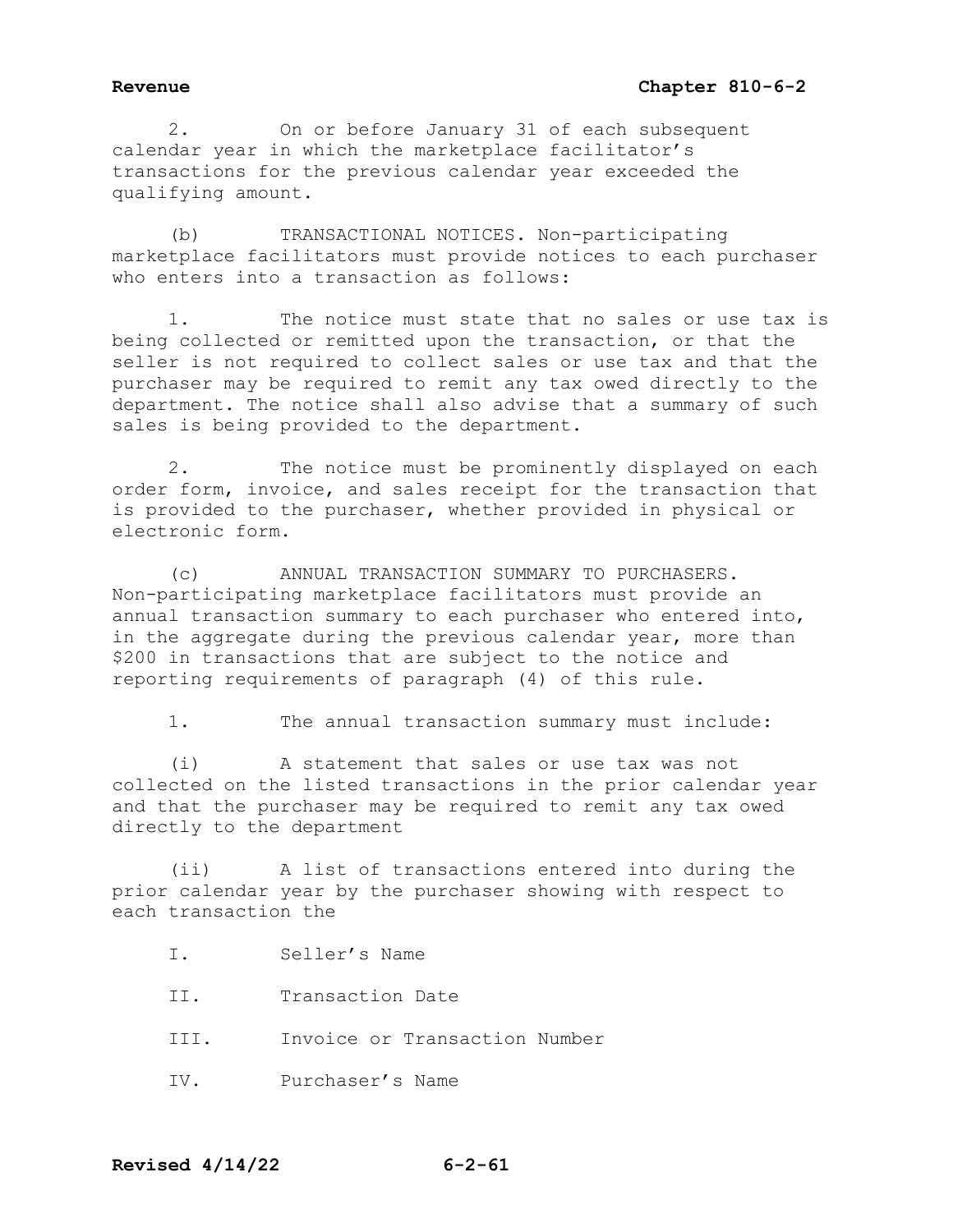V. Purchaser's Billing Address

VI. Delivery Address

VII. Number of Items Purchased

VIII The type of tangible personal property purchased

IX. Total Purchase Price

(iii) A statement that a report will be submitted to the department pursuant to subparagraph (4)(d) of this rule stating only the purchaser's name, address, total dollar amount of the purchaser's transactions, and the name and address of the seller for each transaction included in the annual transaction summary.

2. The annual transaction summary is due by January 31 of each year following the year for which the summary is due.

3. Except as provided in subdivision (iv) of this subparagraph  $(4)(c)$ , the annual transaction summary shall be sent to the purchaser's billing address, or if unknown, the purchaser's shipping address, in an envelope marked prominently with words indicating important tax information is enclosed. If no billing or shipping address is known, the summary shall be sent electronically to the purchaser's last known e-mail address with a subject heading indicating important tax information is enclosed.

4. If the purchaser's billing or shipping address is known, the summary may be provided to the purchaser electronically, if:

(i) No earlier than December 1 of the year to be covered by the summary and no later than January 15 of the following year, the purchaser agrees to receive the report electronically, and

(ii) The purchaser acknowledges that she or he understands that the summary to be received electronically will contain important tax information and that information included in the summary will be provided to the department.

(d) PURCHASER REPORTS TO DEPARTMENT. Non-participating marketplace facilitators must provide reports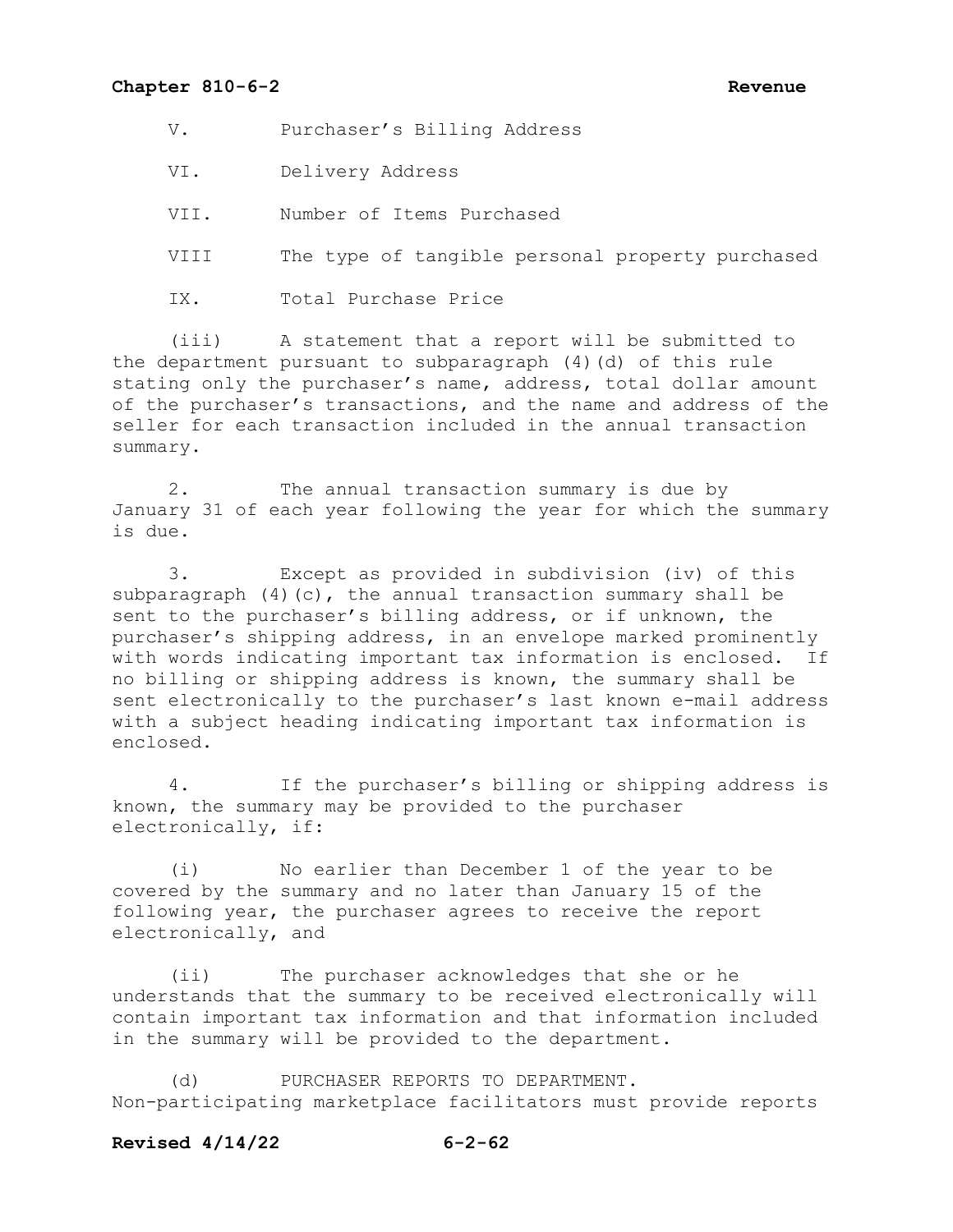# **Revenue Chapter 810-6-2**

to the department for each purchaser who entered into transactions that are subject to the transactional notice requirement of subparagraph (4)(b).

1. Reports for each purchaser must be filed electronically in a form and manner prescribed by the department.

2. Time of filing.

(i) Marketplace facilitators with transactions in excess of \$1,000,000 in any given quarter ending March 31, June 30, September 30, or December 31, must file the purchaser report required in this subparagraph on or before the 20<sup>th</sup> day of the month succeeding the end the quarter.

(ii) Marketplace facilitators with quarterly transactions of \$1,000,000 or less in any given calendar year may file the purchaser report required by this subparagraph annually by the January 30 of the calendar year succeeding the year for which the report is being provided or quarterly on or before the 20th day of the month succeeding the end of the quarterly reporting period.

(iii) For the purposes of this subdivision, total quarterly transactions shall be calculated by aggregating the transactions made directly by the marketplace facilitator, including sales by related parties, and the combined transactions made by all marketplace sellers through the marketplace facilitator's marketplace.

3. The report for each purchaser must include:

(i) The name of the purchaser;

(ii) The billing address and, if different, the last known mailing address of the purchaser;

(iii) The shipping address for each transaction that the purchaser entered into that is subject to the transactional notice requirement in subparagraph (4)(b);

(iv) The total purchase price for each transaction that the purchaser entered into that is subject to the transactional notice requirement in subparagraph (4)(b); and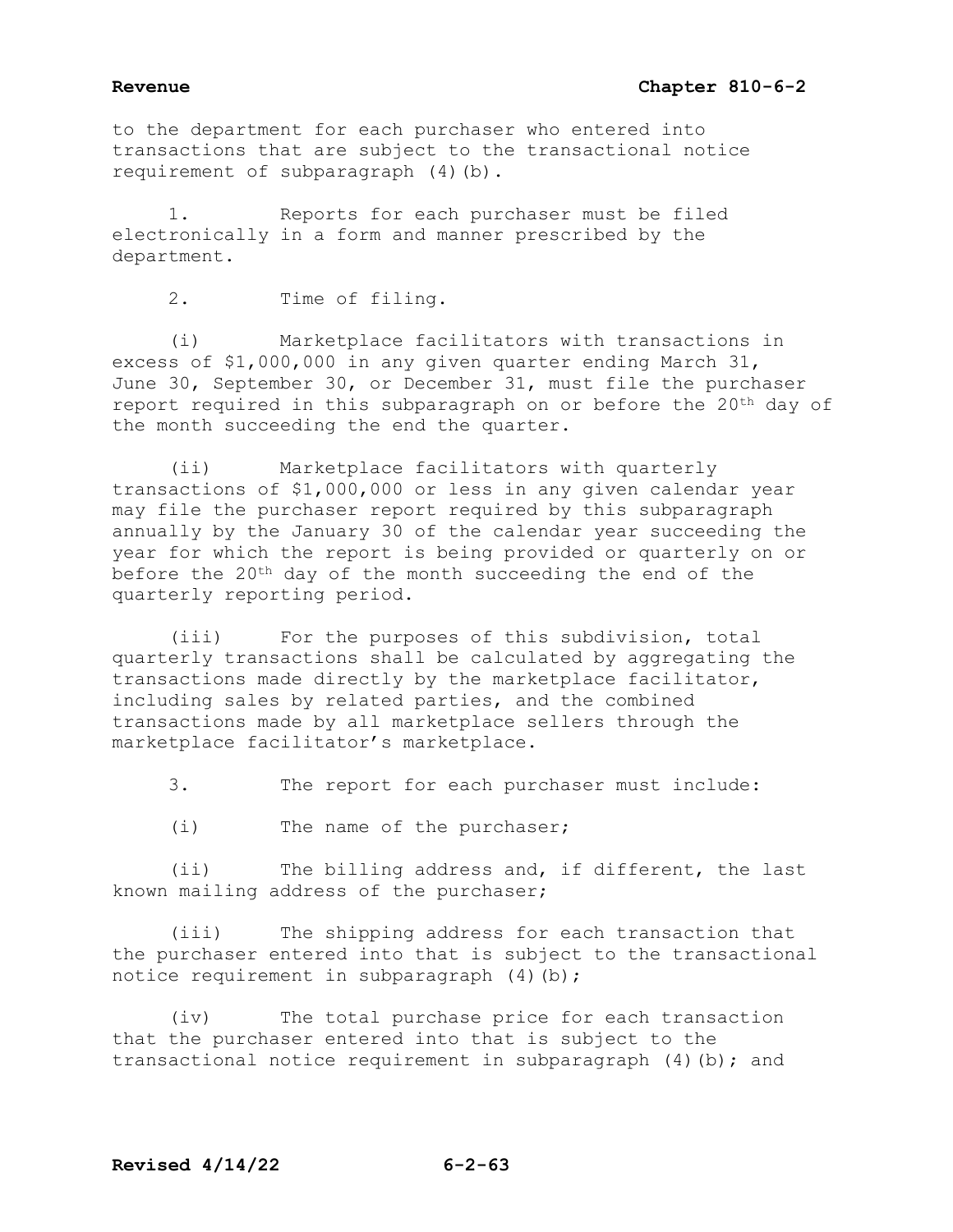(v) The name and address of the seller for each transaction included in the report.

4. A certification by the filing entity that it has complied with the transactional notice requirement for each transaction included in the report.

(5) Penalties. In addition to any other applicable penalties a failure to timely file penalty in the amount of \$50 will be assessed for failure to file with the department the report for each purchaser required in subparagraph (4)(d).

(6) Waiver of Penalties. A marketplace facilitator that elects to collect and remit SSUT, in lieu of complying with the notice and reporting requirements in paragraph (4), may be granted a waiver of the penalties imposed under paragraph (5) upon a demonstration that it is impractical for the marketplace facilitator to begin collecting and remitting SSUT on marketplace sales prior to January 1, 2019. Waivers will be granted on a case-by-case basis, but shall be granted only if the following conditions are satisfied prior to January 1, 2019:

1. The marketplace facilitator has registered with the department to participate in the SSUT Program; and

2. The marketplace facilitator has requested in writing and received approval from the department for a deferral of its obligation to collect and remit SSUT as required under paragraph (3) to a reasonable date certain.

(7) Marketplace Seller Exemptions

(a) The limited amount of information required to be reported to the department by this rule is designed to alleviate any concerns regarding the privacy of a marketplace seller's customers with respect to their purchases. However, if a seller believes that, due to the nature of business conducted by the seller, reporting to the department even the limited information required by this rule would result in a violation of the rights of its customers under the First Amendment of the United States Constitution, the seller may apply to the department for an exemption from the reporting requirements of this rule.

(b) An application for a marketplace seller exemption from the reporting requirements of this rule must be submitted to the department. An application for a seller exemption must list the seller's name, address, telephone number and point of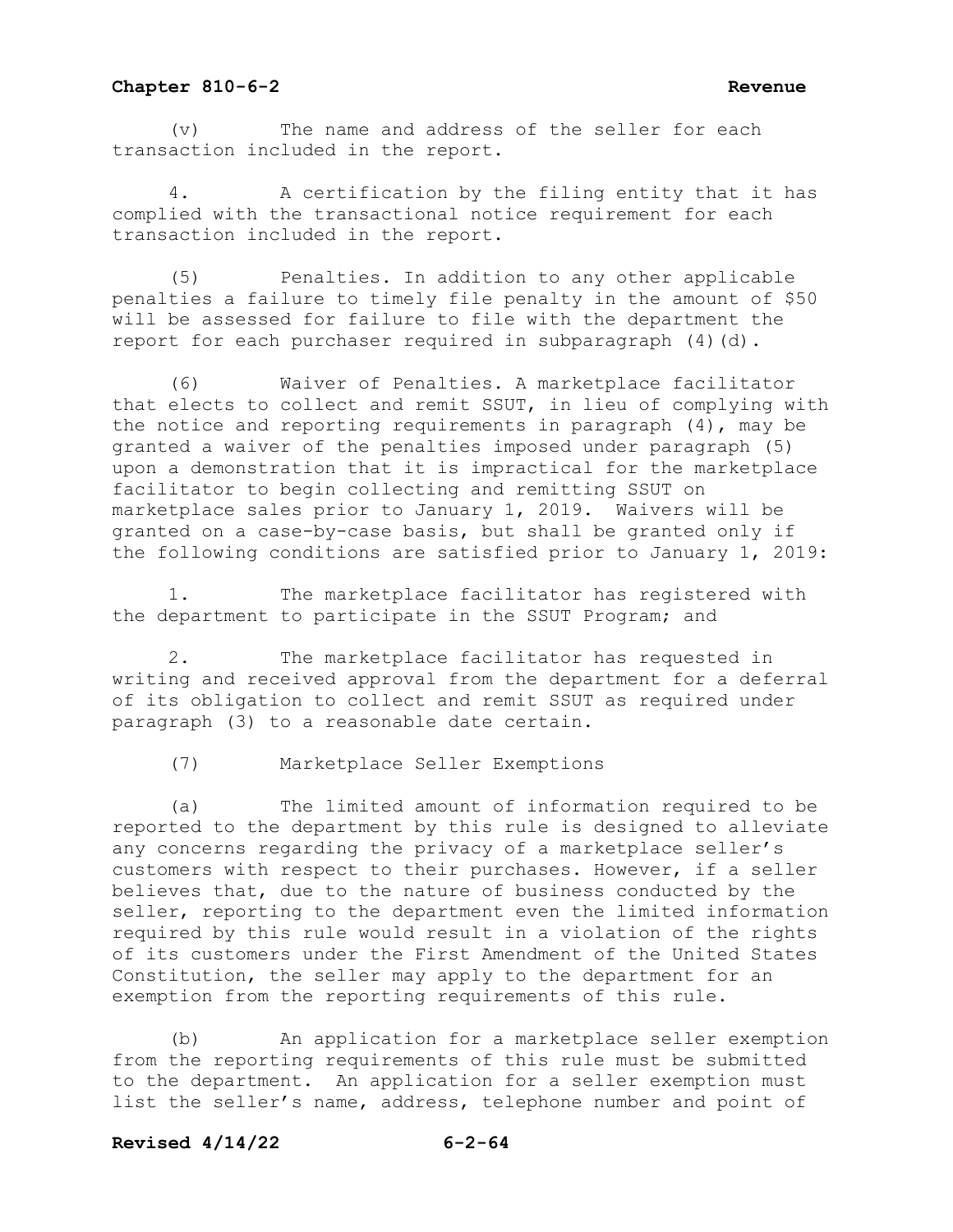contact and must explain in detail why reporting the information required by this rule would result in a violation of the first amendment rights of its customers. The department may request additional information from the seller regarding its application. The vendor may request a conference with the department to discuss its application.

 (c) The department will grant or deny the marketplace seller exemption application in a reasonable time and will notify the seller of its decision. **Authors:** Michele Mayberry, Victoria Williams, Lee Ann Rouse **Statutory Authority:** Code of Ala. 1975, §§40-2-11(7),  $40-2A-7$  (a) (5),  $40-2A-11$ ,  $40-23-31$ ,  $40-23-83$ ,  $40-23-190$ , 40-23-197(3)(a), 40-23-198 ,40-23-199, and 40-23-199.2. **History: New Rule:** Filed October 9, 2018; effective November 23, 2018. **Amended:** Published November 30, 2021; effective January 14, 2022.

# **810-6-2-.91 Soda Fountains And Ice Cream Cabinets. (REPEALED) Author: Statutory Authority:** Code of Ala. 1975, §§40-23-31, 40-23-83. **History: Repealed:** Published February 28, 2022; effective April 14, 2022.

**810-6-2-.92 Soft Drink Bottlers.** Soft drink bottlers are engaged in manufacturing and compounding and, therefore, shall pay sales or use tax at the machine rate on the machines purchases and used directly in manufacturing and compounding. They shall also purchase at wholesale, tax free, the ingredients of the drink which they compound. Supplies consumed in manufacturing or compounding are subject to tax at the general rate when purchased by the bottlers. Sections 40-23-1(a)(9)b, 40-23-2(3), 40-23-2(1), 40-23-60(4)b, 40-23-61(a), and 40-23-61.

(a) Examples of machines used at the machine rate:

1. Bottle filling machines

2. Capping machines

 3. Refrigeration equipment, when used to cool the product when in the compounding process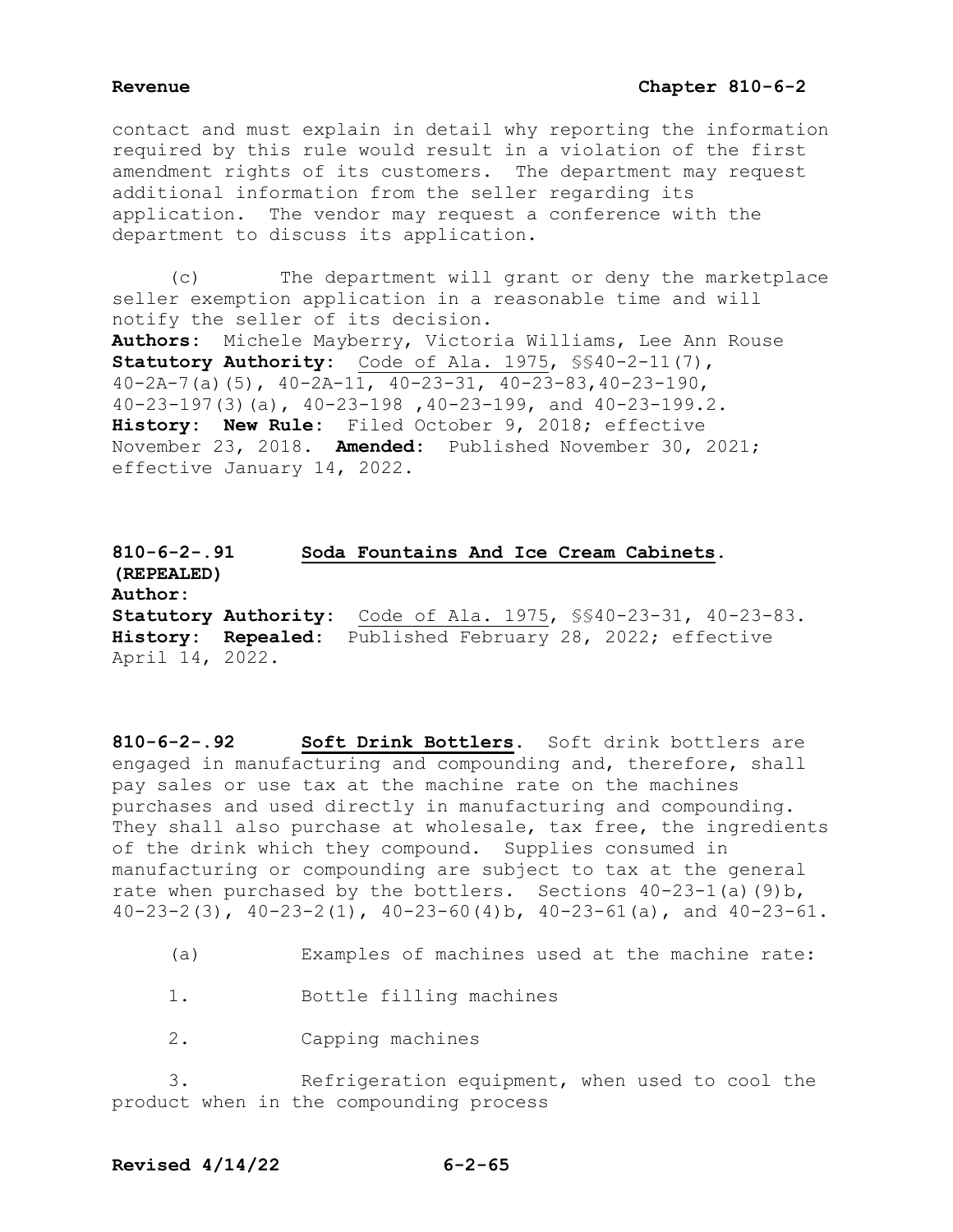4. Filtering equipment, used for filtering water used in the product

5. Bottle washers and soakers

- 6. Sterilizers
- 7. Water heaters

 (b) Examples of supplies and equipment which are subject to tax at the general rate:

1. Returnable or reusable bottles

- 2. Flats
- 3. Soap
- 4. Hand trucks
- 5. Office equipment
- 6. Office supplies

 7. Advertising materials **Author:** Dan DeVaughn **Statutory Authority:** Code of Ala. 1975, §40-23-31, 40-2A-7(a)(5),  $40-40-23-83$ ,  $40-23-1$ (a)(9)b,  $40-23-2$ (3), 40-23-2(1), 40-23-60(4)b, 40-23-61(a), 40-23-61. **History: Amended:** Filed December 23, 1997; effective January 27, 1998.

# **810-6-2-.92.02 State, County And City, Sales Made By.**

 (1) The counties and cities of the State of Alabama and the agencies and the instrumentalities thereof are not required by the provisions of the Sales Tax Law to collect or to pay the Department of Revenue sales tax because of sales of tangible personal property made by them, except those institutions of higher learning operated by the cities and the counties must pay sales tax on sales made by them.

 (2) The Sales Tax Law by specific provisions requires state-, city-, and county-operated educational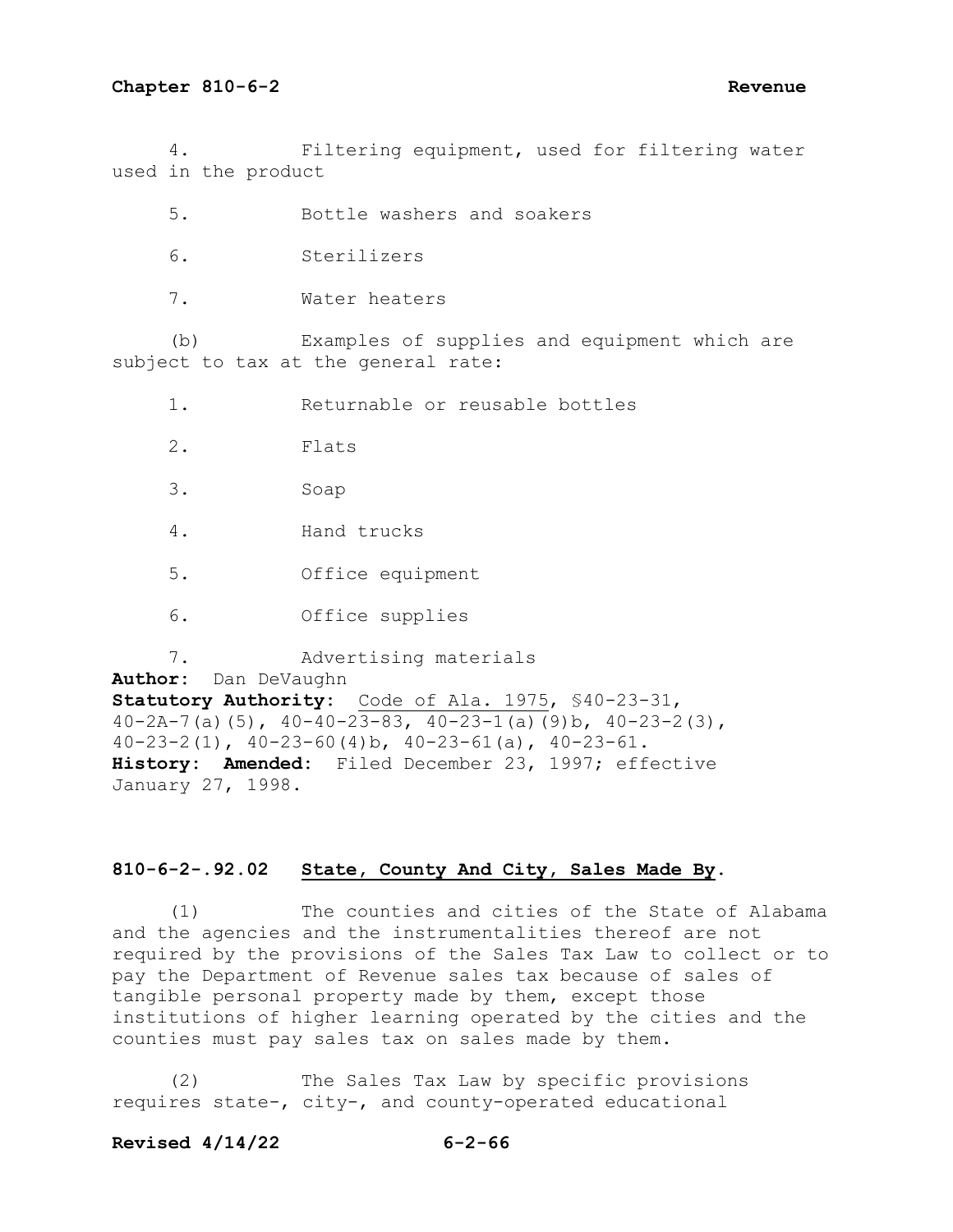institutions, other than primary or secondary schools, to collect and remit to the Department of Revenue the tax levied on admissions to athletic contests. State-, city-, and county-operated primary and secondary schools shall collect the sales tax levied on admissions to athletic contests including admissions to any football playoff conducted by or under the auspices of the Alabama High School Athletic Association; but, instead of remitting the tax collected to the Department of Revenue, the tax shall be retained by the collecting school and used by the school for school purposes. Effective July 1, 2006, pursuant to Act #2006-602, this exemption and retention of the sales tax collected shall apply to any athletic event conducted by or under the auspices of the Alabama High School Athletic Association. (Section 40-23-2(2))

 (3) The Sales Tax Law also requires the State of Alabama and all of its agencies or instrumentalities to collect and remit to the Department of Revenue the sales tax levied on sales of tangible personal property. (Readopted through APA effective October 1, 1982, amended June 5, 1992) (§40-23-2(1)) **Authors:** Donna Joyner**,** Dan DeVaughn **Authority:** Code of Ala. 1975, §40-23-31. **History:** Rule effective October 1, 1982. **Amended:** Filed May 6, 1992. **Amended:** Filed August 25, 1994; effective September 29, 1994. **Amended:** Filed November 8, 2006; effective December 13, 2006.

**810-6-2-.93 Steel Plate.** Steel plate is taxable at the 1 1/2% machine rate when made into a tank at the site when the tank becomes a part of machinery used in manufacturing or processing. §40-23-2(3) **Author: Statutory Authority:** Code of Ala. 1975, §§40-23-31, 40-23-83.

**History:**

## **810-6-2-.94 Storage Tanks.**

 (1) Storage tanks in or at manufacturing plants are subject to tax at the general rate of 4%. Piping leading to and from the storage tanks is also taxed at the 4% rate.

 (2) Tanks which are connected into a processing system for the purpose of maintaining a suitable flow of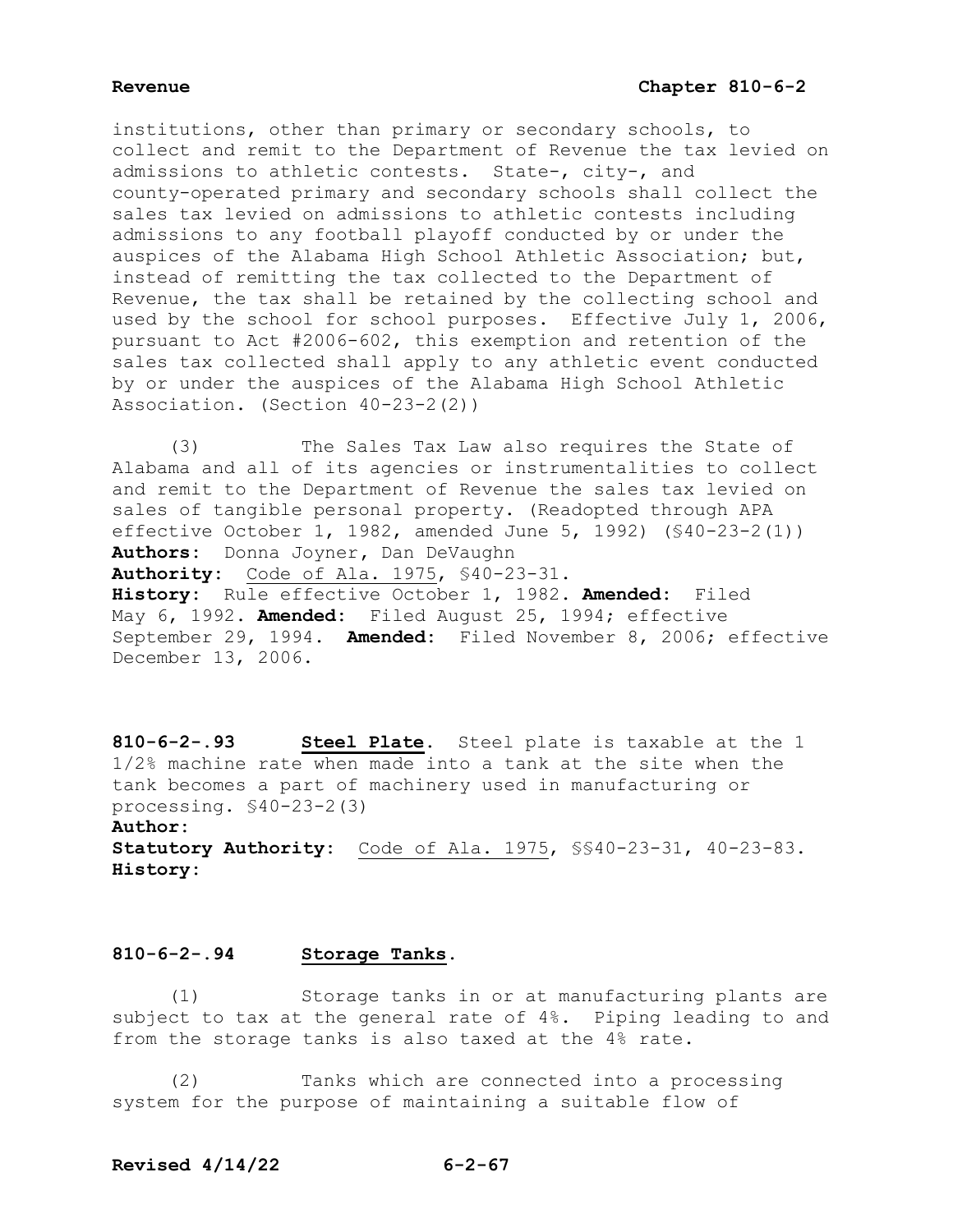materials through the connecting processing equipment are entitled to the special rate of 1 1/2%. (Adopted March 9, 1961, amended November 1, 1963, effective July 1, 1963) §§40-23-2(1),  $40 - 23 - 2(3)$ **Author: Statutory Authority:** Code of Ala. 1975, §§40-23-31, 40-23-83. **History:**

**810-6-2-.94.04 Sugar Sold For Consumption By Bees. (Repealed) Author:** Patricia A. Estes **Statutory Authority:** Code of Ala. 1975, §§40-2A-7(a)(5), 40-23-83, 40-23-1(a)(10), 40-23-31. **History: Adopted** March 9, 1961. **Amended:** November 1, 1963. Readopted through APA effective October 1982. **Repealed:** Filed June 4, 1998; effective July 9, 1998.

**810-6-2-.95 Supplies And Materials.** In maintaining and making repairs of machines and equipment used in mining, replacement parts specifically manufactured for use on such machines are taxed at the special machine rate of 1 1/2% when the machines themselves are entitled to the special rate. §40-23-2(3)

# **Author:**

**Statutory Authority:** Code of Ala. 1975, §§40-23-31, 40-23-83. **History:**

**810-6-2-.96 Switchboards.** Switchboards and other electrical equipment used in controlling the flow of electric power into manufacturing plants and mines are taxed at the general rate of 4%. (Adopted March 9, 1961, amended November 1, 1963, effective July 1, 1963) §40-23-2(1) **Author: Statutory Authority:** Code of Ala. 1975, §§40-23-31, 40-23-83. **History:**

**810-6-2-.97 Tanks Used In Manufacturing.** Tanks which are part of a chain of processing operations are taxed at the special machine rate of 1 1/2% when such tanks are purchased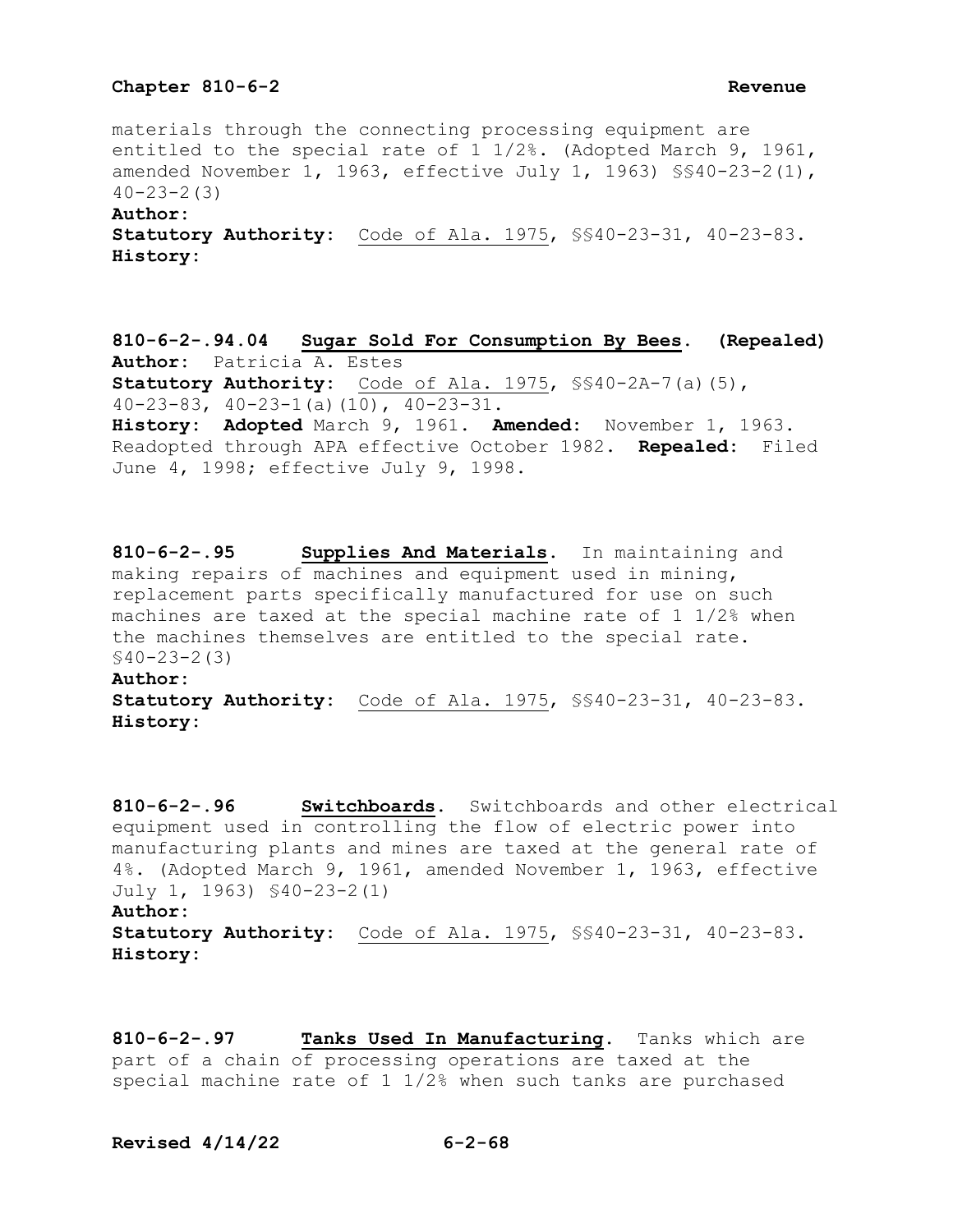prefabricated and require no more than installation at the site. §40-23-2(3)

**Author:**

**Statutory Authority:** Code of Ala. 1975, §§40-23-31, 40-23-83. **History:**

# **810-6-2-.98 Equipment Used By Television, Cable TV, And Radio Stations.**

 (1) Amplifiers used in broadcasting by television, cable TV, and radio stations are machines used in processing of tangible personal property. State of Alabama v. The Television Corporation, 271 Ala. 692, 127 So. 2d 603, Mountain Brook Cablevision, Inc., v. State of Alabama, CV-82-1469-TH (Cir. Ct. Montgomery County February 25, 1983) and Cablevision Company, Inc. v. State of Alabama CV-82-1470-TH (Cir. Ct. Montgomery County February 25, 1983). (See Curry v. Alabama Power Company, 243 Alabama 53, 8 So. 2d 521, holding that electricity is tangible personal property within the meaning of that term as used in the sales and use tax statutes.)

 (2) When used in broadcasting by television, cable TV, and radio stations, equipment, which amplifies, modifies, or otherwise controls electrical currents and signals imposed on electrical current and the attendant electromagnetic waves, qualifies as a machine used in processing tangible personal property and is subject to the reduced machine rate of tax. Examples of this equipment include, but are not limited to, traps, receivers, video sequencers, filters, data scanners, taps, character generators, equalizers, modulators and modules, power supplies and standby power supplies, attenuators, and converters (wherever located). (Sections 40-23-2(1) and 40-23-61(b), Code of Ala. 1975)

 (3) Transmission cable and all other tangible personal property not classified as machines or parts and attachments for machines used in processing tangible personal property are taxable at the general rate. (Sections 40-23-2(1) and 40-23-61(a))

**Authors:** Patricia Estes, Dan DeVaughn **Statutory Authority:** Code of Ala. 1975, §§40-2A-7(a)(5),  $40-23-2(1)$ ,  $40-23-2(3)$ ,  $40-23-31$ ,  $40-23-61(a)$ ,  $40-23-61(b)$ , 40-23-83.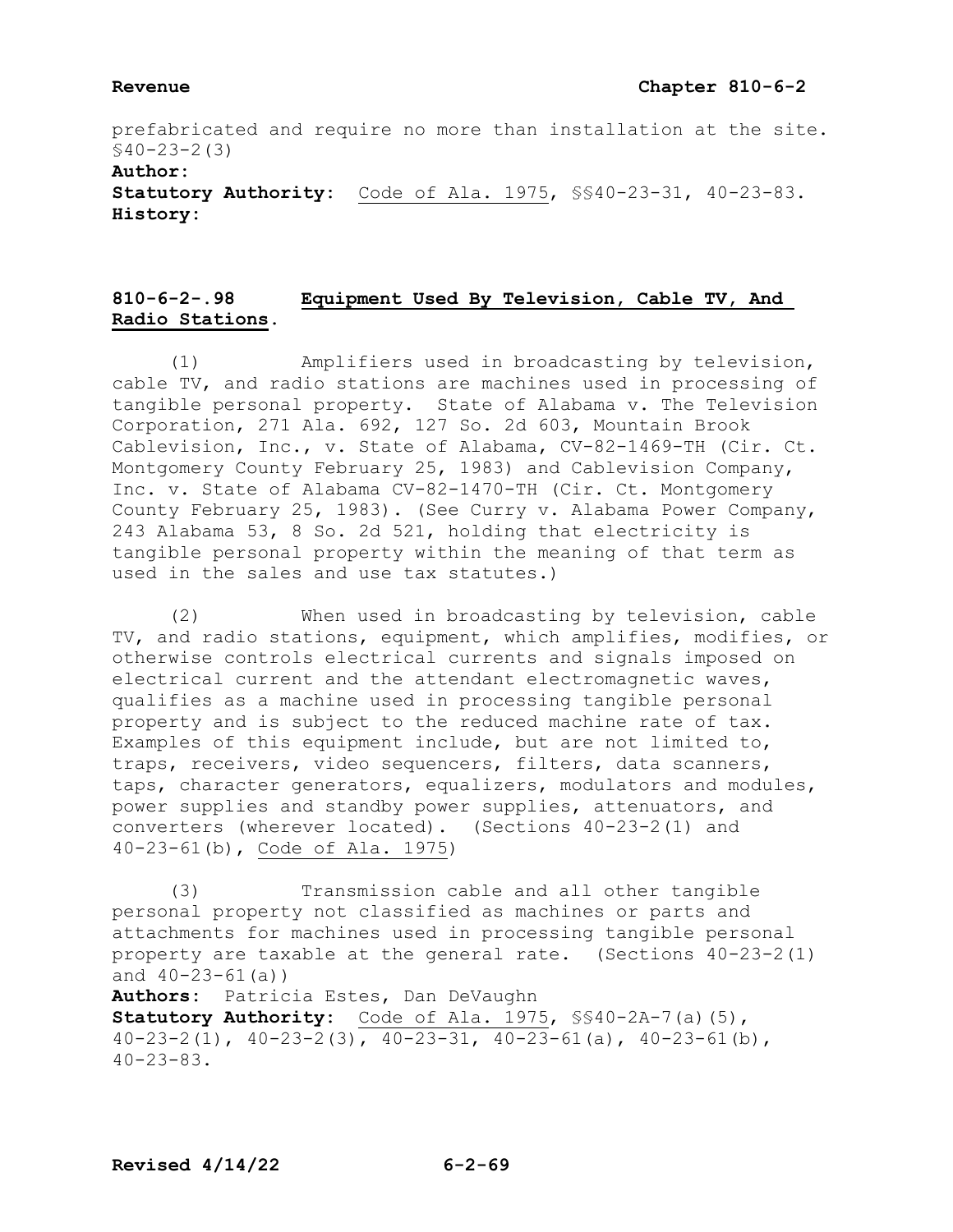**History: Amended:** Filed September 27, 1993; effective November 1, 1993. **Amended:** Filed June 25, 1998; effective July 30, 1998.

**810-6-2-.99 Tool Steel.** Tool steel is taxed at the special machine rate of 1 1/2% when used as a part or an attachment for a machine used in mining or quarrying even though it may require some fabrication by the mine or quarry operator to adapt it for use on his equipment. §40-23-2(3) **Author: Statutory Authority:** Code of Ala. 1975, §§40-23-31, 40-23-83. **History:** 

**810-6-2-.100 Track Accessories Used In Mining.** Track accessories including spikes, bolts, plates, and switch parts becoming part of mine tracks used in removing minerals from the earth are taxed at the special machine rate of 1 1/2%. This provision does not, however, extend to track accessories used in the construction or maintenance of tracks used in transporting minerals from the mine after the mining operation has been completed. §§40-23-2(3), 40-23-2(1)

## **Author:**

**Statutory Authority:** Code of Ala. 1975, §§40-23-31, 40-23-83. **History:**

**810-6-2-.101 Transformers.** Transformers used in the generation, manufacture, or distribution of electricity by public utilities are machines used in manufacturing and processing tangible personal property and, therefore, are taxed at the reduced machine rate. (Curry v. Alabama Power Company, 8 So. 2d 521) Following this decision by the court, the Department has ruled that all transformers used by producers or distributors of electricity and transformers used by other manufacturers, processors, or compounders as a part of their manufacturing, processing, or compounding equipment are entitled to the reduced machine rate of sales and use tax. Power capacitors and voltage regulators qualify for the reduced machine rate when used in the generation, manufacture, or distribution of electricity by public utilities or by other manufacturers, processors, or compounders as a part of their manufacturing, processing, or compounding equipment. (Readopted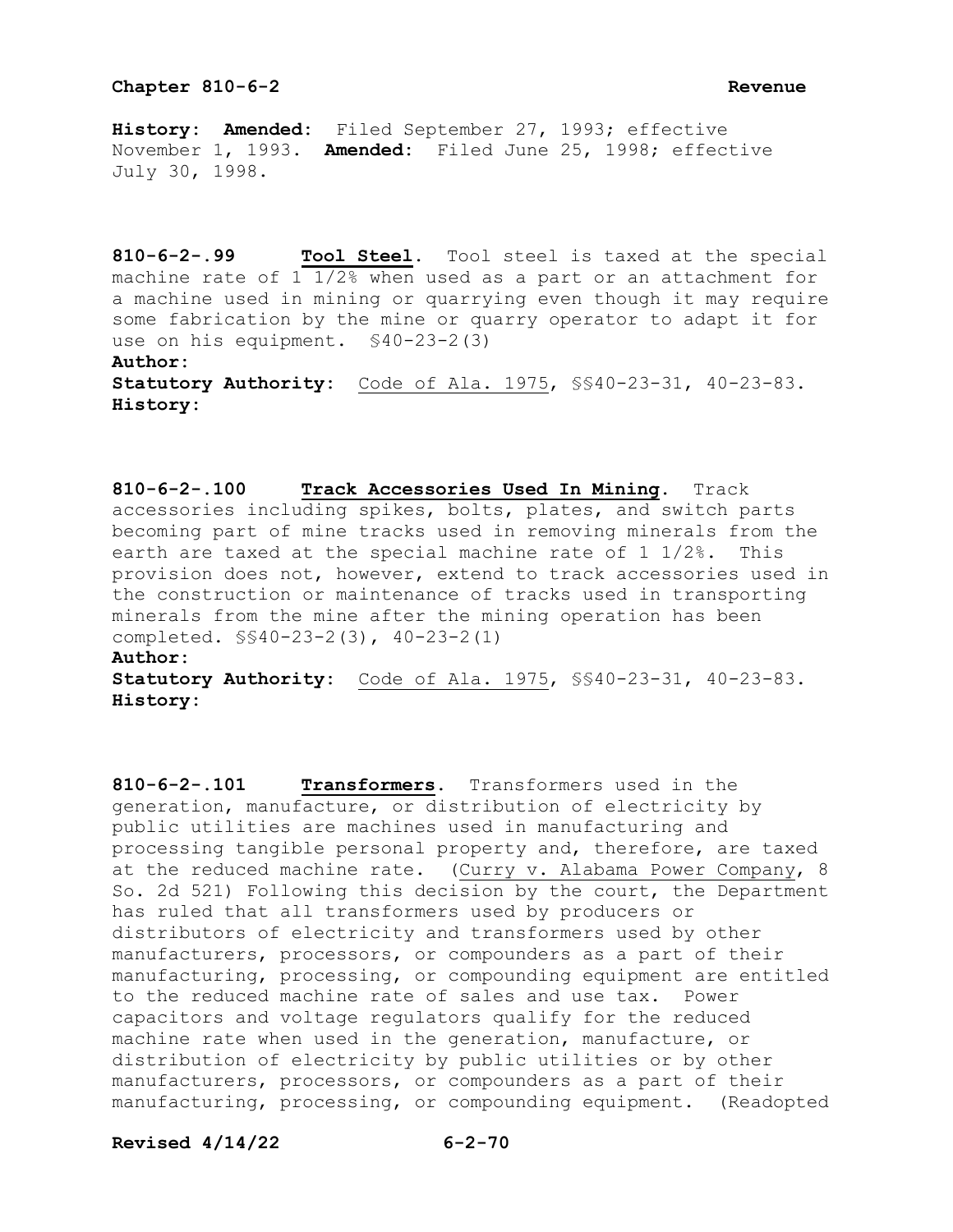## **Revenue Chapter 810-6-2**

through APA effective October 1, 1982) (Sections 40-23-2(3) and  $40 - 23 - 61$  (b)) **Author:** Dan DeVaughn. **Statutory Authority:** Code of Ala. 1975, §§40-23-31, 40-23-83. **History: Amended:** Filed September 27, 1993; effective November 1, 1993.

**810-6-2-.102 Trolley, Materials, Mine.** Trolley equipment used in supplying electric power to mine locomotives used in bringing minerals to the surface of the earth are taxed at the special machine rate of 1 1/2%. This provision, however, does not extend to electric cable, switch gear, and other equipment used to deliver electric current to trolley lines or to other mining machines or machinery.  $$$40-23-2(3)$ ,  $40-23-2(1)$ **Author: Statutory Authority:** Code of Ala. 1975, §§40-23-31, 40-23-83.

**History:**

**810-6-2-.103 Truck Bodies, Rates Of Tax.** A truck body, not a part of an automotive vehicle at the time it is purchased, is taxable at the general 4% rate except in those instances where a truck chassis and a truck body are purchased out of Alabama in separate transactions but are assembled into a unit for importation into this state, in which event, the unit is taxable at the automotive rate of 2%. (Adopted March 9, 1961, amended November 1, 1963, amended July 1, 1963, amended September 29, 1988, author Dan DeVaughn, Sales and Use Tax Division, adopted December 8, 1988, filed December 20, 1988, effective January 24, 1989) **Author: Statutory Authority:** Code of Ala. 1975, §§40-23-31, 40-23-83,  $40-23-2(1)$ ,  $40-23-2(4)$ .

**History:**

**810-6-2-.104 Used Automotive Vehicles.** A used automotive vehicle is one which has been put to the use for which it was intended. All sales of used automotive vehicles are taxed at the automotive rate regardless of how acquired. The sales tax applies on sales of used automotive vehicles in the same way it applies on new automotive vehicles. §40-23-2(4) **Author:**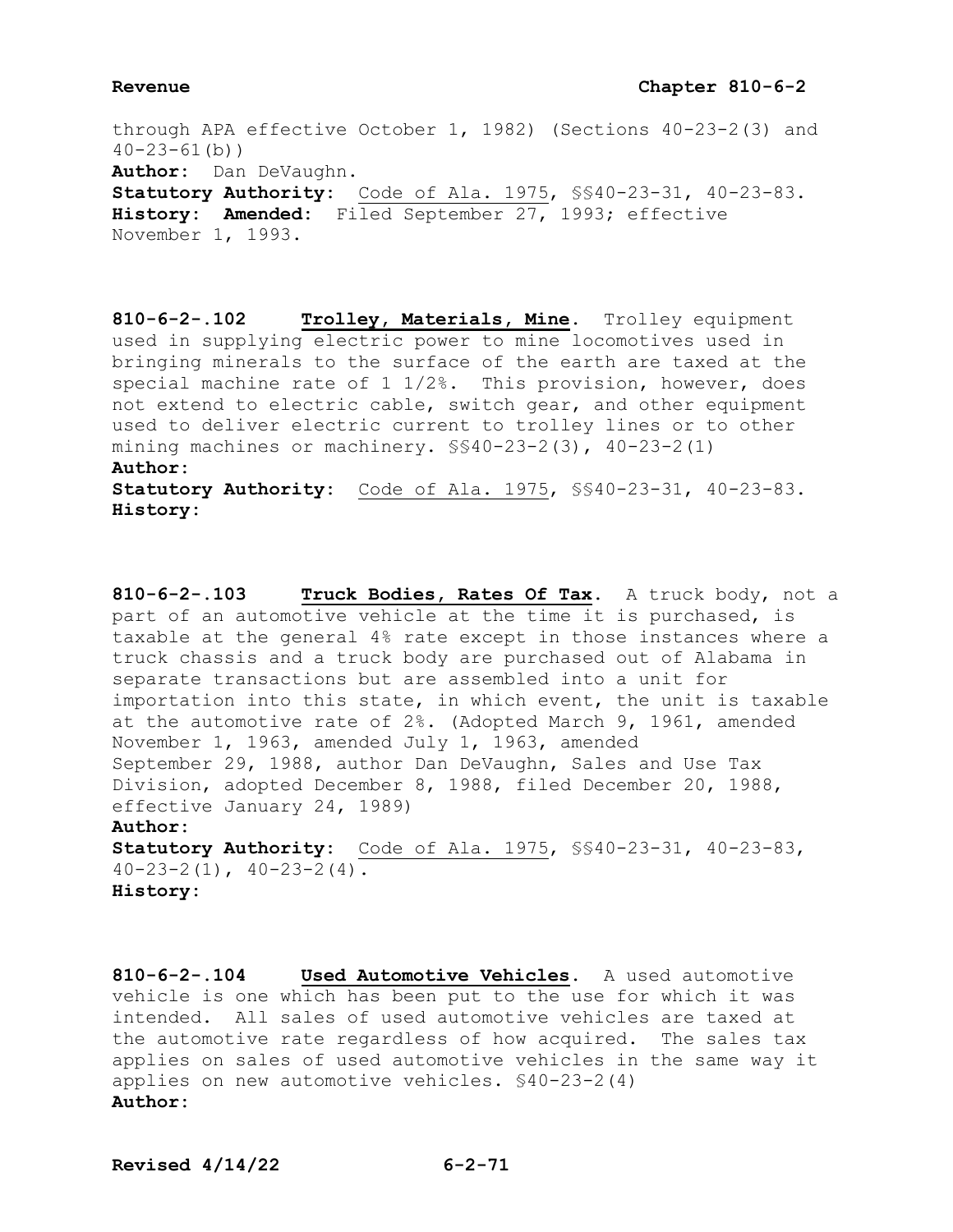**Statutory Authority:** Code of Ala. 1975, §40-23-31. **History:**

**810-6-2-.104.02 Used Vehicles Acquired In Trades, Sales Of.** Used automotive vehicles, used truck trailers and semitrailers when taken in trade are subject to sales tax at the automotive rate when resold. §40-23-2(4) **Author: Statutory Authority:** Code of Ala. 1975, §40-23-31. **History:**

**810-6-2-.104.05 Machines, Vending. (Repealed) Author:** Patricia Estes **Statutory Authority:** Code of Ala. 1975, §§40-2A-7(a)(5),  $40-23-1$  (a)(6),  $40-23-1$  (a)(8),  $40-23-31$ . **History:** Filed November 17, 1992. **Amended:** Filed February 18, 1993. **Repealed:** Filed June 25, 1998; effective July 30, 1998.

**810-6-2-.105 Wire Rope.** Wire rope is subject to sales or use tax at the 4% general rate when used on locomotive cranes, or other material handling equipment which is not entitled to the special machine rate of 1 1/2% . (Adopted March 9, 1961, amended November 1, 1963) §§40-23-2(1), 40-23-2(3) **Author:**

**Statutory Authority:** Code of Ala. 1975, §§40-23-31, 40-23-83. **History:**

**810-6-2-.106 Wire Rope Used On Machines.** Wire rope is taxed at the special machine rate of 1 1/2% when used as an attachment for a machine used in mining, manufacturing or quarrying. §40-23-2(3) **Author:**

**Statutory Authority:** Code of Ala. 1975, §§40-23-31, 40-23-83. **History:**

**810-6-2-.107 Wholesale Sales.**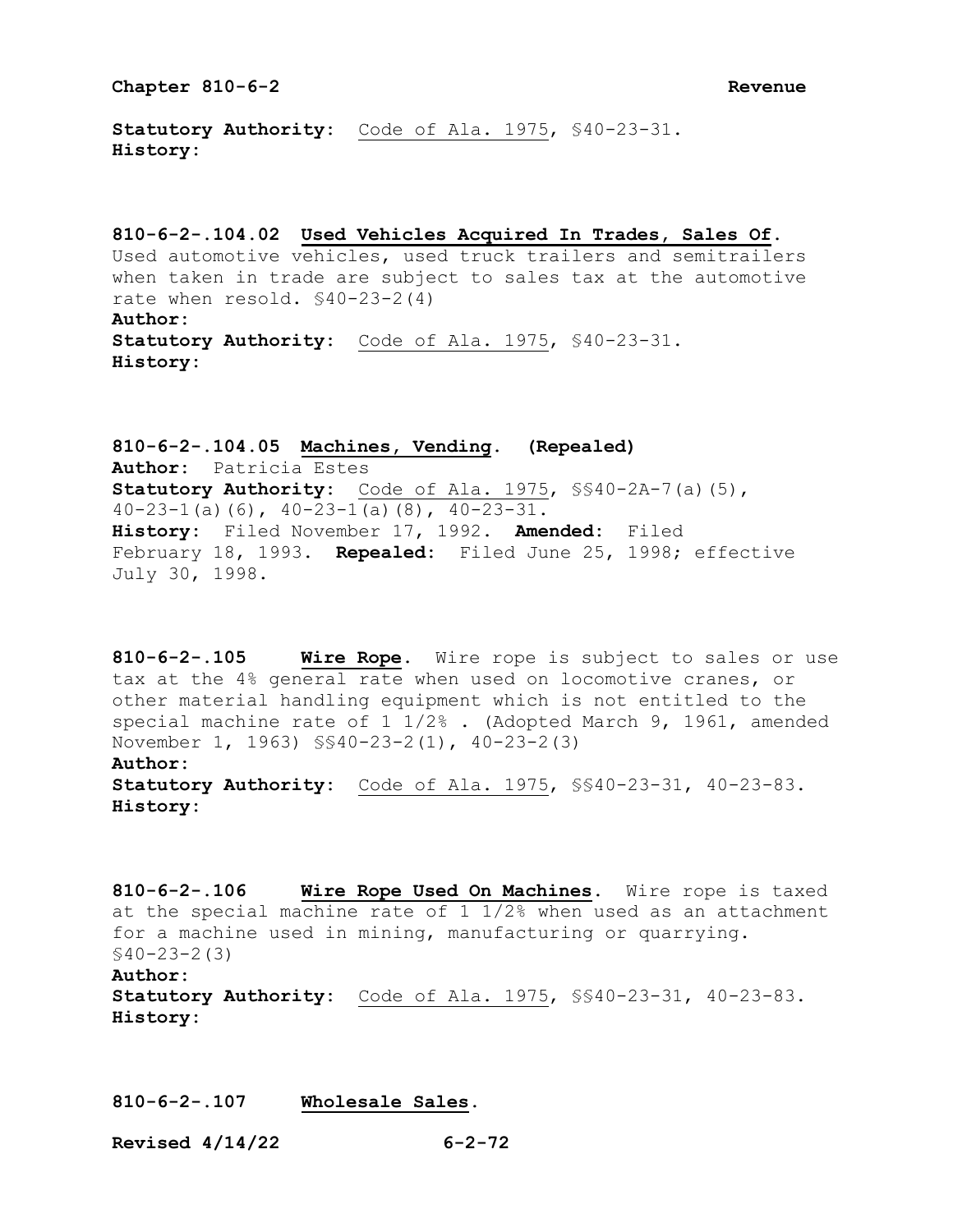(1) Record of sales at wholesale to be kept. In the court case State of Alabama v. Levey, 29 So. 2d 129, the Alabama Supreme Court held that suitable records of wholesale sales must be kept in accordance with the provisions of the Sales and Use Tax Laws in order to claim nontaxability for such sales.

 (2) "We pointed out that the taxpayer kept no proper record to indicate these sales or differentiate them from the remainder of the gross sales shown on his general ledger. He, himself, said this and testified his charge tickets, which had been destroyed, were his only records to distinguish such sales. Other evidence was of like import."

 (3) "We have construed the pertinent provisions of Title 51, noted above, as requiring the keeping of accurate records of such exempt sales if they are to escape taxation; and noncompliance gives authority to the tax department to disregard such a claim of exemption and, on a proper showing of liability to levy the tax on the gross, as for retail sales, as the provisions of the statute contemplate." §40-23-2(1) **Author: Statutory Authority:** Code of Ala. 1975, §§40-23-31, 40-23-83. **History:** 

## **810-6-2-.108 Paper Manufacturers, Tax Rates Applicable To**

 (1) Purchases of machines by paper manufacturers to be used in manufacturing, processing, or compounding tangible personal property and purchases by paper manufacturers of the parts, attachments, or replacements for these machines which are

 (i) made or manufactured for use on or in the operation of the machines,

(ii) necessary to the operation of the machines, and

 (iii) customarily so used are taxable at the reduced machine rates of sales and use tax levied in Sections 40-23-2(3) and 40-23-61(b). Examples of tangible personal property that are taxable at the reduced machine rate when purchased by paper manufacturers are:

(a) machine clothing - felts, screen plates, and wire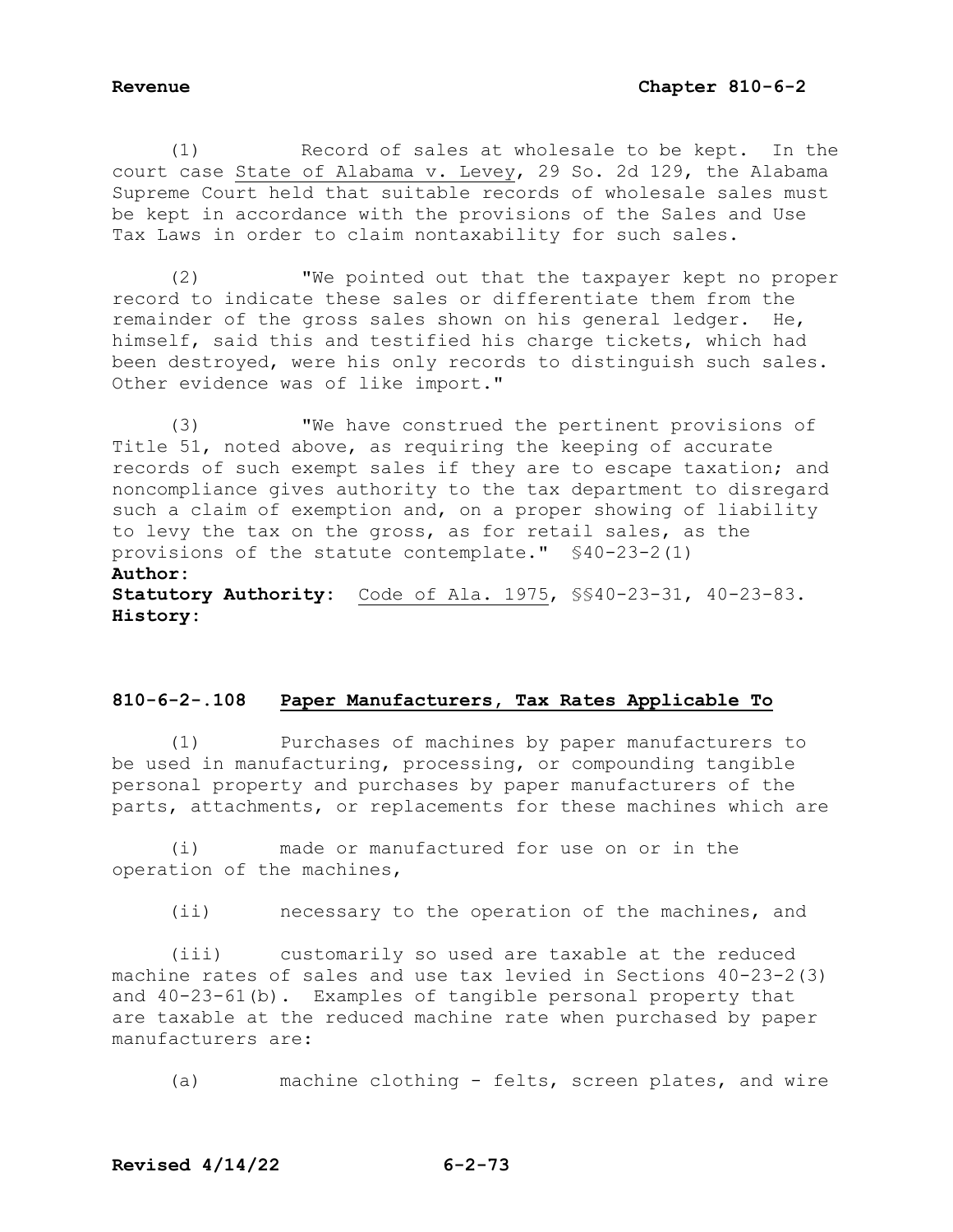### **Chapter 810-6-2 Revenue**

(b) tanks to be used in manufacturing

(c) recording instruments attached directly to manufacturing machinery

(d) pipes, valves, pipe fittings, and pipe fitting supplies attached to manufacturing machinery (all other pipes, valves, pipe fittings, and pipe fitting supplies are taxable at the general rate except for those which are used in a water treatment plant and, therefore, qualify for the pollution control exemption in Sections  $40-23-4$  (a)(16) and  $40-23-62(18)$ )

(e) all machinery and equipment used to generate electricity including boilers, engines, condensers, generators, transformers, and attachments thereto (machinery and equipment used solely for the transmission of electricity is taxable at the general rate)

(f) electrical equipment used as direct controls of manufacturing machines

(g) all transformers, wherever used

(h) insulating material, both bulk and preformed, which is applied to manufacturing machinery

(i) shafting, whether purchased prefabricated to exact size or unfinished to be cut and machined by the purchaser, when used on manufacturing machinery

(j) packing, whether purchased prefabricated or in bulk form, when purchased for use on manufacturing machinery

(k) steam hose purchased for use as a part or attachment to manufacturing machinery

(l) steel, steel plate, steel angles, bushing, bronze, steel shapes, and tool steel from which machine parts or attachments are fabricated

(m) fire clay and bulk lining materials

(n) equipment used in measuring, weighing, and packaging product when it is a part of the production line machinery and is used to put the product in condition for sale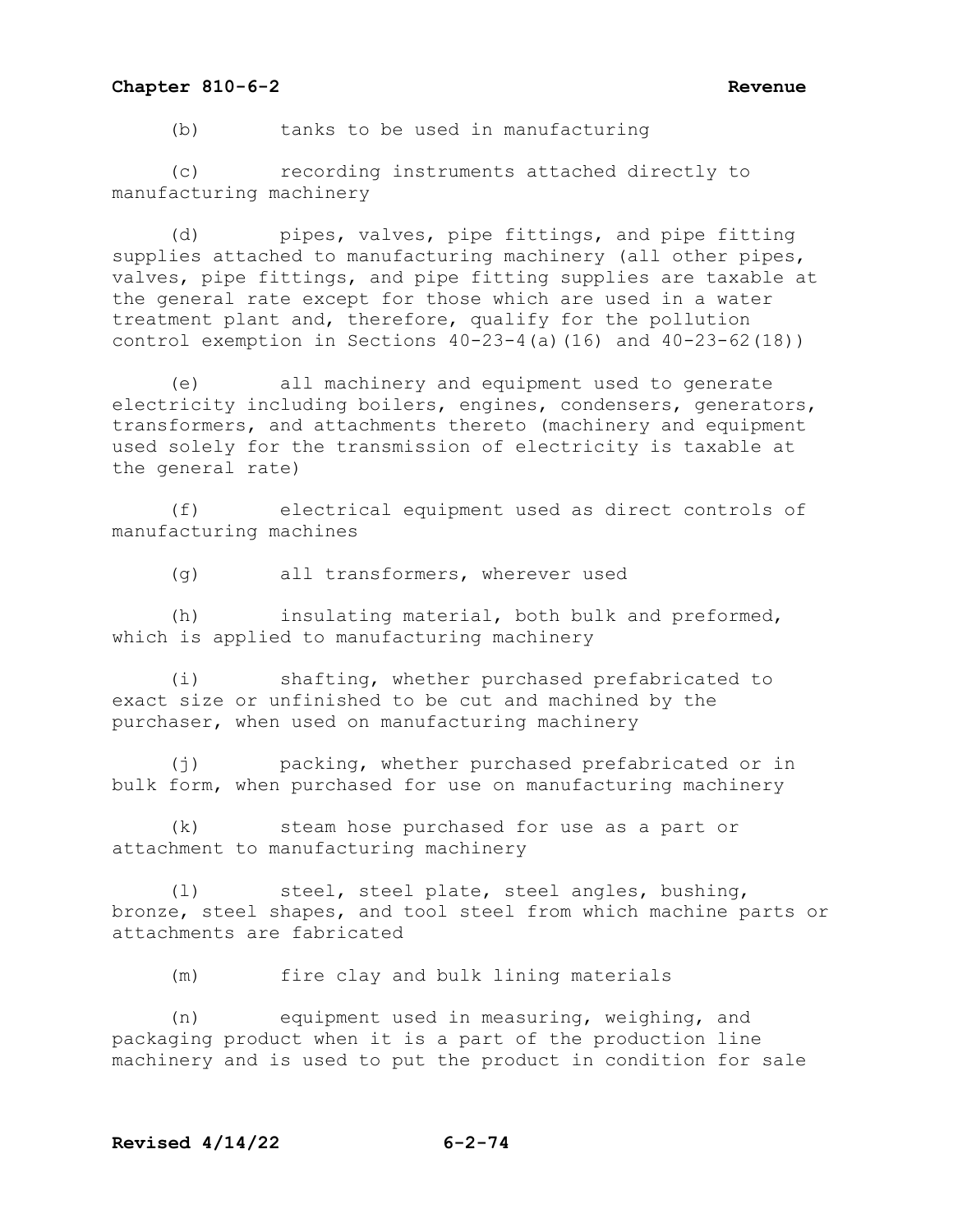### **Revenue Chapter 810-6-2**

(o) computers directly linked to manufacturing machinery and used to control or monitor manufacturing machinery

(p) machinery used during the manufacturing process to test or measure materials entering the product.

(2) Tangible personal property purchased by paper manufacturers is taxable at the general rate of sales or use tax levied in Sections  $40-23-2(1)$  and  $40-23-61(a)$  unless it qualifies for the reduced automotive, manufacturing machine, or farm machine rate of tax or for a specific statutory exemption or exclusion. Property purchased for use in general plant maintenance, administration, general management, or marketing is taxable at the general rate. The following items are taxable at the general rate of sales or use tax when purchased by paper manufacturers with certain exceptions as noted:

(a) steam hose used for cleaning purposes including bulk purchases of steam hose of the kind which may be used either for cleaning the plant and plant equipment or for use as an attachment to manufacturing machinery (unless the purchaser can document that all of the steam hose purchased in bulk was used on manufacturing machinery)

(b) bulk or preformed insulating material not becoming an attachment to manufacturing machinery

(c) machinery and equipment used solely to transmit electricity from the powerhouse to motor control centers on manufacturing machinery (these items transmit electricity rather than manufacture electricity)

(d) all wire, fixtures, and other materials used in lighting

- (e) baling wire pulp for internal use
- (f) skid and anchor plates

(g) steel strapping, when not furnished as part of a one-time-use container

(h) gummed tape, when not furnished as part of a one-time-use container

(i) wooden skids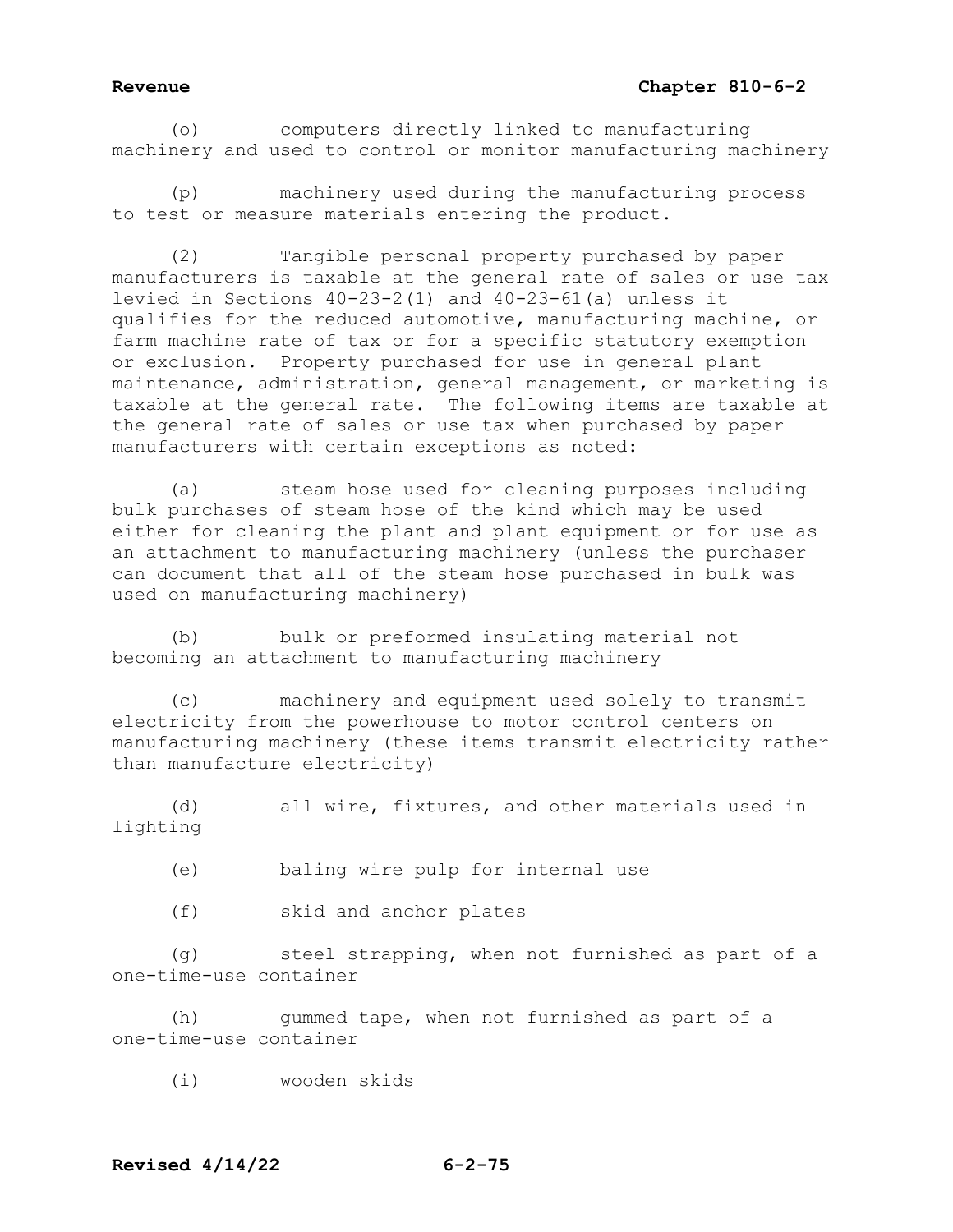### **Chapter 810-6-2 Revenue**

(j) pulpwood saws and saw parts (taxable at the reduced farm machine rate when purchased for use in harvesting timber)

- (k) yard switcher repair parts
- (l) safety shoes
- (m) lumber
- (n) magazine subscriptions
- (o) repair parts for electric trucks
- (p) office supplies
- (q) laboratory supplies
- (r) cafeteria equipment

(s) charts used on recording instruments that are attached directly to manufacturing machinery

- (t) tractor repair parts
- (u) paints
- (v) auto, truck, and trailer repair parts
- (w) hand-operated hoists and parts
- (x) portable air compressors and parts
- (y) tools

(z) first aid supplies, fire protection supplies and equipment, safety supplies and equipment

(aa) welding machines and parts

(bb) fuel oil

(cc) Dowicide (not taxable when it becomes an ingredient or component part of the paper manufacturer's manufactured product)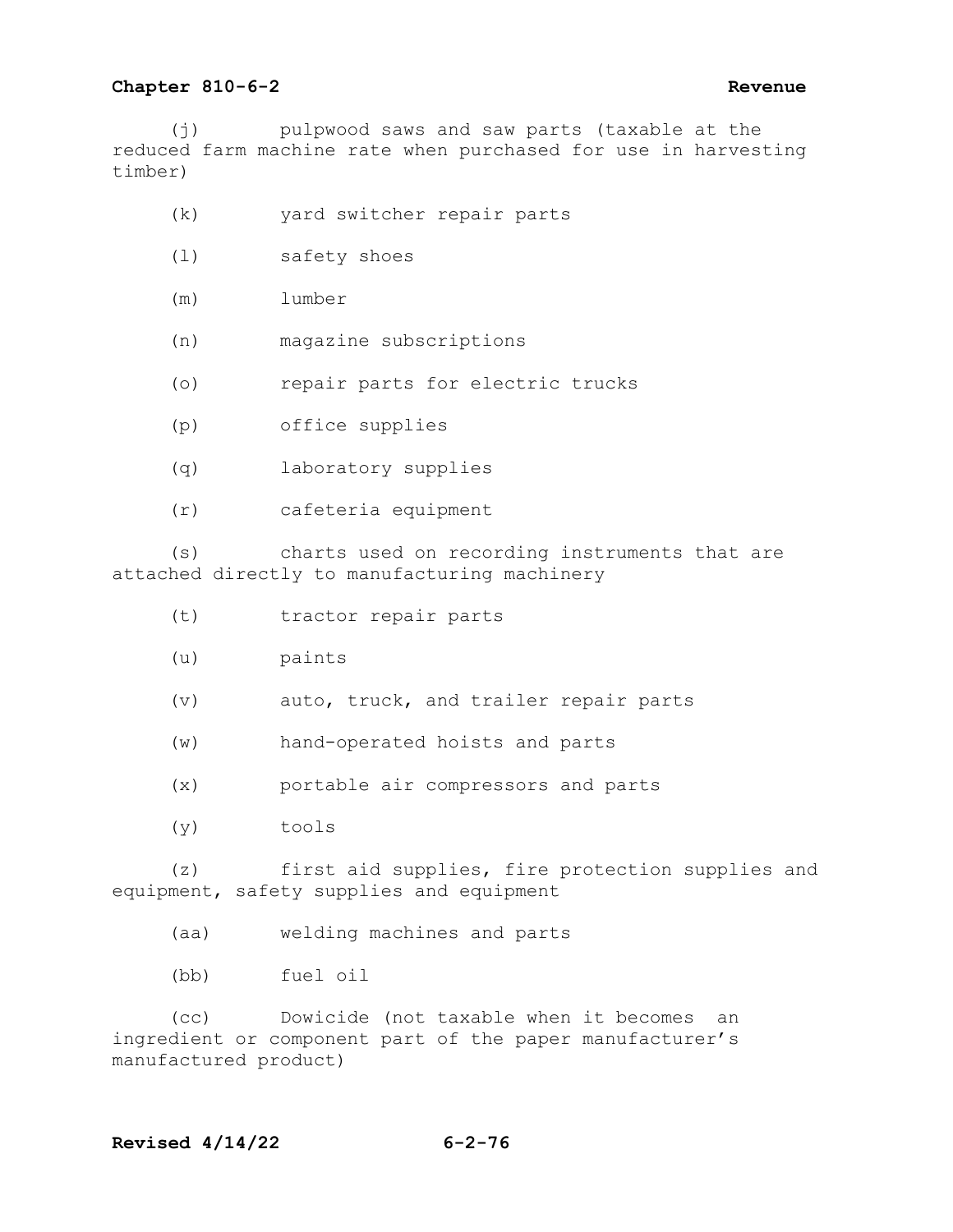# **Revenue Chapter 810-6-2**

 (dd) Nopco K. F. foam killer (exempt when used primarily for air or water pollution control purposes)

(ee) seedlings and plants

 (ff) repair parts for gas-driven and electric lift trucks (new units taxable at the reduced automotive rate)

 (gg) building materials including brick, structural steel, concrete, lumber rails, paint, insulation materials, plumbing fixtures, and all other materials becoming a part of a structure

 (hh) pipes, valves, pipe fittings, and pipe fitting supplies including those which are used in drinking water lines and fire protection lines (pipes, valves, pipe fittings, and pipe fitting supplies which are attached to manufacturing machinery are taxable at the reduced machine rate; those which are used in a water treatment plant qualify for the pollution control exemption in Sections  $40-23-4$  (a)(16) and  $40-23-62(18)$ )

 (ii) construction supplies including welding rods, acetylene, oxygen, screws, nuts, bolts, and rivets.

 (3) The rates of sales and use tax applicable to purchases of used machinery and equipment by paper manufacturers are the same as the rates applicable to purchases of new equipment.

 (4) Exemptions and exclusions which commonly apply to paper manufacturers include the wholesale exclusion for purchases of materials becoming an ingredient or component part of a manufactured product and the one-time-use containers or container components in which the manufacturer's product is furnished, the exemption for oils and greases otherwise taxed as lubricants, and the exemption for certain railroad cars, vessels, and barges of over five tons load displacement. (Sections 40-23-1(a)(9)b, 40-23-1(a)(9)c, 40-23-4(a)(1), 40-23-4(a)(12),  $40-23-60(4)$ ,  $40-23-60(4)$ c,  $40-23-62(4)$ , and 40-23-62(17)

**Authors:** Patricia Estes, Dan DeVaughn

**Statutory Authority:** Code of Ala. 1975, §§40-2A-7(a)(5), 40-23-1(a)(9)b, 40-23-1(a)(9)c, 40-23-2(1), 40-23-2(3),  $40-23-4$  (a) (1),  $40-23-4$  (a) (12),  $40-23-4$  (a)(16),  $40-23-31$ ,  $40-23-60(4)$ b,  $40-23-60(4)$ c,  $40-23-61(a)$ ,  $40-23-61(b)$ , 40-23-62(4), 40-23-62(17), 40-23-62(18) and 40-23-83